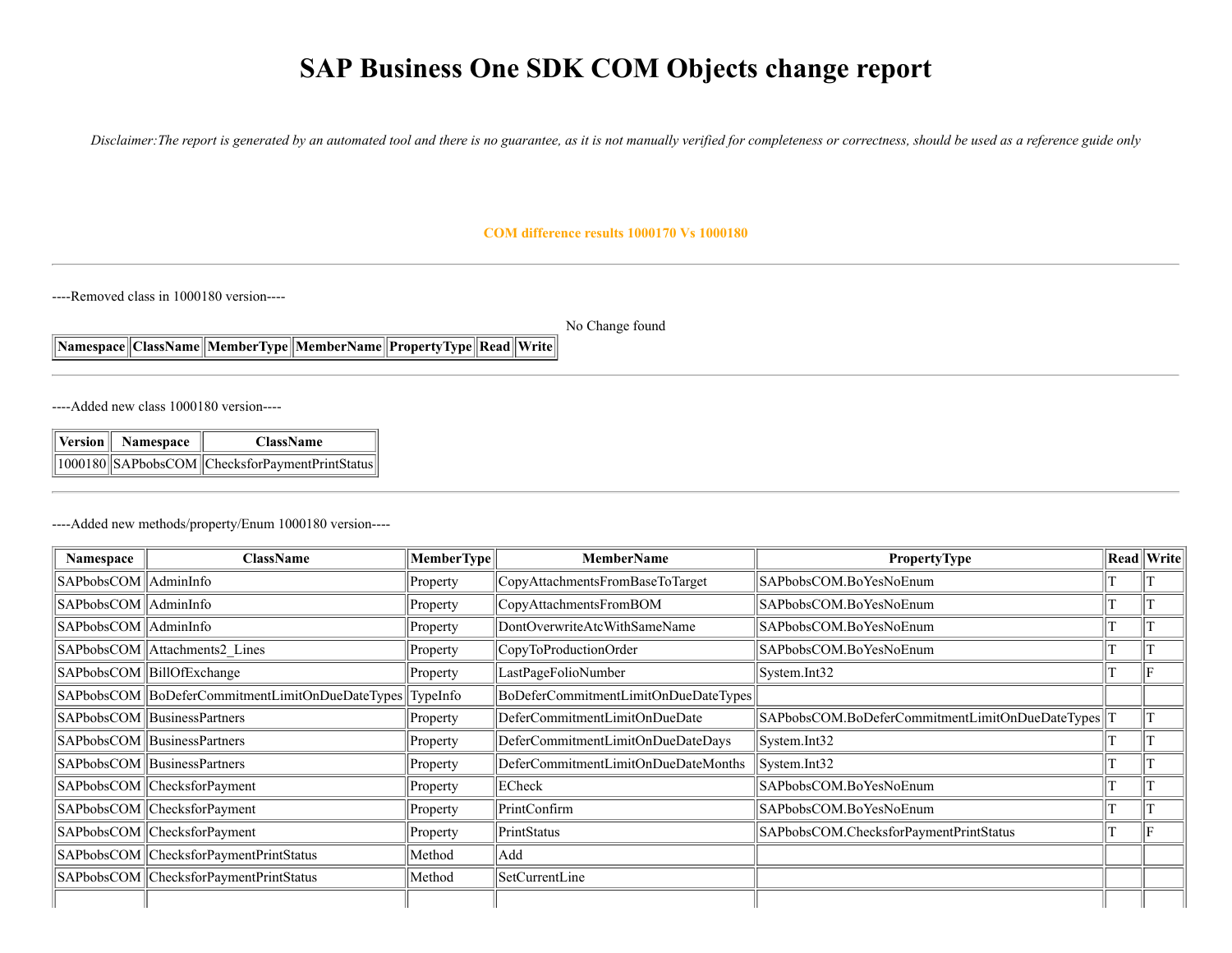|                          | SAPbobsCOM   ChecksforPaymentPrintStatus     | Property | CheckNumber                       | System.Int32                                 | lт | $\parallel$ T |
|--------------------------|----------------------------------------------|----------|-----------------------------------|----------------------------------------------|----|---------------|
|                          | SAPbobsCOM ChecksforPaymentPrintStatus       | Property | Count                             | System.Int32                                 |    | F             |
|                          | SAPbobsCOM ChecksforPaymentPrintStatus       | Property | DocEntry                          | System.Int32                                 | T  | lт            |
|                          | SAPbobsCOM ChecksforPaymentPrintStatus       | Property | LineNumber                        | System.Int32                                 | T  | ΙT            |
|                          | SAPbobsCOM ChecksforPaymentPrintStatus       | Property | PrintedBy                         | System.Int32                                 | T  | IТ            |
|                          | SAPbobsCOM ChecksforPaymentPrintStatus       | Property | PrintStatus                       | System.String                                |    | IТ            |
|                          | SAPbobsCOM ChecksforPaymentPrintStatus       | TypeInfo | ChecksforPaymentPrintStatusClass  |                                              |    |               |
| SAPbobsCOM CompanyInfo   |                                              | Property | Localization                      | System.String                                |    | ΙF            |
| SAPbobsCOM Documents     |                                              | Property | LastPageFolioNumber               | System.Int32                                 |    | lF            |
|                          | SAPbobsCOM EDFEntryAddLogInputParams         | Property | ExportFile                        | System.String                                |    | IТ            |
|                          | SAPbobsCOM EDFEntryListInputParams           | Property | ProcessingTarget                  | SAPbobsCOM.ElectronicDocProcessingTargetEnum | T  | IТ            |
|                          | SAPbobsCOM EDFEntryListInputParams           | Property | ProcessingTargetStr               | System.String                                | T  | lΤ            |
|                          | SAPbobsCOM EDFImportEntry                    | Property | FileName                          | System.String                                | т  | lΤ            |
|                          | SAPbobsCOM EDFImportEntry                    | Property | MimeType                          | System.String                                | T  | IТ            |
|                          | SAPbobsCOM ElectronicDocProcessingTargetEnum | TypeInfo | ElectronicDocProcessingTargetEnum |                                              |    |               |
|                          | SAPbobsCOM ElectronicProtocols               | Property | <b>EBillingIRN</b>                | System.String                                |    | lΤ            |
|                          | SAPbobsCOM ElectronicProtocols               | Property | <b>EETBKP</b>                     | System.String                                |    | lΤ            |
|                          | SAPbobsCOM ElectronicProtocols               | Property | <b>EETPKP</b>                     | System.String                                |    | ΙT            |
|                          | SAPbobsCOM ElectronicProtocols               | Property | FechaTimbrado                     | System.String                                |    | lF            |
|                          | SAPbobsCOM ElectronicProtocols               | Property | FPAProgressivo                    | System.String                                |    | lF            |
|                          | SAPbobsCOM ElectronicProtocols               | Property | FPASendDateSDI                    | System.DateTime                              | T  | lF            |
|                          | SAPbobsCOM ElectronicProtocols               | Property | FPASequenceNumber                 | System.Int32                                 |    | lF            |
|                          | SAPbobsCOM ElectronicProtocols               | Property | NoCertificadoSAT                  | System.String                                | T  | lF            |
|                          | SAPbobsCOM ElectronicProtocols               | Property | PaymentMethod                     | System.String                                |    | lF            |
|                          | SAPbobsCOM ElectronicProtocols               | Property | ProtocolDescription               | System.String                                |    | ΙF            |
|                          | SAPbobsCOM ElectronicProtocols               | Property | RfcProvCertif                     | System.String                                |    | lF            |
|                          | SAPbobsCOM ElectronicProtocols               | Property | SelloSAT                          | System.String                                |    | lF            |
|                          | SAPbobsCOM ElectronicProtocols               | Property | SignatureDigest                   | System.String                                |    | lF            |
|                          | SAPbobsCOM ElectronicProtocols               | Property | SignatureInputMessage             | System.String                                |    | F             |
|                          | SAPbobsCOM HouseBankAccounts                 | Property | ECheck                            | SAPbobsCOM.BoYesNoEnum                       | T  | lΤ            |
| SAPbobsCOM   Items       |                                              | Property | CommodityClassification           | System.Int32                                 | Iт | lт            |
|                          | SAPbobsCOM Payments Checks                   | Property | ECheck                            | SAPbobsCOM.BoYesNoEnum                       | T  | lΤ            |
| SAPbobsCOM Series        |                                              | Property | PortugalSeriesAction              | System.String                                |    | lT            |
| SAPbobsCOM Series        |                                              | Property | PortugalSeriesPhase               | System.String                                |    | ΙF            |
| SAPbobsCOM Series        |                                              | Property | PortugalSeriesStatus              | System.String                                |    | lF            |
| SAPbobsCOM StockTransfer |                                              | Property | LastPageFolioNumber               | System.Int32                                 |    | lF            |
|                          | SAPbobsCOM WithholdingTaxCodes               | Property | NonDeductThreshold                | SAPbobsCOM.BoYesNoEnum                       | T  | T             |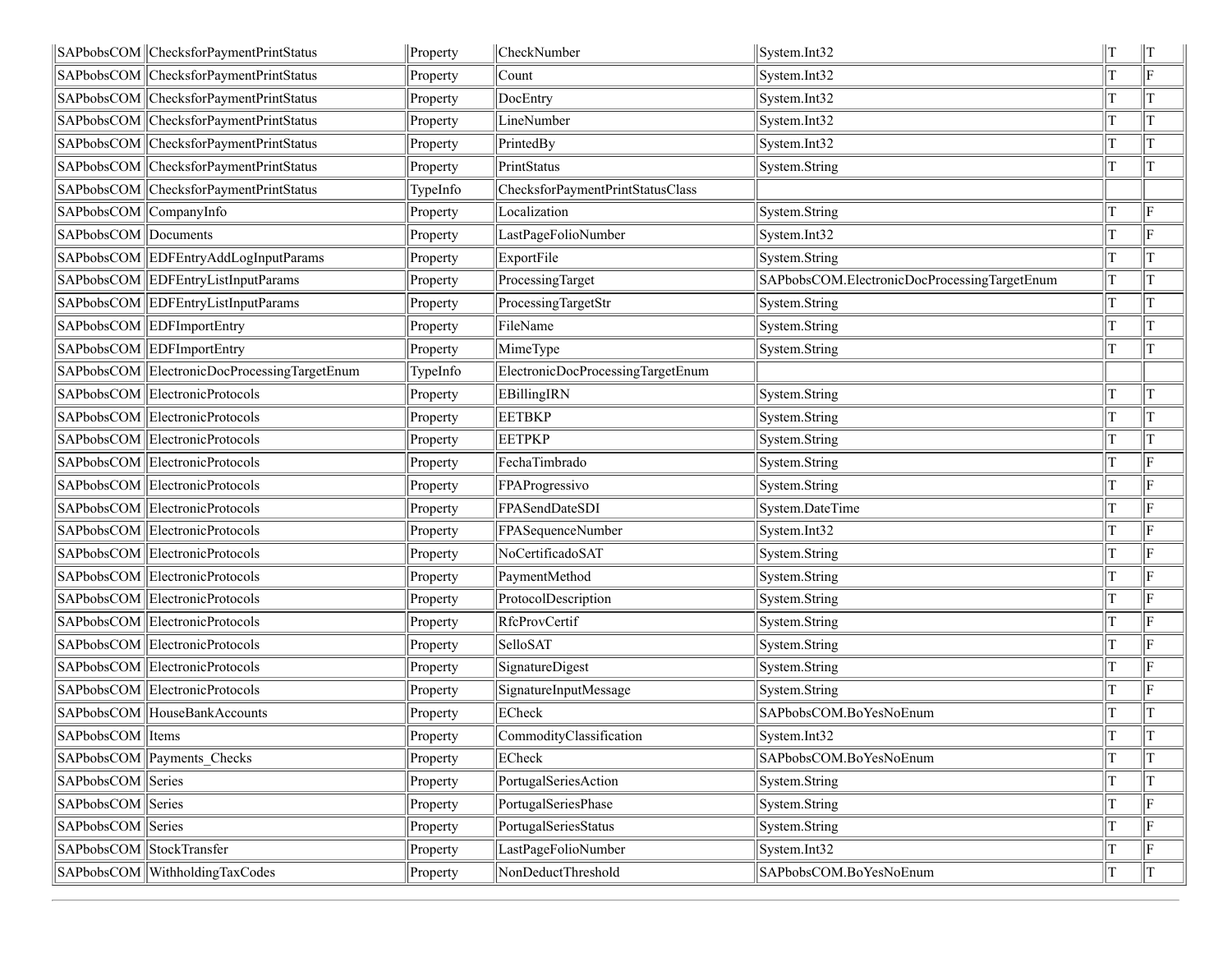----Changes in exsisting methods/property/Enum 1000180 version----

| Version | <b>Namespace</b> | <b>ClassName</b>                                | $\Vert$ MemberType $\Vert$ MemberName $\Vert$ | <b>PropertyType</b>                  | $\ \text{Read}\ \text{Write}\ $ |
|---------|------------------|-------------------------------------------------|-----------------------------------------------|--------------------------------------|---------------------------------|
|         |                  | 1000180  SAPbobsCOM  ChecksforPayment  Property | <b>Printed</b>                                | $\ \$ SAPbobsCOM.BoYesNoEnum $\ T\ $ |                                 |
|         |                  | 1000170  SAPbobsCOM  ChecksforPayment  Property | <b>Printed</b>                                | $\ \$ SAPbobsCOM.BoYesNoEnum $\ T\ $ |                                 |

#### **COM difference results 1000160 Vs 1000170**

----Removed class in 1000170 version----

No Change found

**Namespace ClassName MemberType MemberName PropertyType Read Write**

----Added new class 1000170 version----

| <b>Version</b> | Namespace                 | <b>ClassName</b>                      |
|----------------|---------------------------|---------------------------------------|
| 1000170        | SAPbobsCOM   BPCurrencies |                                       |
| 1000170        | SAPbobsCOM                | EBooks                                |
| 1000170        | SAPbobsCOM EBooksLine     |                                       |
| 1000170        | SAPbobsCOM                | EBooksLines                           |
| 1000170        |                           | SAPbobsCOM EBooksParams               |
| 1000170        |                           | SAPbobsCOM EBooksParamsCollection     |
| 1000170        | SAPbobsCOM                | EBooksService                         |
| 1000170        |                           | SAPbobsCOM EmploymentCategory         |
| 1000170        | SAPbobsCOM                | EmploymentCategoryParams              |
| 1000170        | SAPbobsCOM                | EmploymentCategoryService             |
| 1000170        |                           | SAPbobsCOM EmploymentCategorysParams  |
| 1000170        | SAPbobsCOM                | ExceptionalEvent                      |
| 1000170        |                           | SAPbobsCOM ExceptionalEventParams     |
| 1000170        |                           | SAPbobsCOM ExceptionalEventService    |
| 1000170        |                           | SAPbobsCOM ExceptionalEventsParams    |
| 1000170        |                           | SAPbobsCOM PaymentReasonCode          |
| 1000170        | SAPbobsCOM                | PaymentReasonCodeParams               |
| 1000170        |                           | SAPbobsCOM   PaymentReasonCodeService |
| 1000170        | SAPbobsCOM                | PaymentReasonCodesParams              |
| 1000170        |                           | SAPbobsCOM WTaxTypeCode               |
| 1000170        |                           | SAPbobsCOM   WTaxTypeCodeParams       |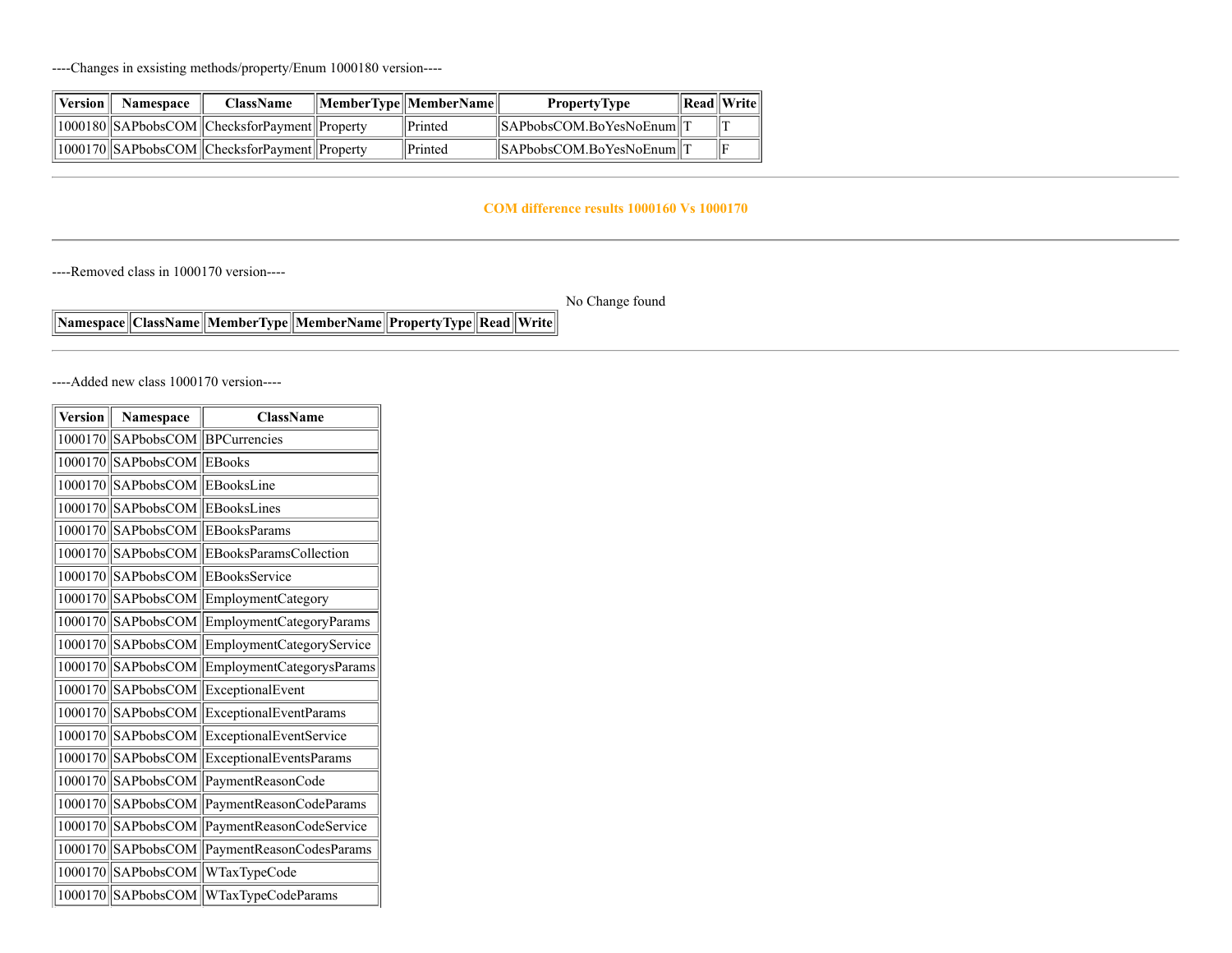|  | $\ 1000170\ \text{SAPbobsCOM}\ $ WTaxTypeCodeService |
|--|------------------------------------------------------|
|  | 1000170 SAPbobsCOM WTaxTypeCodesParams               |

----Added new methods/property/Enum 1000170 version----

| Namespace               | <b>ClassName</b>                          | <b>MemberType</b> | <b>MemberName</b>              | <b>PropertyType</b>                       |   | <b>Read</b> Write       |
|-------------------------|-------------------------------------------|-------------------|--------------------------------|-------------------------------------------|---|-------------------------|
|                         | SAPbobsCOM AlternateCatNum                | Property          | Description                    | System.String                             | T | T                       |
| SAPbobsCOM BPCurrencies |                                           | Method            | SetCurrentLine                 |                                           |   |                         |
| SAPbobsCOM BPCurrencies |                                           | Property          | Count                          | System.Int32                              | T | F                       |
| SAPbobsCOM BPCurrencies |                                           | Property          | CurrencyCode                   | System.String                             | T | ΙF                      |
| SAPbobsCOM BPCurrencies |                                           | Property          | Include                        | SAPbobsCOM.BoYesNoEnum                    | T | T                       |
| SAPbobsCOM BPCurrencies |                                           | TypeInfo          | <b>BPCurrenciesClass</b>       |                                           |   |                         |
|                         | SAPbobsCOM BusinessPartners               | Property          | <b>BPCurrencies</b>            | SAPbobsCOM.BPCurrencies                   | T | ΙF                      |
|                         | SAPbobsCOM BusinessPartners               | Property          | DefaultCurrency                | System.String                             | T | T                       |
|                         | SAPbobsCOM ContactEmployees               | Property          | ForeignCountry                 | System.String                             | T | T                       |
|                         | SAPbobsCOM DepreciationRoundingMethodEnum | TypeInfo          | DepreciationRoundingMethodEnum |                                           |   |                         |
|                         | SAPbobsCOM DepreciationType               | Property          | RoundingMethod                 | SAPbobsCOM.DepreciationRoundingMethodEnum |   | T                       |
|                         | SAPbobsCOM Document Lines                 | Property          | ReverseCharge                  | SAPbobsCOM.BoYesNoEnum                    | T | T                       |
| SAPbobsCOM EBooks       |                                           | Method            | FromXMLFile                    |                                           |   |                         |
| SAPbobsCOM EBooks       |                                           | Method            | FromXMLString                  |                                           |   |                         |
| SAPbobsCOM EBooks       |                                           | Method            | GetXMLSchema                   |                                           |   |                         |
| SAPbobsCOM EBooks       |                                           | Method            | ToXMLFile                      |                                           |   |                         |
| SAPbobsCOM EBooks       |                                           | Method            | ToXMLString                    |                                           |   |                         |
| SAPbobsCOM EBooks       |                                           | Property          | AA                             | System.String                             | T | ΙF                      |
| SAPbobsCOM EBooks       |                                           | Property          | AbsEntry                       | System.Int32                              | T | ΙF                      |
| SAPbobsCOM EBooks       |                                           | Property          | CancelMARK                     | System.String                             | T | ΙF                      |
| SAPbobsCOM EBooks       |                                           | Property          | <b>CPVATID</b>                 | System.String                             | T | ΙF                      |
| SAPbobsCOM EBooks       |                                           | Property          | Currency                       | System.String                             | T | ΙF                      |
| SAPbobsCOM EBooks       |                                           | Property          | EBooksLines                    | SAPbobsCOM.EBooksLines                    | T | F                       |
| SAPbobsCOM EBooks       |                                           | Property          | InvoiceType                    | System.String                             | T | lF.                     |
| SAPbobsCOM EBooks       |                                           | Property          | IsNegativeMark                 | SAPbobsCOM.BoYesNoEnum                    | T | T                       |
| SAPbobsCOM EBooks       |                                           | Property          | <b>IssueDate</b>               | System.DateTime                           | T | $\overline{\mathrm{F}}$ |
| SAPbobsCOM EBooks       |                                           | Property          | IssuerVATID                    | System.String                             | T | F                       |
| SAPbobsCOM EBooks       |                                           | Property          | LinkedDocEntry                 | System.Int32                              | T | T                       |
| SAPbobsCOM EBooks       |                                           | Property          | LinkedDocType                  | System.Int32                              | T | T                       |
| SAPbobsCOM EBooks       |                                           | Property          | <b>MARK</b>                    | System.String                             | T | ΙF                      |
| SAPbobsCOM EBooks       |                                           | Property          | Series                         | System.String                             | T | F                       |
|                         |                                           |                   |                                |                                           |   |                         |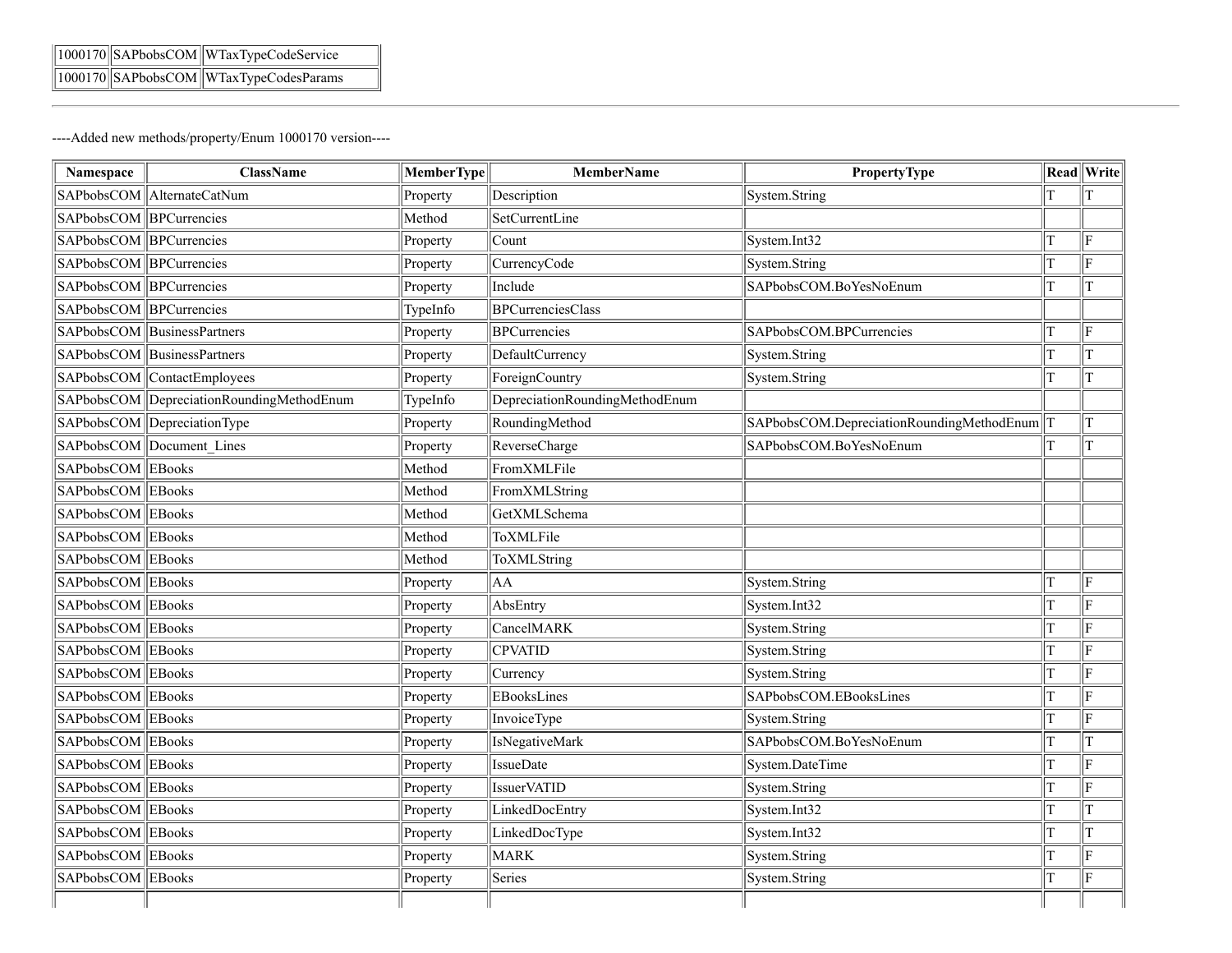| SAPbobsCOM EBooks      |                         | Property | TotalGrossValue               | System.Double | T | $\parallel$ F |
|------------------------|-------------------------|----------|-------------------------------|---------------|---|---------------|
| SAPbobsCOM EBooks      |                         | Property | TotalNetValue                 | System.Double |   | F             |
| SAPbobsCOM EBooks      |                         | Property | TotalVatAmount                | System.Double |   | ΙF            |
| SAPbobsCOM EBooks      |                         | Property | TotalWithheldAmount           | System.Double |   | F             |
| SAPbobsCOM EBooks      |                         | Property | UID                           | System.String | T | lF.           |
| SAPbobsCOM EBooks      |                         | TypeInfo | EBooksClass                   |               |   |               |
| SAPbobsCOM EBooksLine  |                         | Method   | FromXMLFile                   |               |   |               |
| SAPbobsCOM EBooksLine  |                         | Method   | FromXMLString                 |               |   |               |
| SAPbobsCOM EBooksLine  |                         | Method   | GetXMLSchema                  |               |   |               |
| SAPbobsCOM EBooksLine  |                         | Method   | ToXMLFile                     |               |   |               |
| SAPbobsCOM EBooksLine  |                         | Method   | ToXMLString                   |               |   |               |
| SAPbobsCOM EBooksLine  |                         | Property | ExpenseClassificationCategory | System.Int32  |   | T             |
| SAPbobsCOM EBooksLine  |                         | Property | ExpenseClassificationType     | System.Int32  | T | T             |
| SAPbobsCOM EBooksLine  |                         | Property | LineNumber                    | System.Int32  | T | ΙF            |
| SAPbobsCOM EBooksLine  |                         | Property | NetValue                      | System.Double |   | ΙF            |
| SAPbobsCOM EBooksLine  |                         | Property | VatAmount                     | System.Double | T | ΙF            |
| SAPbobsCOM EBooksLine  |                         | Property | VatCategory                   | System.Int32  |   | F             |
| SAPbobsCOM EBooksLine  |                         | Property | VatClassificationCategory     | System.Int32  |   | T             |
| SAPbobsCOM EBooksLine  |                         | Property | VatClassificationType         | System.Int32  |   | lΤ            |
| SAPbobsCOM EBooksLine  |                         | Property | WithheldAmount                | System.Double |   | ΙF            |
| SAPbobsCOM EBooksLine  |                         | Property | WithheldPercentCategory       | System.Int32  |   | ΙF            |
| SAPbobsCOM EBooksLine  |                         | TypeInfo | EBooksLineClass               |               |   |               |
| SAPbobsCOM EBooksLines |                         | Method   | Add                           |               |   |               |
| SAPbobsCOM EBooksLines |                         | Method   | GetEnumerator                 |               |   |               |
| SAPbobsCOM EBooksLines |                         | Method   | GetXMLSchema                  |               |   |               |
| SAPbobsCOM EBooksLines |                         | Method   | Item                          |               |   |               |
| SAPbobsCOM EBooksLines |                         | Method   | ToXMLFile                     |               |   |               |
| SAPbobsCOM EBooksLines |                         | Method   | ToXMLString                   |               |   |               |
| SAPbobsCOM EBooksLines |                         | Property | Count                         | System.Int32  |   | F             |
| SAPbobsCOM EBooksLines |                         | TypeInfo | EBooksLinesClass              |               |   |               |
|                        | SAPbobsCOM EBooksParams | Method   | FromXMLFile                   |               |   |               |
|                        | SAPbobsCOM EBooksParams | Method   | FromXMLString                 |               |   |               |
|                        | SAPbobsCOM EBooksParams | Method   | GetXMLSchema                  |               |   |               |
|                        | SAPbobsCOM EBooksParams | Method   | ToXMLFile                     |               |   |               |
|                        | SAPbobsCOM EBooksParams | Method   | ToXMLString                   |               |   |               |
|                        | SAPbobsCOM EBooksParams | Property | LinkedDocEntry                | System.Int32  |   | T             |
|                        | SAPbobsCOM EBooksParams | Property | LinkedDocType                 | System.Int32  |   | T             |
|                        | SAPbobsCOM EBooksParams | Property | <b>MARK</b>                   | System.String | T | $\ T\ $       |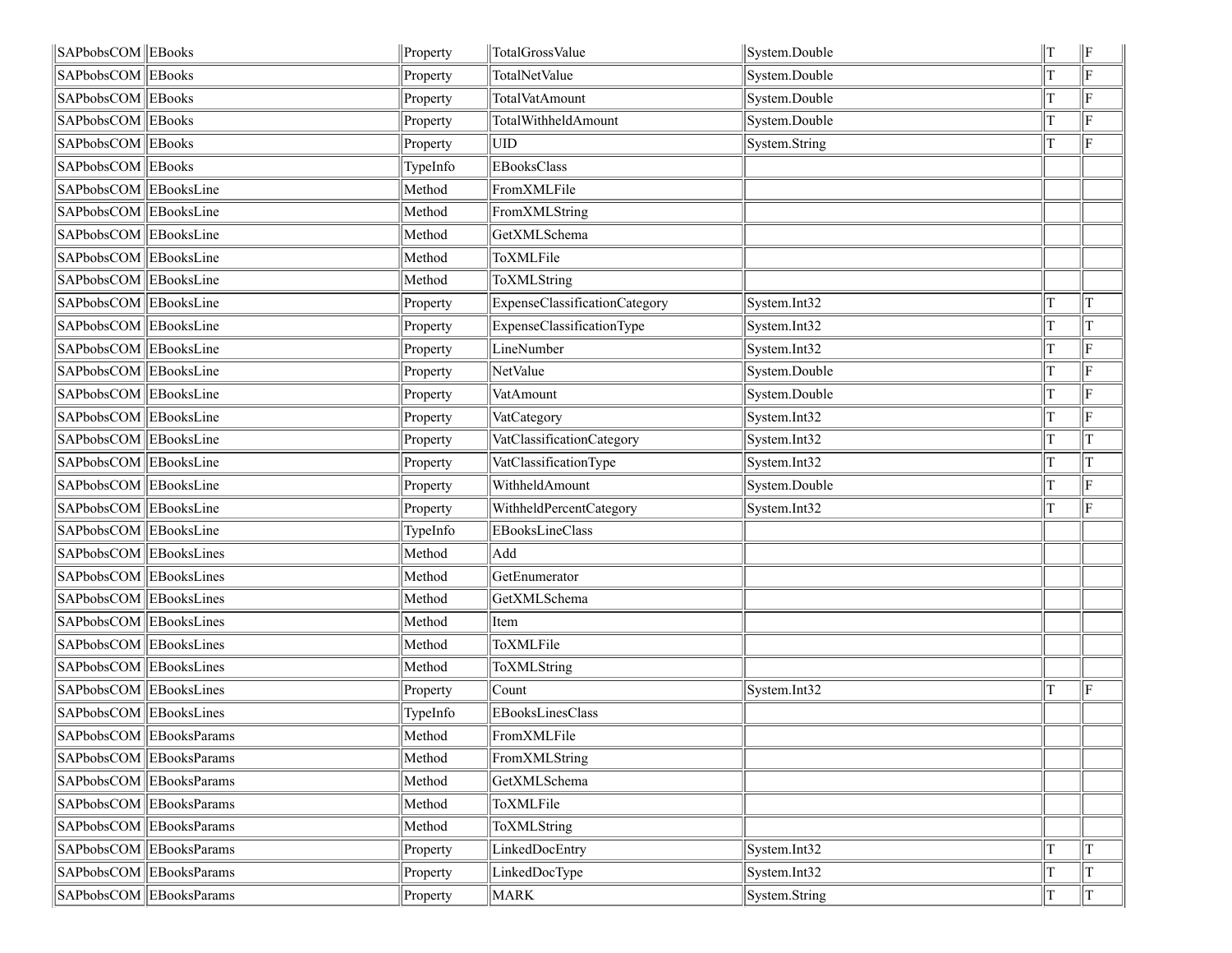| SAPbobsCOM EBooksParams                | TypeInfo | <b>EBooksParamsClass</b>           |               |     |
|----------------------------------------|----------|------------------------------------|---------------|-----|
| SAPbobsCOM EBooksParamsCollection      | Method   | Add                                |               |     |
| SAPbobsCOM EBooksParamsCollection      | Method   | GetEnumerator                      |               |     |
| SAPbobsCOM EBooksParamsCollection      | Method   | GetXMLSchema                       |               |     |
| SAPbobsCOM EBooksParamsCollection      | Method   | Item                               |               |     |
| SAPbobsCOM EBooksParamsCollection      | Method   | ToXMLFile                          |               |     |
| SAPbobsCOM EBooksParamsCollection      | Method   | ToXMLString                        |               |     |
| SAPbobsCOM EBooksParamsCollection      | Property | Count                              | System.Int32  | ΙF  |
| SAPbobsCOM EBooksParamsCollection      | TypeInfo | EBooksParamsCollectionClass        |               |     |
| SAPbobsCOM EBooksService               | Method   | Get                                |               |     |
| SAPbobsCOM EBooksService               | Method   | GetByDocKey                        |               |     |
| SAPbobsCOM EBooksService               | Method   | GetByMark                          |               |     |
| SAPbobsCOM EBooksService               | Method   | GetDataInterface                   |               |     |
| SAPbobsCOM EBooksService               | Method   | GetDataInterfaceFromXMLFile        |               |     |
| SAPbobsCOM EBooksService               | Method   | GetDataInterfaceFromXMLString      |               |     |
| SAPbobsCOM EBooksService               | Method   | Update                             |               |     |
| SAPbobsCOM EBooksService               | TypeInfo | <b>EBooksServiceClass</b>          |               |     |
| SAPbobsCOM EBooksServiceDataInterfaces | TypeInfo | <b>EBooksServiceDataInterfaces</b> |               |     |
| SAPbobsCOM EmploymentCategory          | Method   | FromXMLFile                        |               |     |
| SAPbobsCOM EmploymentCategory          | Method   | FromXMLString                      |               |     |
| SAPbobsCOM EmploymentCategory          | Method   | GetXMLSchema                       |               |     |
| SAPbobsCOM EmploymentCategory          | Method   | ToXMLFile                          |               |     |
| SAPbobsCOM EmploymentCategory          | Method   | ToXMLString                        |               |     |
| SAPbobsCOM EmploymentCategory          | Property | Code                               | System.String | ΙT  |
| SAPbobsCOM EmploymentCategory          | Property | Description                        | System.String | lT. |
| SAPbobsCOM EmploymentCategory          | TypeInfo | EmploymentCategoryClass            |               |     |
| SAPbobsCOM EmploymentCategoryParams    | Method   | FromXMLFile                        |               |     |
| SAPbobsCOM EmploymentCategoryParams    | Method   | FromXMLString                      |               |     |
| SAPbobsCOM EmploymentCategoryParams    | Method   | GetXMLSchema                       |               |     |
| SAPbobsCOM EmploymentCategoryParams    | Method   | ToXMLFile                          |               |     |
| SAPbobsCOM EmploymentCategoryParams    | Method   | ToXMLString                        |               |     |
| SAPbobsCOM EmploymentCategoryParams    | Property | Code                               | System.String | T   |
| SAPbobsCOM EmploymentCategoryParams    | TypeInfo | EmploymentCategoryParamsClass      |               |     |
| SAPbobsCOM EmploymentCategoryService   | Method   | AddEmploymentCategory              |               |     |
| SAPbobsCOM EmploymentCategoryService   | Method   | GetDataInterface                   |               |     |
| SAPbobsCOM EmploymentCategoryService   | Method   | GetDataInterfaceFromXMLFile        |               |     |
| SAPbobsCOM EmploymentCategoryService   | Method   | GetDataInterfaceFromXMLString      |               |     |
| SAPbobsCOM EmploymentCategoryService   | Method   | GetEmploymentCategory              |               |     |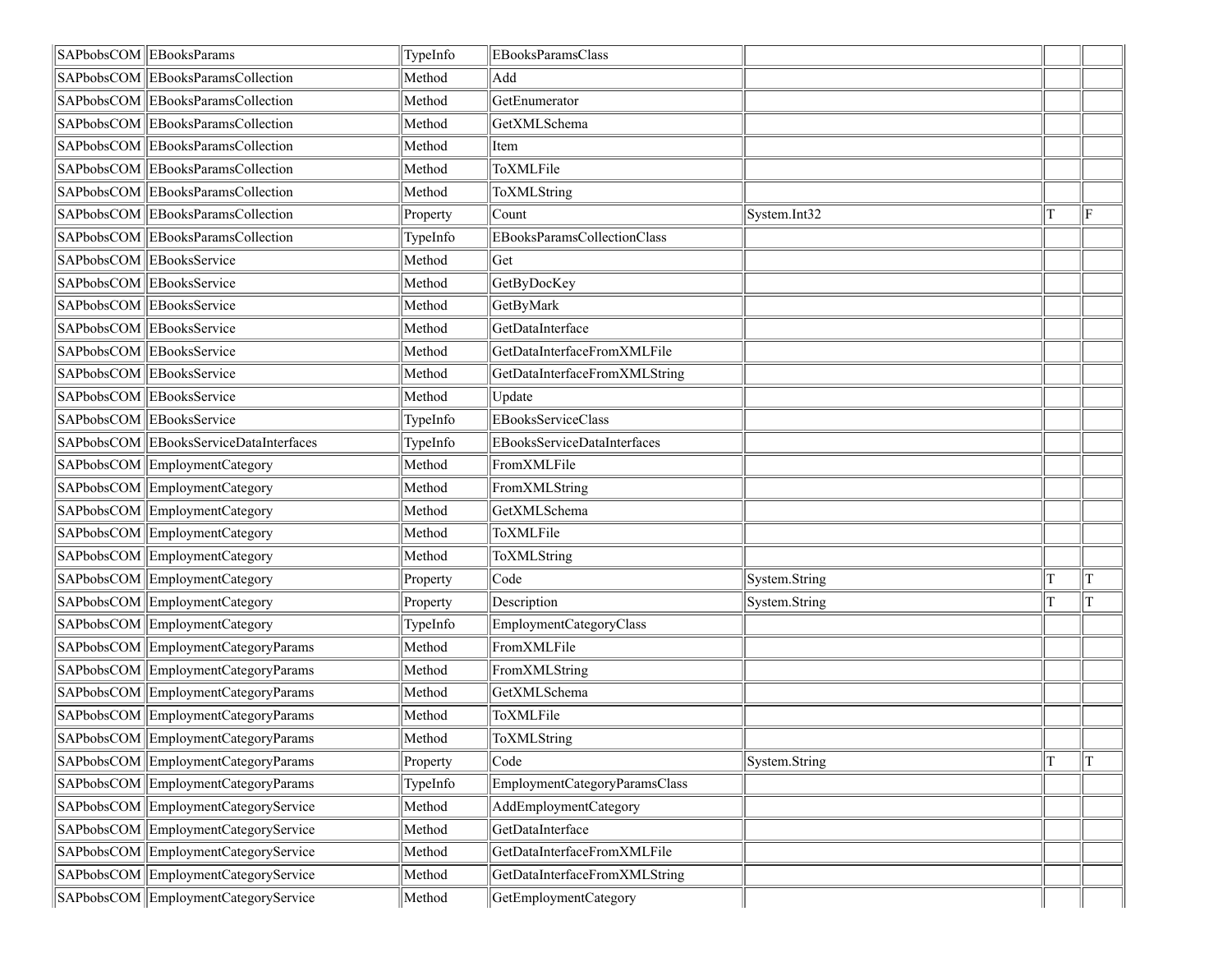|            | SAPbobsCOM EmploymentCategoryService               | Method   | GetEmploymentCategoryList               |               |   |    |
|------------|----------------------------------------------------|----------|-----------------------------------------|---------------|---|----|
|            | SAPbobsCOM EmploymentCategoryService               | Method   | UpdateEmploymentCategory                |               |   |    |
|            | SAPbobsCOM EmploymentCategoryService               | TypeInfo | EmploymentCategoryServiceClass          |               |   |    |
|            | SAPbobsCOM EmploymentCategoryServiceDataInterfaces | TypeInfo | EmploymentCategoryServiceDataInterfaces |               |   |    |
|            | SAPbobsCOM EmploymentCategorysParams               | Method   | Add                                     |               |   |    |
|            | SAPbobsCOM EmploymentCategorysParams               | Method   | GetEnumerator                           |               |   |    |
|            | SAPbobsCOM EmploymentCategorysParams               | Method   | GetXMLSchema                            |               |   |    |
|            | SAPbobsCOM EmploymentCategorysParams               | Method   | Item                                    |               |   |    |
|            | SAPbobsCOM EmploymentCategorysParams               | Method   | ToXMLFile                               |               |   |    |
|            | SAPbobsCOM EmploymentCategorysParams               | Method   | ToXMLString                             |               |   |    |
|            | SAPbobsCOM EmploymentCategorysParams               | Property | Count                                   | System.Int32  |   | ΙF |
|            | SAPbobsCOM EmploymentCategorysParams               | TypeInfo | EmploymentCategorysParamsClass          |               |   |    |
|            | SAPbobsCOM ExceptionalEvent                        | Method   | FromXMLFile                             |               |   |    |
|            | SAPbobsCOM ExceptionalEvent                        | Method   | FromXMLString                           |               |   |    |
|            | SAPbobsCOM ExceptionalEvent                        | Method   | GetXMLSchema                            |               |   |    |
|            | SAPbobsCOM ExceptionalEvent                        | Method   | ToXMLFile                               |               |   |    |
|            | SAPbobsCOM ExceptionalEvent                        | Method   | ToXMLString                             |               |   |    |
|            | SAPbobsCOM ExceptionalEvent                        | Property | Code                                    | System.String | T | ΙT |
|            | SAPbobsCOM ExceptionalEvent                        | Property | Description                             | System.String |   | lT |
|            | SAPbobsCOM ExceptionalEvent                        | TypeInfo | ExceptionalEventClass                   |               |   |    |
|            | SAPbobsCOM ExceptionalEventParams                  | Method   | FromXMLFile                             |               |   |    |
|            | SAPbobsCOM ExceptionalEventParams                  | Method   | FromXMLString                           |               |   |    |
|            | SAPbobsCOM ExceptionalEventParams                  | Method   | GetXMLSchema                            |               |   |    |
|            | SAPbobsCOM ExceptionalEventParams                  | Method   | ToXMLFile                               |               |   |    |
|            | SAPbobsCOM ExceptionalEventParams                  | Method   | ToXMLString                             |               |   |    |
|            | SAPbobsCOM ExceptionalEventParams                  | Property | Code                                    | System.String |   | ΙT |
|            | SAPbobsCOM ExceptionalEventParams                  | TypeInfo | ExceptionalEventParamsClass             |               |   |    |
|            | SAPbobsCOM ExceptionalEventService                 | Method   | AddExceptionalEvent                     |               |   |    |
|            | SAPbobsCOM ExceptionalEventService                 | Method   | DeleteExceptionalEvent                  |               |   |    |
|            | SAPbobsCOM ExceptionalEventService                 | Method   | GetDataInterface                        |               |   |    |
|            | SAPbobsCOM ExceptionalEventService                 | Method   | GetDataInterfaceFromXMLFile             |               |   |    |
|            | SAPbobsCOM ExceptionalEventService                 | Method   | GetDataInterfaceFromXMLString           |               |   |    |
|            | SAPbobsCOM ExceptionalEventService                 | Method   | GetExceptionalEvent                     |               |   |    |
|            | SAPbobsCOM ExceptionalEventService                 | Method   | GetExceptionalEventList                 |               |   |    |
|            | SAPbobsCOM ExceptionalEventService                 | Method   | UpdateExceptionalEvent                  |               |   |    |
|            | SAPbobsCOM ExceptionalEventService                 | TypeInfo | ExceptionalEventServiceClass            |               |   |    |
| SAPbobsCOM | ExceptionalEventServiceDataInterfaces              | TypeInfo | ExceptionalEventServiceDataInterfaces   |               |   |    |
|            |                                                    |          |                                         |               |   |    |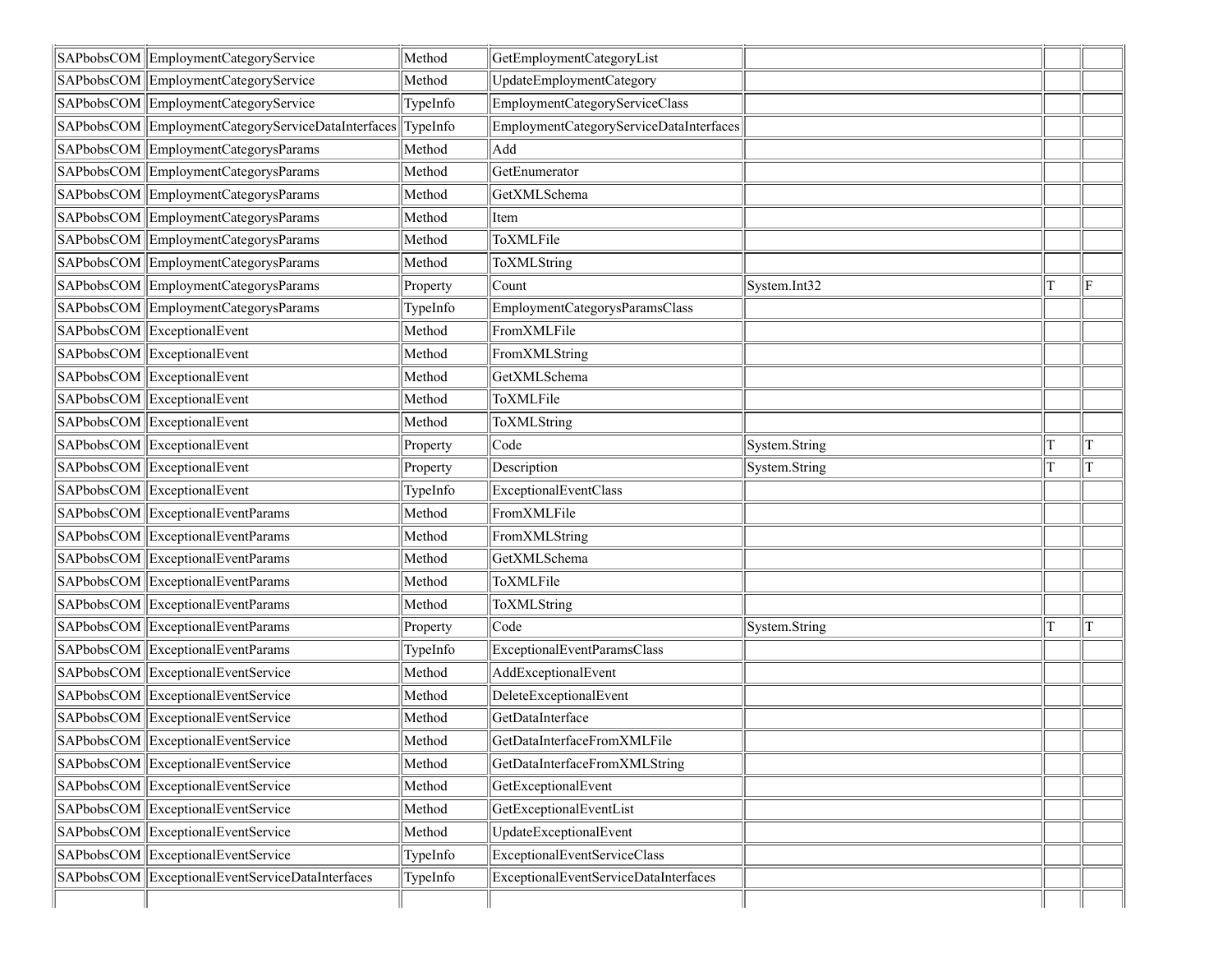| SAPbobsCOM Exceptional Events Params              | Method   | Add                                    |                        |   |    |
|---------------------------------------------------|----------|----------------------------------------|------------------------|---|----|
| SAPbobsCOM ExceptionalEventsParams                | Method   | GetEnumerator                          |                        |   |    |
| SAPbobsCOM ExceptionalEventsParams                | Method   | GetXMLSchema                           |                        |   |    |
| SAPbobsCOM ExceptionalEventsParams                | Method   | Item                                   |                        |   |    |
| SAPbobsCOM ExceptionalEventsParams                | Method   | ToXMLFile                              |                        |   |    |
| SAPbobsCOM ExceptionalEventsParams                | Method   | ToXMLString                            |                        |   |    |
| SAPbobsCOM ExceptionalEventsParams                | Property | Count                                  | System.Int32           |   | ΙF |
| SAPbobsCOM ExceptionalEventsParams                | TypeInfo | ExceptionalEventsParamsClass           |                        |   |    |
| SAPbobsCOM ExportDetermination                    | Property | DocumentSubType                        | System.String          | т | T  |
| SAPbobsCOM ExportDeterminationParams              | Property | DocumentSubType                        | System.String          |   | T  |
| SAPbobsCOM FAAccountDetermination                 | Property | RevaluationAccount                     | System.String          | Т | T  |
| SAPbobsCOM   Internal Reconciliation Open Trans   | Property | <b>BPLID</b>                           | System.Int32           |   |    |
| SAPbobsCOM Items                                  | Property | TraceableItem                          | SAPbobsCOM.BoYesNoEnum |   | T  |
| SAPbobsCOM PaymentReasonCode                      | Method   | FromXMLFile                            |                        |   |    |
| SAPbobsCOM PaymentReasonCode                      | Method   | FromXMLString                          |                        |   |    |
| SAPbobsCOM PaymentReasonCode                      | Method   | GetXMLSchema                           |                        |   |    |
| SAPbobsCOM PaymentReasonCode                      | Method   | ToXMLFile                              |                        |   |    |
| SAPbobsCOM PaymentReasonCode                      | Method   | ToXMLString                            |                        |   |    |
| SAPbobsCOM PaymentReasonCode                      | Property | Code                                   | System.String          |   | T  |
| SAPbobsCOM PaymentReasonCode                      | TypeInfo | PaymentReasonCodeClass                 |                        |   |    |
| SAPbobsCOM PaymentReasonCodeParams                | Method   | FromXMLFile                            |                        |   |    |
| SAPbobsCOM PaymentReasonCodeParams                | Method   | FromXMLString                          |                        |   |    |
| SAPbobsCOM PaymentReasonCodeParams                | Method   | GetXMLSchema                           |                        |   |    |
| SAPbobsCOM PaymentReasonCodeParams                | Method   | ToXMLFile                              |                        |   |    |
| SAPbobsCOM PaymentReasonCodeParams                | Method   | ToXMLString                            |                        |   |    |
| SAPbobsCOM PaymentReasonCodeParams                | Property | Code                                   | System.String          |   | T  |
| SAPbobsCOM PaymentReasonCodeParams                | TypeInfo | PaymentReasonCodeParamsClass           |                        |   |    |
| SAPbobsCOM PaymentReasonCodeService               | Method   | AddPaymentReasonCode                   |                        |   |    |
| SAPbobsCOM PaymentReasonCodeService               | Method   | DeletePaymentReasonCode                |                        |   |    |
| SAPbobsCOM PaymentReasonCodeService               | Method   | GetDataInterface                       |                        |   |    |
| SAPbobsCOM PaymentReasonCodeService               | Method   | GetDataInterfaceFromXMLFile            |                        |   |    |
| SAPbobsCOM PaymentReasonCodeService               | Method   | GetDataInterfaceFromXMLString          |                        |   |    |
| SAPbobsCOM PaymentReasonCodeService               | Method   | GetPaymentReasonCode                   |                        |   |    |
| SAPbobsCOM PaymentReasonCodeService               | Method   | GetPaymentReasonCodeList               |                        |   |    |
| SAPbobsCOM PaymentReasonCodeService               | TypeInfo | PaymentReasonCodeServiceClass          |                        |   |    |
| SAPbobsCOM PaymentReasonCodeServiceDataInterfaces | TypeInfo | PaymentReasonCodeServiceDataInterfaces |                        |   |    |
| SAPbobsCOM PaymentReasonCodesParams               | Method   | Add                                    |                        |   |    |
| SAPbobsCOM PaymentReasonCodesParams               | Method   | GetEnumerator                          |                        |   |    |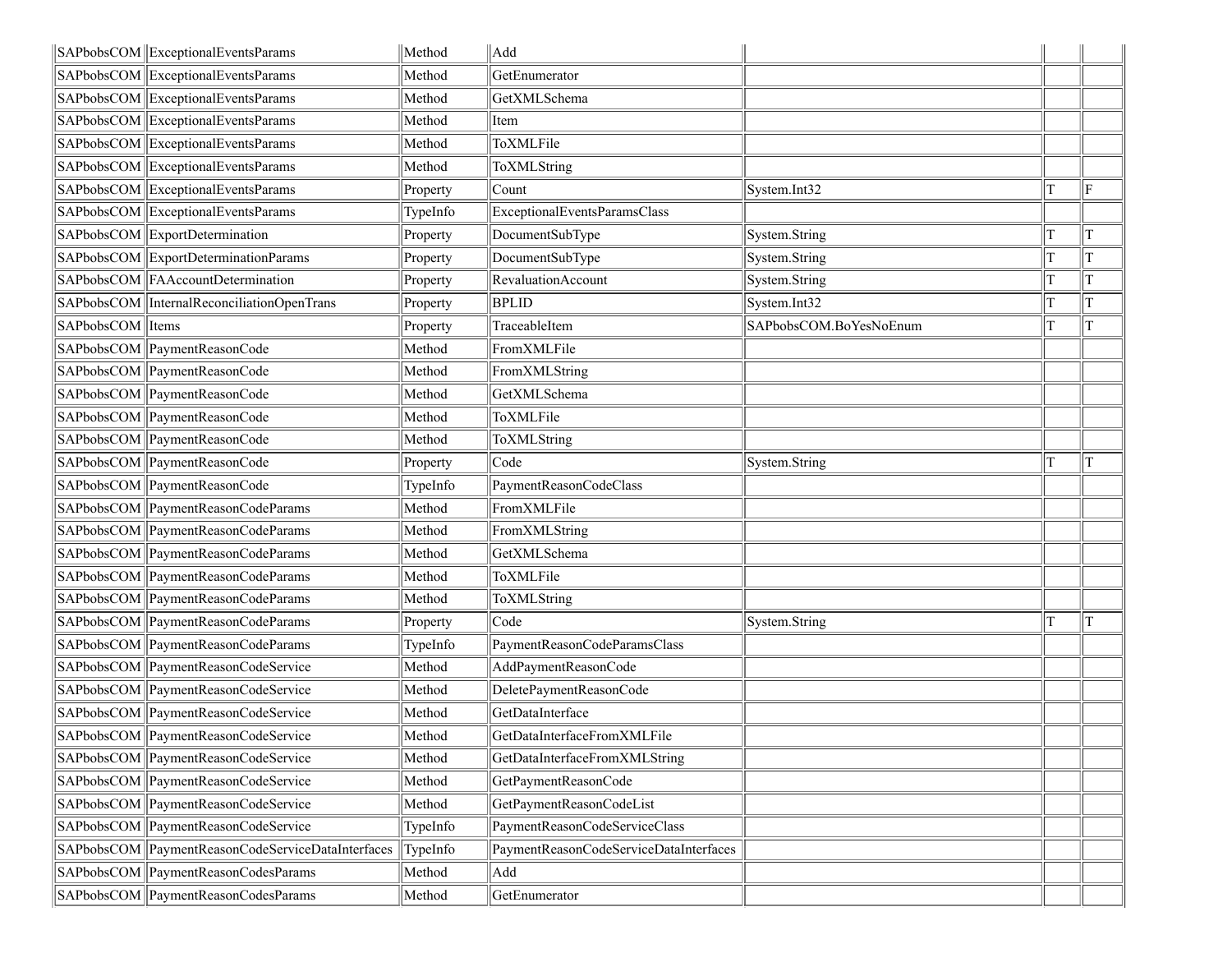| SAPbobsCOM PaymentReasonCodesParams          | Method   | GetXMLSchema                      |               |    |
|----------------------------------------------|----------|-----------------------------------|---------------|----|
| SAPbobsCOM PaymentReasonCodesParams          | Method   | Item                              |               |    |
| SAPbobsCOM PaymentReasonCodesParams          | Method   | ToXMLFile                         |               |    |
| SAPbobsCOM PaymentReasonCodesParams          | Method   | ToXMLString                       |               |    |
| SAPbobsCOM PaymentReasonCodesParams          | Property | Count                             | System.Int32  | ΙF |
| SAPbobsCOM PaymentReasonCodesParams          | TypeInfo | PaymentReasonCodesParamsClass     |               |    |
| SAPbobsCOM WTaxTypeCode                      | Method   | FromXMLFile                       |               |    |
| SAPbobsCOM WTaxTypeCode                      | Method   | FromXMLString                     |               |    |
| SAPbobsCOM WTaxTypeCode                      | Method   | GetXMLSchema                      |               |    |
| SAPbobsCOM WTaxTypeCode                      | Method   | ToXMLFile                         |               |    |
| SAPbobsCOM WTaxTypeCode                      | Method   | ToXMLString                       |               |    |
| SAPbobsCOM WTaxTypeCode                      | Property | Code                              | System.Int32  | T  |
| SAPbobsCOM WTaxTypeCode                      | Property | Description                       | System.String | T  |
| SAPbobsCOM WTaxTypeCode                      | TypeInfo | WTaxTypeCodeClass                 |               |    |
| SAPbobsCOM WTaxTypeCodeParams                | Method   | FromXMLFile                       |               |    |
| SAPbobsCOM WTaxTypeCodeParams                | Method   | FromXMLString                     |               |    |
| SAPbobsCOM WTaxTypeCodeParams                | Method   | GetXMLSchema                      |               |    |
| SAPbobsCOM WTaxTypeCodeParams                | Method   | ToXMLFile                         |               |    |
| SAPbobsCOM WTaxTypeCodeParams                | Method   | ToXMLString                       |               |    |
|                                              |          |                                   |               |    |
| SAPbobsCOM WTaxTypeCodeParams                | Property | Code                              | System.Int32  | T  |
| SAPbobsCOM WTaxTypeCodeParams                | TypeInfo | WTaxTypeCodeParamsClass           |               |    |
| SAPbobsCOM WTaxTypeCodeService               | Method   | AddWTaxTypeCode                   |               |    |
| SAPbobsCOM WTaxTypeCodeService               | Method   | DeleteWTaxTypeCode                |               |    |
| SAPbobsCOM WTaxTypeCodeService               | Method   | GetDataInterface                  |               |    |
| SAPbobsCOM WTaxTypeCodeService               | Method   | GetDataInterfaceFromXMLFile       |               |    |
| SAPbobsCOM WTaxTypeCodeService               | Method   | GetDataInterfaceFromXMLString     |               |    |
| SAPbobsCOM WTaxTypeCodeService               | Method   | GetWTaxTypeCode                   |               |    |
| SAPbobsCOM WTaxTypeCodeService               | Method   | GetWTaxTypeCodeList               |               |    |
| SAPbobsCOM WTaxTypeCodeService               | Method   | UpdateWTaxTypeCode                |               |    |
| SAPbobsCOM WTaxTypeCodeService               | TypeInfo | WTaxTypeCodeServiceClass          |               |    |
| SAPbobsCOM WTaxTypeCodeServiceDataInterfaces | TypeInfo | WTaxTypeCodeServiceDataInterfaces |               |    |
| SAPbobsCOM WTaxTypeCodesParams               | Method   | Add                               |               |    |
| SAPbobsCOM WTaxTypeCodesParams               | Method   | GetEnumerator                     |               |    |
| SAPbobsCOM WTaxTypeCodesParams               | Method   | GetXMLSchema                      |               |    |
| SAPbobsCOM WTaxTypeCodesParams               | Method   | Item                              |               |    |
| SAPbobsCOM WTaxTypeCodesParams               | Method   | ToXMLFile                         |               |    |
| SAPbobsCOM WTaxTypeCodesParams               | Method   | ToXMLString                       |               |    |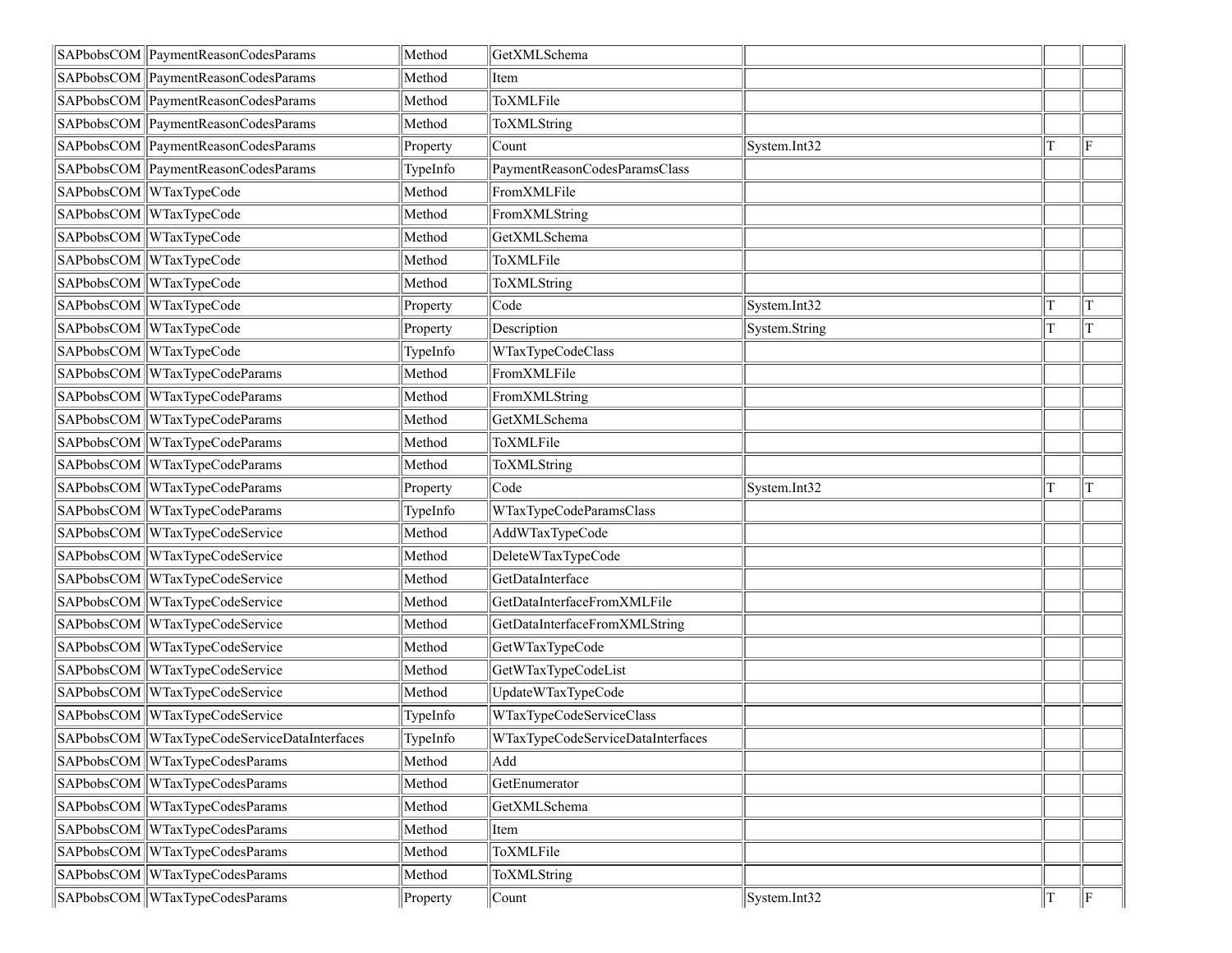| . .<br>OМ<br>$\mathbf{M}$<br>'Params<br>Phobs.<br>1ax<br>" vne.<br>odes<br>- -<br>. . | TypeInto | $\sim$<br>$\overline{I}$<br>$\mathbf{r}$<br>eCode<br><b>ParamsClass</b><br>יים ו<br>1ar<br>. v |  |  |
|---------------------------------------------------------------------------------------|----------|------------------------------------------------------------------------------------------------|--|--|
|                                                                                       |          |                                                                                                |  |  |

----Changes in exsisting methods/property/Enum 1000170 version----

No change found

**Version Namespace ClassName MemberType MemberName PropertyType Read Write**

#### **COM difference results 1000150 Vs 1000160**

----Removed class in 1000160 version----

No Change found

**Namespace ClassName MemberType MemberName PropertyType Read Write**

----Added new class 1000160 version----

| Version | Namespace | <b>ClassName</b>                                         |  |  |
|---------|-----------|----------------------------------------------------------|--|--|
|         |           | 1000160 SAPbobsCOM Activity Multiple Recipient           |  |  |
|         |           | 1000160 SAPbobsCOM Activity MultipleRecipient Collection |  |  |
|         |           | 1000160 SAPbobsCOM EDFDocMapping                         |  |  |
|         |           | 1000160 SAPbobsCOM EDFDocMappingInputParams              |  |  |
|         |           | 1000160 SAPbobsCOM EDFDocMappingsCollection              |  |  |
|         |           | 1000160 SAPbobsCOM TaxInvoice LinkedDownPayments         |  |  |

----Added new methods/property/Enum 1000160 version----

| Namespace                           | ClassName                            | MemberType    | <b>MemberName</b>  | <b>PropertyType</b>                            | $\ $ Read $\ $ Write $\ $ |
|-------------------------------------|--------------------------------------|---------------|--------------------|------------------------------------------------|---------------------------|
| $\ $ SAPbobsCOM $\ $ Activity       |                                      | Property      | ActivityRecipients | SAPbobsCOM.ActivityMultipleRecipientCollection |                           |
| $\vert$ SAPbobsCOM $\vert$ Activity |                                      | $\ $ Property | Office365EventId   | System.String                                  |                           |
|                                     | SAPbobsCOM ActivityMultipleRecipient | Method        | FromXMLFile        |                                                |                           |
|                                     | SAPbobsCOM ActivityMultipleRecipient | Method        | FromXMLString      |                                                |                           |
|                                     | SAPbobsCOM ActivityMultipleRecipient | Method        | GetXMLSchema       |                                                |                           |
|                                     | SAPbobsCOM ActivityMultipleRecipient | Method        | ToXMLFile          |                                                |                           |
|                                     | SAPbobsCOM ActivityMultipleRecipient | Method        | ToXMLString        |                                                |                           |
|                                     | SAPbobsCOM ActivityMultipleRecipient | Property      | LineNumber         | System.int32                                   |                           |
|                                     | SAPbobsCOM ActivityMultipleRecipient | Property      | RecipientCode      | System.String                                  |                           |
|                                     | SAPbobsCOM ActivityMultipleRecipient | Property      | RecipientType      | SAPbobsCOM.ActivityRecipientObjTypeEnum        |                           |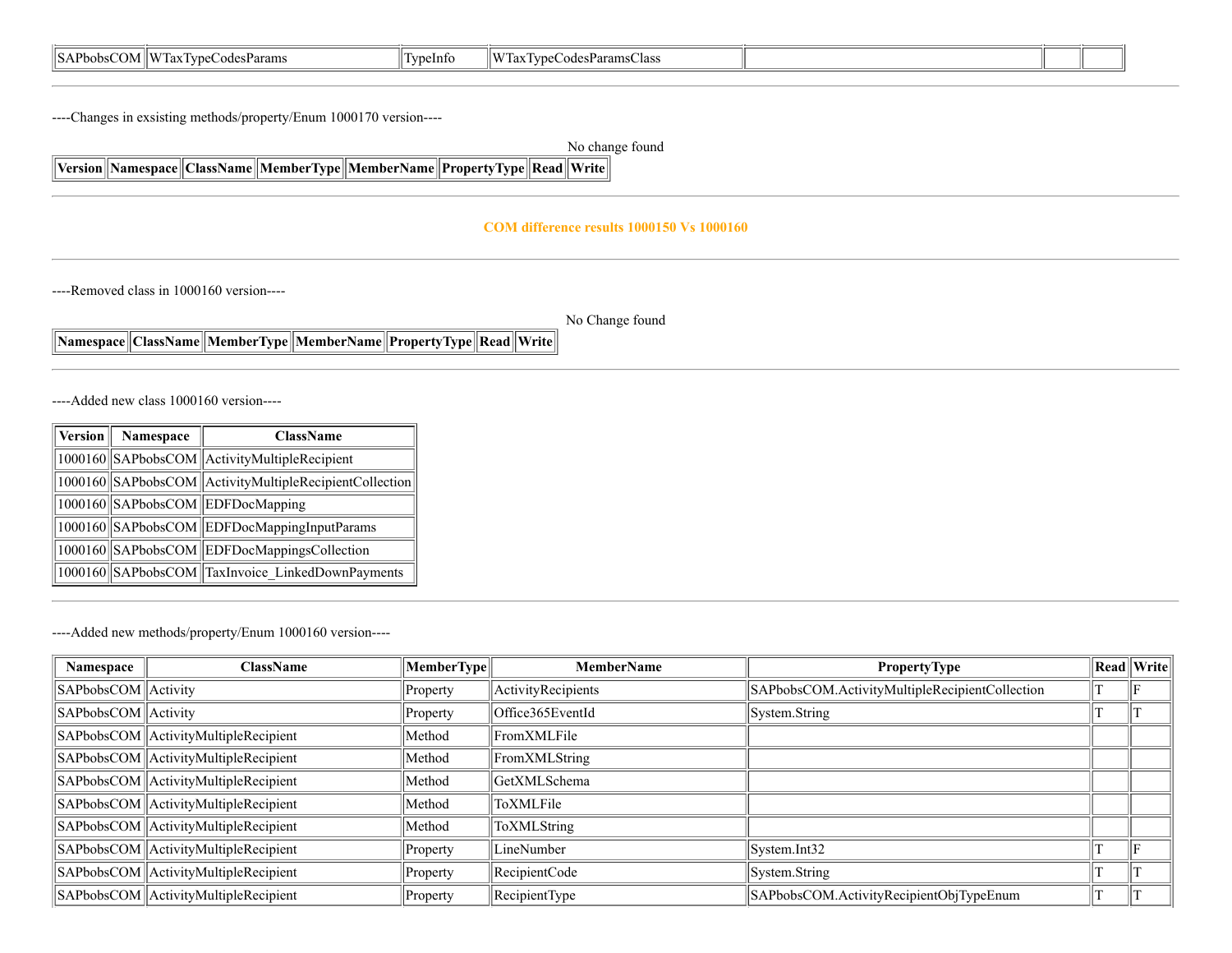|                      | SAPbobsCOM ActivityMultipleRecipient             | TypeInfo | ActivityMultipleRecipientClass           |                        |     |
|----------------------|--------------------------------------------------|----------|------------------------------------------|------------------------|-----|
|                      | SAPbobsCOM ActivityMultipleRecipientCollection   | Method   | Add                                      |                        |     |
|                      | SAPbobsCOM   ActivityMultipleRecipientCollection | Method   | GetEnumerator                            |                        |     |
|                      | SAPbobsCOM ActivityMultipleRecipientCollection   | Method   | GetXMLSchema                             |                        |     |
|                      | SAPbobsCOM ActivityMultipleRecipientCollection   | Method   | Item                                     |                        |     |
|                      | SAPbobsCOM ActivityMultipleRecipientCollection   | Method   | Remove                                   |                        |     |
|                      | SAPbobsCOM ActivityMultipleRecipientCollection   | Method   | ToXMLFile                                |                        |     |
|                      | SAPbobsCOM ActivityMultipleRecipientCollection   | Method   | ToXMLString                              |                        |     |
|                      | SAPbobsCOM ActivityMultipleRecipientCollection   | Property | Count                                    | System.Int32           | F   |
|                      | SAPbobsCOM ActivityMultipleRecipientCollection   | TypeInfo | ActivityMultipleRecipientCollectionClass |                        |     |
|                      | SAPbobsCOM ActivityRecipientObjTypeEnum          | TypeInfo | ActivityRecipientObjTypeEnum             |                        |     |
| SAPbobsCOM AdminInfo |                                                  | Property | DefaultCustomerPriceList                 | System.Int32           | IТ  |
| SAPbobsCOM AdminInfo |                                                  | Property | DefaultVendorPriceList                   | System.Int32           | IТ  |
| SAPbobsCOM AdminInfo |                                                  | Property | EORINumber                               | System.String          | IТ  |
| SAPbobsCOM AdminInfo |                                                  | Property | PurchaseApplyExhRatesLnWTax              | SAPbobsCOM.BoYesNoEnum | IТ  |
| SAPbobsCOM AdminInfo |                                                  | Property | PurchasePostPaymentCategoryLnWTax        | SAPbobsCOM.BoYesNoEnum | IТ  |
| SAPbobsCOM AdminInfo |                                                  | Property | SalesApplyExhRatesLnWTax                 | SAPbobsCOM.BoYesNoEnum | IТ  |
| SAPbobsCOM AdminInfo |                                                  | Property | SalesPostPaymentCategoryLnWTax           | SAPbobsCOM.BoYesNoEnum | IТ  |
| SAPbobsCOM AdminInfo |                                                  | Property | UseDefaultPriceList                      | SAPbobsCOM.BoYesNoEnum | T   |
|                      | SAPbobsCOM Attachments2 Lines                    | Property | AbsoluteEntry                            | System.Int32           | F   |
|                      | SAPbobsCOM Attachments2 Lines                    | Property | LineNum                                  | System.Int32           | IТ  |
|                      | SAPbobsCOM BusinessPartners                      | Property | CertificateDetails                       | System.String          | İΤ  |
|                      | SAPbobsCOM BusinessPartners                      | Property | EORINumber                               | System.String          | İТ  |
|                      | SAPbobsCOM BusinessPartners                      | Property | ExchangeRateForIncomingPayment           | SAPbobsCOM.BoYesNoEnum | IТ  |
|                      | SAPbobsCOM BusinessPartners                      | Property | ExchangeRateForOutgoingPayment           | SAPbobsCOM.BoYesNoEnum | IТ  |
|                      | SAPbobsCOM BusinessPartners                      | Property | FCEAsPaymentMeans                        | SAPbobsCOM.BoYesNoEnum | IТ  |
| SAPbobsCOM Documents |                                                  | Property | FCEAsPaymentMeans                        | SAPbobsCOM.BoYesNoEnum | IТ  |
|                      | SAPbobsCOM EDFDocMapping                         | Method   | FromXMLFile                              |                        |     |
|                      | SAPbobsCOM EDFDocMapping                         | Method   | FromXMLString                            |                        |     |
|                      | SAPbobsCOM EDFDocMapping                         | Method   | GetXMLSchema                             |                        |     |
|                      | SAPbobsCOM EDFDocMapping                         | Method   | ToXMLFile                                |                        |     |
|                      | SAPbobsCOM EDFDocMapping                         | Method   | ToXMLString                              |                        |     |
|                      | SAPbobsCOM EDFDocMapping                         | Property | Description                              | System.String          | F   |
|                      | SAPbobsCOM EDFDocMapping                         | Property | $ $ ID                                   | System.Int32           | lF. |
|                      | SAPbobsCOM EDFDocMapping                         | Property | Name                                     | System.String          | lF. |
|                      | SAPbobsCOM EDFDocMapping                         | TypeInfo | EDFDocMappingClass                       |                        |     |
|                      | SAPbobsCOM EDFDocMappingInputParams              | Method   | FromXMLFile                              |                        |     |
|                      | SAPbobsCOM EDFDocMappingInputParams              | Method   | FromXMLString                            |                        |     |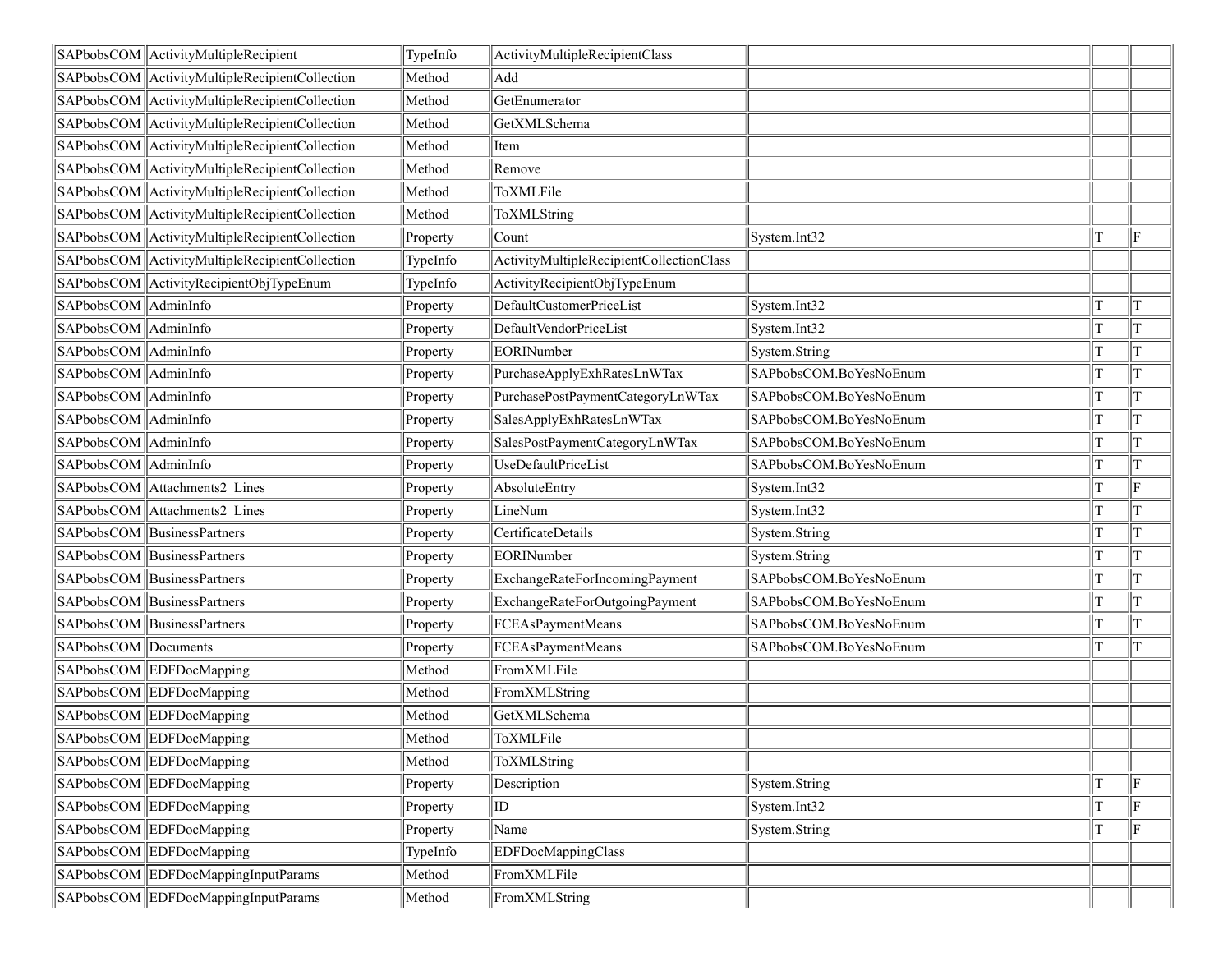|                          | SAPbobsCOM EDFDocMappingInputParams              | Method   | GetXMLSchema                          |                                                      |   |     |
|--------------------------|--------------------------------------------------|----------|---------------------------------------|------------------------------------------------------|---|-----|
|                          | SAPbobsCOM EDFDocMappingInputParams              | Method   | ToXMLFile                             |                                                      |   |     |
|                          | SAPbobsCOM EDFDocMappingInputParams              | Method   | ToXMLString                           |                                                      |   |     |
|                          | SAPbobsCOM EDFDocMappingInputParams              | Property | Code                                  | SAPbobsCOM.ElectronicDocProtocolCodeStrEnum          | т | T   |
|                          | SAPbobsCOM EDFDocMappingInputParams              | Property | DocType                               | System.String                                        |   | T   |
|                          | SAPbobsCOM EDFDocMappingInputParams              | TypeInfo | EDFDocMappingInputParamsClass         |                                                      |   |     |
|                          | SAPbobsCOM EDFDocMappingsCollection              | Method   | Add                                   |                                                      |   |     |
|                          | SAPbobsCOM EDFDocMappingsCollection              | Method   | GetEnumerator                         |                                                      |   |     |
|                          | SAPbobsCOM EDFDocMappingsCollection              | Method   | GetXMLSchema                          |                                                      |   |     |
|                          | SAPbobsCOM EDFDocMappingsCollection              | Method   | Item                                  |                                                      |   |     |
|                          | SAPbobsCOM EDFDocMappingsCollection              | Method   | ToXMLFile                             |                                                      |   |     |
|                          | SAPbobsCOM EDFDocMappingsCollection              | Method   | ToXMLString                           |                                                      |   |     |
|                          | SAPbobsCOM EDFDocMappingsCollection              | Property | Count                                 | System.Int32                                         |   | lF. |
|                          | SAPbobsCOM EDFDocMappingsCollection              | TypeInfo | EDFDocMappingsCollectionClass         |                                                      |   |     |
|                          | SAPbobsCOM EDFEntryAddLogInputParams             | Property | LogDataContentType                    | SAPbobsCOM.ElectronicDocumentBlobContentTypeEnum   T |   | T   |
|                          | SAPbobsCOM EDFEntryAddLogInputParams             | Property | ZipLogData                            | SAPbobsCOM.BoYesNoEnum                               |   | T   |
|                          | SAPbobsCOM EDFEntryLogInputParams                | Property | KeepLogDataPrefix                     | SAPbobsCOM.BoYesNoEnum                               |   | T   |
|                          | SAPbobsCOM EDFEntryLogInputParams                | Property | LogDataContentType                    | SAPbobsCOM.ElectronicDocumentBlobContentTypeEnum     |   |     |
|                          | SAPbobsCOM EDFEntryLogInputParams                | Property | UnzipLogData                          | SAPbobsCOM.BoYesNoEnum                               |   | T   |
|                          | SAPbobsCOM ElectronicDocumentBlobContentTypeEnum | TypeInfo | ElectronicDocumentBlobContentTypeEnum |                                                      |   |     |
|                          | SAPbobsCOM ElectronicDocumentService             | Method   | GetDocMappingList                     |                                                      |   |     |
| SAPbobsCOM Items         |                                                  | Property | CreateQRCodeFrom                      | System.String                                        |   | T   |
| SAPbobsCOM PartnersSetup |                                                  | Property | PartnerID                             | System.Int32                                         |   | lF  |
| SAPbobsCOM Payments      |                                                  | Property | CertificationNumber                   | System.String                                        |   | ΙF  |
| SAPbobsCOM Payments      |                                                  | Property | PrivateKeyVersion                     | System.Int32                                         |   | ΙF  |
| SAPbobsCOM Payments      |                                                  | Property | SignatureDigest                       | System.String                                        |   | ΙF  |
| SAPbobsCOM Payments      |                                                  | Property | SignatureInputMessage                 | System.String                                        |   | ΙF  |
|                          | SAPbobsCOM PeriodCategory                        | Property | ExhRatesDiffAcctLnWTax                | System.String                                        |   | T   |
|                          | SAPbobsCOM PeriodCategory                        | Property | PurchaseInterimAcctLnWTax             | System.String                                        |   | T   |
|                          | SAPbobsCOM PeriodCategory                        | Property | SalesInterimAcctLnWTax                | System.String                                        | т | T   |
|                          | SAPbobsCOM SalesOpportunitiesCompetition         | Method   | Delete                                |                                                      |   |     |
|                          | SAPbobsCOM SalesOpportunitiesCompetition         | Property | ThreatLevel                           | SAPbobsCOM.ThreatLevelEnum                           | T | T   |
|                          | SAPbobsCOM SalesOpportunitiesInterests           | Method   | Delete                                |                                                      |   |     |
|                          | SAPbobsCOM SalesOpportunitiesPartners            | Method   | Delete                                |                                                      |   |     |
|                          | SAPbobsCOM SalesOpportunitiesReasons             | Method   | Delete                                |                                                      |   |     |
|                          | SAPbobsCOM TaxInvoice LinkedDownPayments         | Method   | SetCurrentLine                        |                                                      |   |     |
| SAPbobsCOM               | TaxInvoice LinkedDownPayments                    | Property | AmountToDraw                          | System.Double                                        |   | F   |
|                          |                                                  |          |                                       |                                                      |   |     |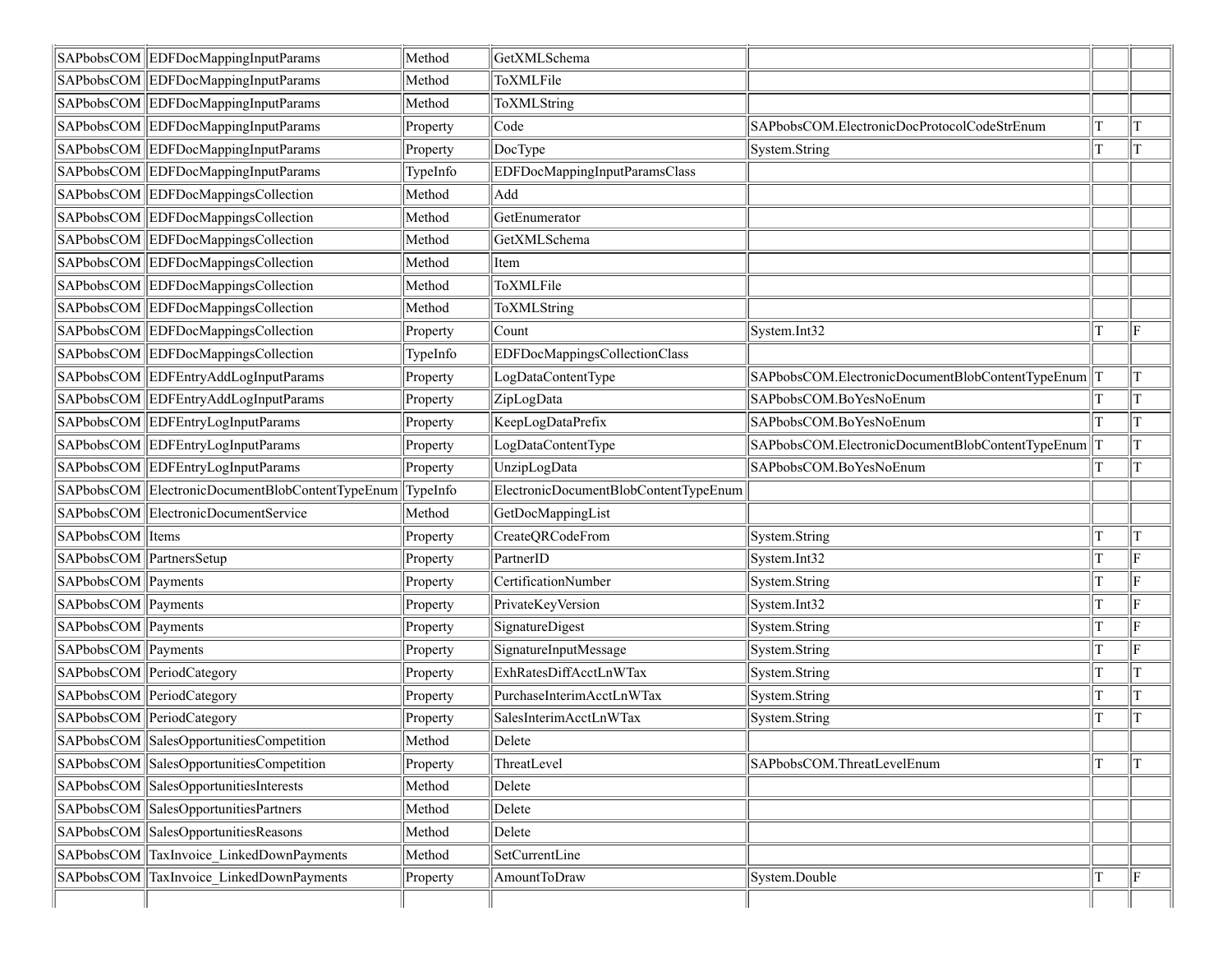|                        | SAPbobsCOM TaxInvoice LinkedDownPayments | Property | AmountToDrawFC                     | System.Double                            | IТ | ΙF |
|------------------------|------------------------------------------|----------|------------------------------------|------------------------------------------|----|----|
|                        | SAPbobsCOM TaxInvoice_LinkedDownPayments | Property | AmountToDrawSC                     | System.Double                            |    | F  |
|                        | SAPbobsCOM TaxInvoice LinkedDownPayments | Property | Count                              | System.Int32                             |    | ΙF |
|                        | SAPbobsCOM TaxInvoice_LinkedDownPayments | Property | DocCurrency                        | System.String                            |    | ΙF |
| SAPbobsCOM             | TaxInvoice LinkedDownPayments            | Property | DocEntry                           | System.Int32                             |    | ΙF |
|                        | SAPbobsCOM TaxInvoice LinkedDownPayments | Property | DownPaymentEntry                   | System.Int32                             |    | lF |
|                        | SAPbobsCOM TaxInvoice_LinkedDownPayments | Property | DownPaymentNum                     | System.Int32                             |    | ΙF |
|                        | SAPbobsCOM TaxInvoice LinkedDownPayments | Property | DownPaymentType                    | System.Int32                             |    | ΙF |
|                        | SAPbobsCOM TaxInvoice_LinkedDownPayments | Property | GrossAmountToDraw                  | System.Double                            |    | ΙF |
|                        | SAPbobsCOM TaxInvoice_LinkedDownPayments | Property | GrossAmountToDrawFC                | System.Double                            |    | F  |
|                        | SAPbobsCOM TaxInvoice LinkedDownPayments | Property | GrossAmountToDrawSC                | System.Double                            |    | ΙF |
|                        | SAPbobsCOM TaxInvoice LinkedDownPayments | Property | LineNum                            | System.Int32                             |    | lF |
|                        | SAPbobsCOM TaxInvoice LinkedDownPayments | Property | PaymentEntry                       | System.Int32                             |    | ΙF |
|                        | SAPbobsCOM TaxInvoice_LinkedDownPayments | Property | PaymentNum                         | System.Int32                             |    | ΙF |
|                        | SAPbobsCOM TaxInvoice LinkedDownPayments | Property | PaymentTaxDate                     | System.DateTime                          |    | ΙF |
|                        | SAPbobsCOM TaxInvoice LinkedDownPayments | Property | PaymentType                        | System.Int32                             |    | ΙF |
|                        | SAPbobsCOM TaxInvoice LinkedDownPayments | Property | Tax                                | System.Double                            |    | lF |
|                        | SAPbobsCOM TaxInvoice LinkedDownPayments | Property | <b>TaxFC</b>                       | System.Double                            |    | lE |
|                        | SAPbobsCOM TaxInvoice LinkedDownPayments | Property | <b>TaxSC</b>                       | System.Double                            |    | lF |
|                        | SAPbobsCOM TaxInvoice LinkedDownPayments | Property | TransferDate                       | System.DateTime                          |    | lF |
|                        | SAPbobsCOM TaxInvoice_LinkedDownPayments | Property | TransferReference                  | System.String                            |    | lF |
|                        | SAPbobsCOM TaxInvoice LinkedDownPayments | TypeInfo | TaxInvoice_LinkedDownPaymentsClass |                                          |    |    |
| SAPbobsCOM TaxInvoices |                                          | Property | LinkedDownPayments                 | SAPbobsCOM.TaxInvoice LinkedDownPayments |    | ΙF |

----Changes in exsisting methods/property/Enum 1000160 version----

| Version | <b>Namespace</b> |                                           | ClassName   MemberType  MemberName  PropertyType  Read  Write |                                         |  |
|---------|------------------|-------------------------------------------|---------------------------------------------------------------|-----------------------------------------|--|
|         |                  | 1000150 SAPbobsCOM EcmAction Log Property | $ $ ExportFile                                                | $\parallel$ Svstem.String $\parallel$ T |  |
|         |                  | 1000160 SAPbobsCOM EcmAction Log Property | $ $ ExportFile                                                | $\parallel$ System.String $\parallel$ T |  |

**COM difference results 1000140 Vs 1000150**

----Removed class in 1000150 version----

No Change found

**Namespace ClassName MemberType MemberName PropertyType Read Write**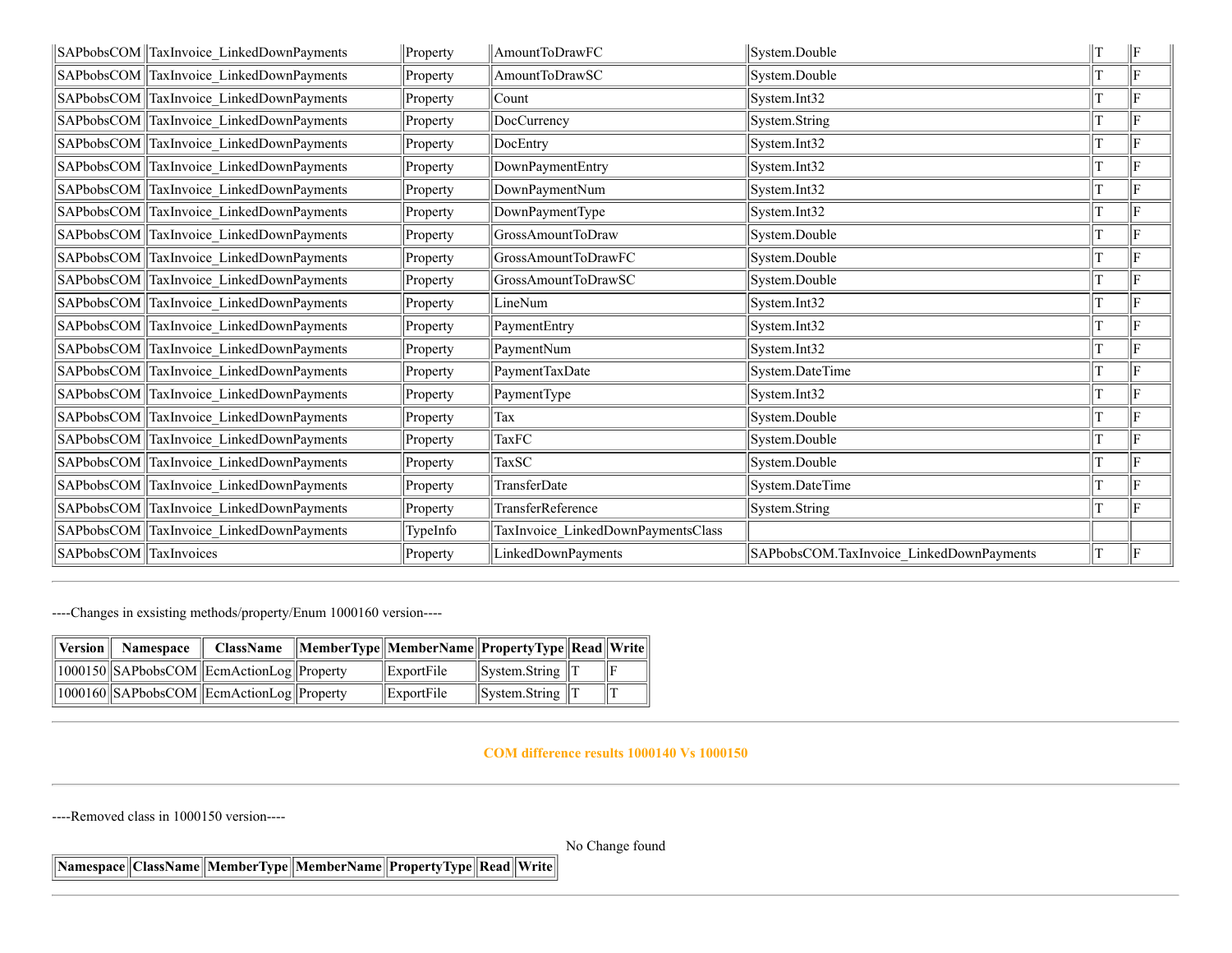----Added new class 1000150 version----

| $ $ Version $ $ | Namespace | <b>ClassName</b>                          |
|-----------------|-----------|-------------------------------------------|
|                 |           | 1000150 SAPbobsCOM CESTCodeData           |
|                 |           | 1000150 SAPbobsCOM CESTCodeParams         |
|                 |           | 1000150 SAPbobsCOM CESTCodeService        |
|                 |           | 1000150 SAPbobsCOM EDFImportEntry         |
|                 |           | 1000150  SAPbobsCOM  TaxReplStateSubData  |
|                 |           | 1000150 SAPbobsCOM TaxReplStateSubParams  |
|                 |           | 1000150 SAPbobsCOM TaxReplStateSubService |

----Added new methods/property/Enum 1000150 version----

| Namespace                  | <b>ClassName</b>             | MemberType | <b>MemberName</b>                 | <b>PropertyType</b>    |   | <b>Read</b> Write |
|----------------------------|------------------------------|------------|-----------------------------------|------------------------|---|-------------------|
| $ $ SAPbobsCOM $ $         | AdminInfo                    | Property   | PurchaseLnWTax                    | SAPbobsCOM.BoYesNoEnum |   |                   |
| SAPbobsCOM AdminInfo       |                              | Property   | SalesLnWTax                       | SAPbobsCOM.BoYesNoEnum |   | T                 |
|                            | SAPbobsCOM   AlternateCatNum | Property   | IsDefault                         | SAPbobsCOM.BoYesNoEnum |   | T                 |
| SAPbobsCOM   BPFiscalTaxID |                              | Property   | AuthorizationForRetrieveFromSEFAZ | SAPbobsCOM.BoYesNoEnum |   | T                 |
|                            | SAPbobsCOM  CESTCodeData     | Method     | FromXMLFile                       |                        |   |                   |
|                            | SAPbobsCOM  CESTCodeData     | Method     | FromXMLString                     |                        |   |                   |
|                            | SAPbobsCOM CESTCodeData      | Method     | GetXMLSchema                      |                        |   |                   |
|                            | SAPbobsCOM CESTCodeData      | Method     | ToXMLFile                         |                        |   |                   |
|                            | SAPbobsCOM CESTCodeData      | Method     | ToXMLString                       |                        |   |                   |
|                            | SAPbobsCOM  CESTCodeData     | Property   | AbsEntry                          | System.Int32           |   | T                 |
|                            | SAPbobsCOM CESTCodeData      | Property   | Code                              | System.String          |   | T                 |
|                            | SAPbobsCOM CESTCodeData      | Property   | Description                       | System.String          |   | T                 |
|                            | SAPbobsCOM CESTCodeData      | TypeInfo   | CESTCodeDataClass                 |                        |   |                   |
|                            | SAPbobsCOM CESTCodeParams    | Method     | FromXMLFile                       |                        |   |                   |
|                            | SAPbobsCOM CESTCodeParams    | Method     | FromXMLString                     |                        |   |                   |
|                            | SAPbobsCOM CESTCodeParams    | Method     | GetXMLSchema                      |                        |   |                   |
|                            | SAPbobsCOM CESTCodeParams    | Method     | ToXMLFile                         |                        |   |                   |
|                            | SAPbobsCOM CESTCodeParams    | Method     | ToXMLString                       |                        |   |                   |
|                            | SAPbobsCOM CESTCodeParams    | Property   | AbsEntry                          | System.Int32           | T | T                 |
|                            | SAPbobsCOM CESTCodeParams    | TypeInfo   | CESTCodeParamsClass               |                        |   |                   |
|                            | SAPbobsCOM CESTCodeService   | Method     | Add                               |                        |   |                   |
|                            | SAPbobsCOM CESTCodeService   | Method     | Delete                            |                        |   |                   |
|                            | SAPbobsCOM CESTCodeService   | Method     | GetByParams                       |                        |   |                   |
|                            |                              |            |                                   |                        |   |                   |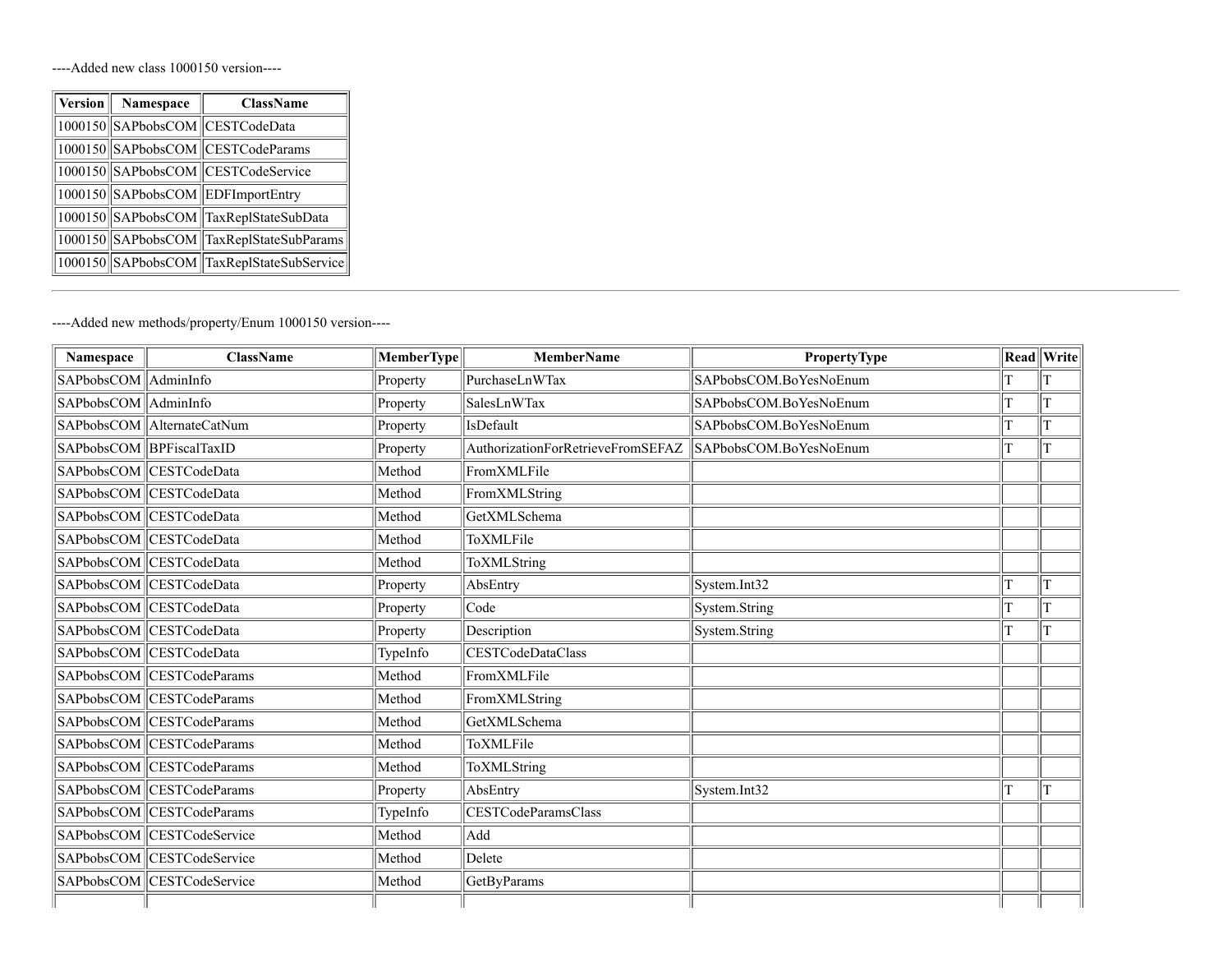|                      | SAPbobsCOM CESTCodeService                  | Method   | GetDataInterface                     |                                                  |    |             |
|----------------------|---------------------------------------------|----------|--------------------------------------|--------------------------------------------------|----|-------------|
|                      | SAPbobsCOM CESTCodeService                  | Method   | GetDataInterfaceFromXMLFile          |                                                  |    |             |
|                      | SAPbobsCOM CESTCodeService                  | Method   | GetDataInterfaceFromXMLString        |                                                  |    |             |
|                      | SAPbobsCOM CESTCodeService                  | Method   | Update                               |                                                  |    |             |
|                      | SAPbobsCOM CESTCodeService                  | TypeInfo | CESTCodeServiceClass                 |                                                  |    |             |
|                      | SAPbobsCOM CESTCodeServiceDataInterfaces    | TypeInfo | <b>CESTCodeServiceDataInterfaces</b> |                                                  |    |             |
|                      | SAPbobsCOM ContactEmployees                 | Property | ConnectedAddressName                 | System.String                                    | T  | lΤ          |
|                      | SAPbobsCOM ContactEmployees                 | Property | ConnectedAddressType                 | SAPbobsCOM.BoAddressType                         | lΤ | T           |
| SAPbobsCOM Country   |                                             | Property | ISOAlpha2Code                        | System.String                                    | T  | T           |
| SAPbobsCOM Country   |                                             | Property | ISOAlpha3Code                        | System.String                                    |    | T           |
| SAPbobsCOM Country   |                                             | Property | ISONumeric                           | System.String                                    | T  | $\mathbf T$ |
|                      | SAPbobsCOM Document LinesAdditionalExpenses | Property | CUSplit                              | SAPbobsCOM.BoYesNoEnum                           | T  | T           |
|                      | SAPbobsCOM Document Lines                   | Property | CUSplit                              | SAPbobsCOM.BoYesNoEnum                           | T  | T           |
|                      | SAPbobsCOM DocumentsAdditionalExpenses      | Property | CUSplit                              | SAPbobsCOM.BoYesNoEnum                           | T  | T           |
| SAPbobsCOM Documents |                                             | Property | AdditionalLegalInformation           | System.String                                    | T  | T           |
| SAPbobsCOM Documents |                                             | Property | DANFELegalText                       | System.String                                    | T  | F           |
| SAPbobsCOM Documents |                                             | Property | IndicatorForFinalConsumer            | SAPbobsCOM.BoYesNoEnum                           | T  | T           |
| SAPbobsCOM Documents |                                             | Property | LegalTextFormat                      | System.Int32                                     | T  | T           |
| SAPbobsCOM Documents |                                             | Property | UserSign                             | System.Int32                                     |    | F           |
|                      | SAPbobsCOM EDFImportEntry                   | Method   | FromXMLFile                          |                                                  |    |             |
|                      | SAPbobsCOM EDFImportEntry                   | Method   | FromXMLString                        |                                                  |    |             |
|                      | SAPbobsCOM EDFImportEntry                   | Method   | GetXMLSchema                         |                                                  |    |             |
|                      | SAPbobsCOM EDFImportEntry                   | Method   | ToXMLFile                            |                                                  |    |             |
|                      | SAPbobsCOM EDFImportEntry                   | Method   | ToXMLString                          |                                                  |    |             |
|                      | SAPbobsCOM EDFImportEntry                   | Property | AbsEntry                             | System.Int32                                     | T  | F           |
|                      | SAPbobsCOM EDFImportEntry                   | Property | Authority                            | System.String                                    | T  | lΤ          |
|                      | SAPbobsCOM EDFImportEntry                   | Property | Code                                 | SAPbobsCOM.ElectronicDocProtocolCodeStrEnum      | T  | $\mathbf T$ |
|                      | SAPbobsCOM EDFImportEntry                   | Property | CreateDate                           | System.DateTime                                  |    | F           |
|                      | SAPbobsCOM EDFImportEntry                   | Property | <b>CreateTime</b>                    | System.Int32                                     | T  | F           |
|                      | SAPbobsCOM EDFImportEntry                   | Property | Guid                                 | System.String                                    | T  | T           |
|                      | SAPbobsCOM EDFImportEntry                   | Property | Message                              | System.String                                    | T  | T           |
|                      | SAPbobsCOM EDFImportEntry                   | Property | MetaData                             | System.String                                    |    | $\rm T$     |
|                      | SAPbobsCOM EDFImportEntry                   | Property | ProcessingSource                     | System.String                                    |    | T           |
|                      | SAPbobsCOM EDFImportEntry                   | Property | Status                               | SAPbobsCOM.ElectronicDocumentEntryStatusEnum   T |    | T           |
|                      | SAPbobsCOM EDFImportEntry                   | Property | TestMode                             | System.String                                    |    | T           |
|                      | SAPbobsCOM EDFImportEntry                   | Property | UpdateDate                           | System.DateTime                                  | T  | F           |
|                      | SAPbobsCOM EDFImportEntry                   | Property | UpdateTime                           | System.Int32                                     |    | F           |
|                      | SAPbobsCOM EDFImportEntry                   | Property | User                                 | System.Int32                                     | T  | F           |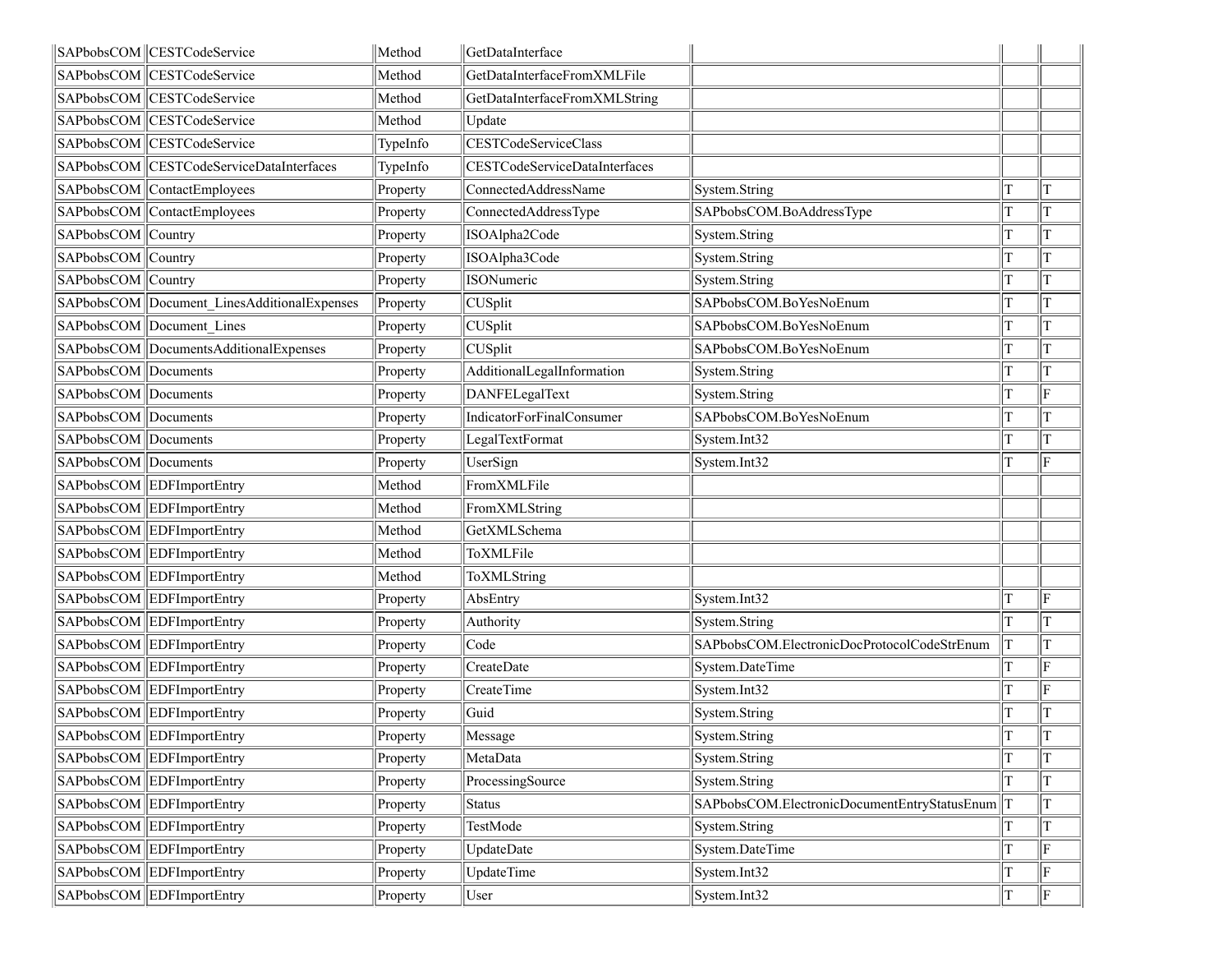|                          | SAPbobsCOM EDFImportEntry                       | Property | User <sub>2</sub>                    | System.Int32                       | lΤ | F  |
|--------------------------|-------------------------------------------------|----------|--------------------------------------|------------------------------------|----|----|
|                          | SAPbobsCOM EDFImportEntry                       | TypeInfo | EDFImportEntryClass                  |                                    |    |    |
|                          | SAPbobsCOM ElectronicDocumentService            | Method   | AddImportEntry                       |                                    |    |    |
|                          | SAPbobsCOM ExtendedAdminInfo                    | Property | CNPJofITCompany                      | System.String                      | T  | T  |
|                          | SAPbobsCOM ExtendedAdminInfo                    | Property | ContactPerson                        | System.String                      |    | T  |
|                          | SAPbobsCOM ExtendedAdminInfo                    | Property | ContactPersonEMail                   | System.String                      | T  | T  |
|                          | SAPbobsCOM ExtendedAdminInfo                    | Property | ContactPersonPhone                   | System.String                      | T  | T  |
| SAPbobsCOM FinancialYear |                                                 | Property | <b>TCSAccumulationBase</b>           | SAPbobsCOM.TCSAccumulationBaseEnum | T  | T  |
|                          | SAPbobsCOM NFTaxCategory                        | Property | CESTRelevant                         | SAPbobsCOM.BoYesNoEnum             | T  | T  |
| SAPbobsCOM Recordset     |                                                 | Property | RecordSetAudit                       | System.Boolean                     | T  | T  |
| SAPbobsCOM RecordsetEx   |                                                 | Property | RecordSetAudit                       | System.Boolean                     | T  | T  |
|                          | SAPbobsCOM TaxCodeDeterminationTCDKeyField      | Property | LegalText                            | System.String                      |    | T  |
|                          | SAPbobsCOM TaxReplStateSubData                  | Method   | FromXMLFile                          |                                    |    |    |
|                          | SAPbobsCOM TaxReplStateSubData                  | Method   | FromXMLString                        |                                    |    |    |
|                          | SAPbobsCOM TaxReplStateSubData                  | Method   | GetXMLSchema                         |                                    |    |    |
|                          | SAPbobsCOM TaxReplStateSubData                  | Method   | ToXMLFile                            |                                    |    |    |
|                          | SAPbobsCOM TaxReplStateSubData                  | Method   | ToXMLString                          |                                    |    |    |
|                          | SAPbobsCOM TaxReplStateSubData                  | Property | <b>IEST</b>                          | System.String                      | T  | lΤ |
|                          | SAPbobsCOM TaxReplStateSubData                  | Property | State                                | System.String                      | T  | T  |
|                          | SAPbobsCOM TaxReplStateSubData                  | TypeInfo | TaxReplStateSubDataClass             |                                    |    |    |
|                          | SAPbobsCOM TaxReplStateSubParams                | Method   | FromXMLFile                          |                                    |    |    |
|                          | SAPbobsCOM TaxReplStateSubParams                | Method   | FromXMLString                        |                                    |    |    |
|                          | SAPbobsCOM TaxReplStateSubParams                | Method   | GetXMLSchema                         |                                    |    |    |
|                          | SAPbobsCOM TaxReplStateSubParams                | Method   | ToXMLFile                            |                                    |    |    |
|                          | SAPbobsCOM TaxReplStateSubParams                | Method   | ToXMLString                          |                                    |    |    |
|                          | SAPbobsCOM TaxReplStateSubParams                | Property | State                                | System.String                      | T  | lΤ |
|                          | SAPbobsCOM TaxReplStateSubParams                | TypeInfo | TaxReplStateSubParamsClass           |                                    |    |    |
|                          | SAPbobsCOM TaxReplStateSubService               | Method   | Add                                  |                                    |    |    |
|                          | SAPbobsCOM TaxReplStateSubService               | Method   | Delete                               |                                    |    |    |
|                          | SAPbobsCOM TaxReplStateSubService               | Method   | <b>GetByParams</b>                   |                                    |    |    |
|                          | SAPbobsCOM TaxReplStateSubService               | Method   | GetDataInterface                     |                                    |    |    |
|                          | SAPbobsCOM TaxReplStateSubService               | Method   | GetDataInterfaceFromXMLFile          |                                    |    |    |
|                          | SAPbobsCOM TaxReplStateSubService               | Method   | GetDataInterfaceFromXMLString        |                                    |    |    |
|                          | SAPbobsCOM TaxReplStateSubService               | Method   | Update                               |                                    |    |    |
|                          | SAPbobsCOM TaxReplStateSubService               | TypeInfo | TaxReplStateSubServiceClass          |                                    |    |    |
|                          | SAPbobsCOM TaxReplStateSubServiceDataInterfaces | TypeInfo | TaxReplStateSubServiceDataInterfaces |                                    |    |    |
|                          | SAPbobsCOM TCSAccumulationBaseEnum              | TypeInfo | <b>TCSAccumulationBaseEnum</b>       |                                    |    |    |
| SAPbobsCOM Warehouses    |                                                 | Property | LegalText                            | System.String                      | T  | T  |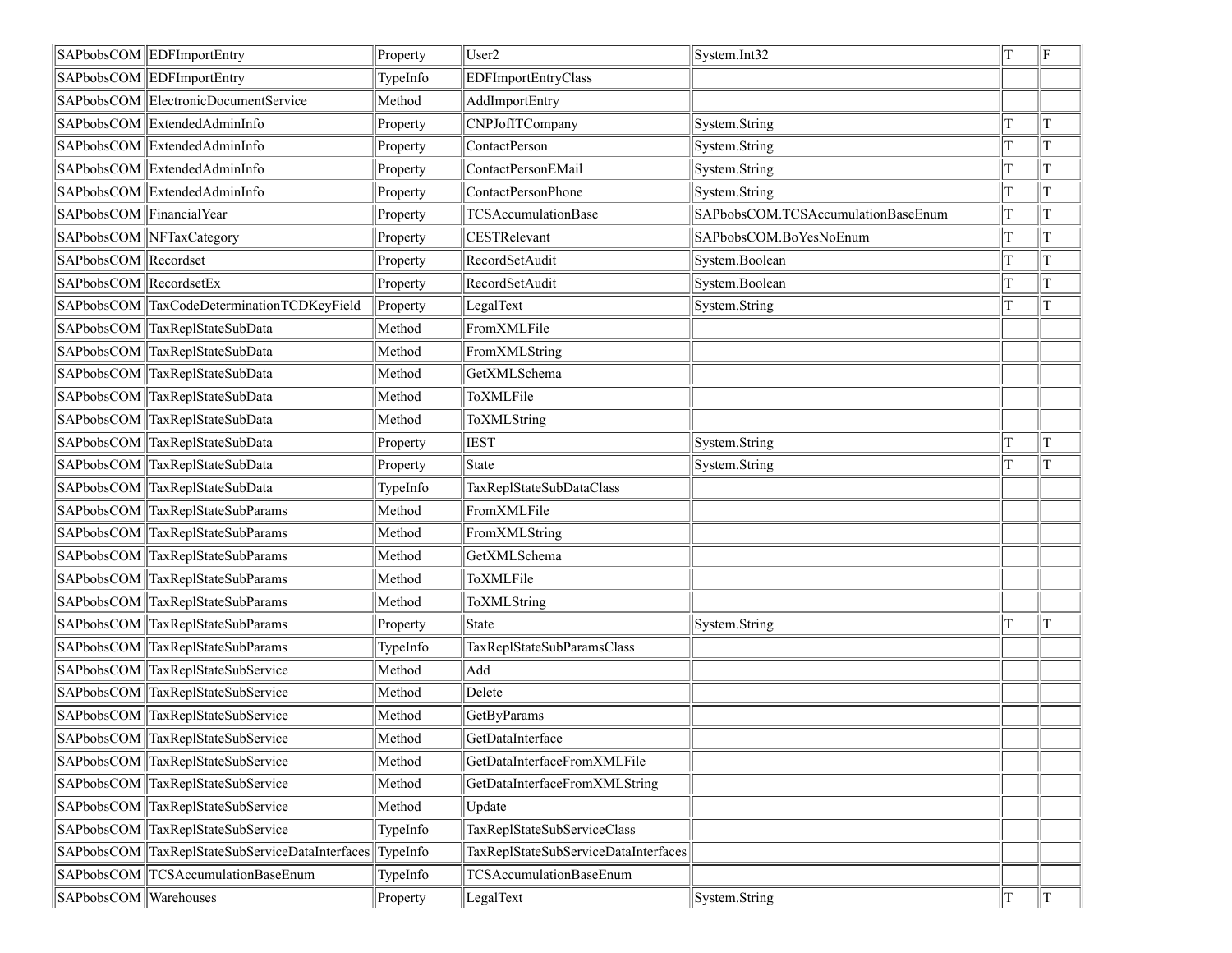| $\ \$ SAPbobsCOM $\ \$ WithholdingTaxCodes Lines | Property | Jurrency    | System.String |  |
|--------------------------------------------------|----------|-------------|---------------|--|
| <b>SAPbobsCOM</b> Withholding TaxCodes Lines     | Property | FixedAmount | Svstem.Double |  |
| <b>SAPbobsCOM</b> Withholding TaxCodes Lines     | Property | ∥UoMCode    | System.String |  |
| $\ \$ SAPbobsCOM $\ \$ WithholdingTaxCodes Lines | Property | UoMEntry    | Svstem.Int32  |  |

----Changes in exsisting methods/property/Enum 1000150 version----

| Version | <b>Namespace</b> | <b>ClassName</b>                          |               | MemberType  MemberName  PropertyType  Read  Write |                                |  |
|---------|------------------|-------------------------------------------|---------------|---------------------------------------------------|--------------------------------|--|
|         |                  | 1000140 SAPbobsCOM PM StageData           | $\ $ Property | $\parallel$ StageID                               | $\sqrt{\text{System}}$ . Int32 |  |
|         |                  | 1000150 SAPbobsCOM PM StageData           | $\ $ Property | $\parallel$ StageID                               | $\sqrt{\text{System}}$ . Int32 |  |
|         |                  | 1000140 SAPbobsCOM PMS StageData Property |               | $\parallel$ StageID                               | $\sqrt{\text{System}}$ . Int32 |  |
|         |                  | 1000150 SAPbobsCOM PMS StageData Property |               | $\parallel$ StageID                               | System.Int32                   |  |

#### **COM difference results 1000130 Vs 1000140**

----Removed class in 1000140 version----

No Change found

### **Namespace ClassName MemberType MemberName PropertyType Read Write**

----Added new class 1000140 version----

| Version | Namespace                         | <b>ClassName</b>                                  |
|---------|-----------------------------------|---------------------------------------------------|
|         | 1000140 SAPbobsCOM AddressFormat  |                                                   |
|         |                                   | 1000140 SAPbobsCOM AddressFormatParams            |
|         |                                   | 1000140 SAPbobsCOM AddressFormatParamsCollection  |
|         |                                   | 1000140 SAPbobsCOM AddressParams                  |
|         |                                   | 1000140 SAPbobsCOM Address Return Params          |
|         |                                   | 1000140 SAPbobsCOM Address Service                |
|         |                                   | 1000140 SAPbobsCOM ExportDetermination            |
|         |                                   | 1000140 SAPbobsCOM ExportDeterminationParams      |
|         |                                   | 1000140 SAPbobsCOM ExportDeterminationsCollection |
|         |                                   | 1000140 SAPbobsCOM ExportDeterminationService     |
|         |                                   | 1000140 SAPbobsCOM ExportDeterminationsParams     |
|         | 1000140 SAPbobsCOM Holiday        |                                                   |
|         | 1000140 SAPbobsCOM HolidayDate    |                                                   |
|         | 1000140  SAPbobsCOM  HolidayDates |                                                   |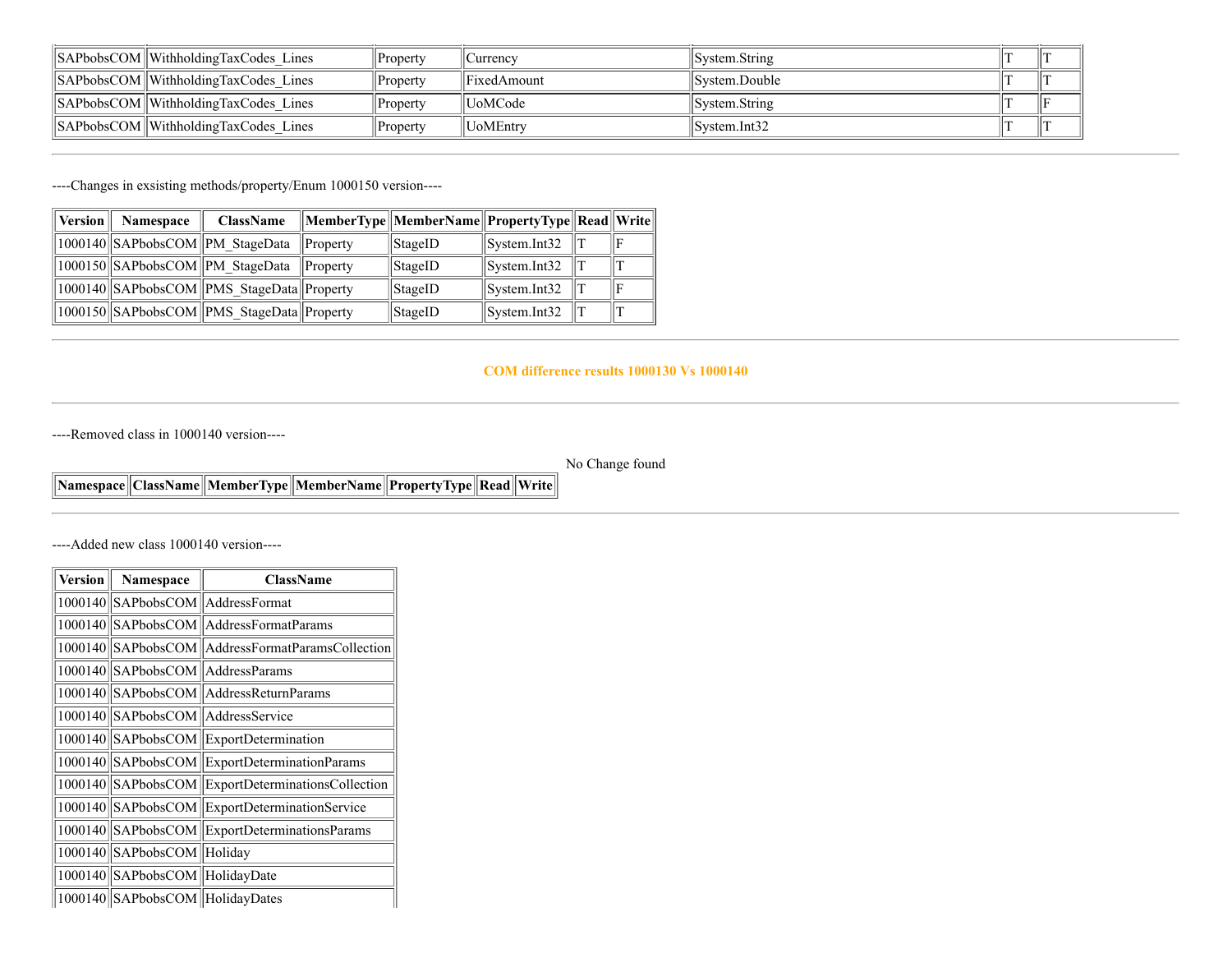| 1000140  SAPbobsCOM  HolidayParams |                                                   |
|------------------------------------|---------------------------------------------------|
| 1000140 SAPbobsCOM HolidayService  |                                                   |
|                                    | 1000140 SAPbobsCOM HolidaysParams                 |
|                                    | 1000140 SAPbobsCOM ImportDetermination            |
|                                    | 1000140 SAPbobsCOM ImportDeterminationParams      |
|                                    | 1000140 SAPbobsCOM ImportDeterminationsCollection |
|                                    | 1000140 SAPbobsCOM ImportDeterminationService     |
|                                    | 1000140 SAPbobsCOM ImportDeterminationsParams     |

----Added new methods/property/Enum 1000140 version----

| Namespace | <b>ClassName</b>            | MemberType | <b>MemberName</b>            | <b>PropertyType</b> |   | Read Write     |
|-----------|-----------------------------|------------|------------------------------|---------------------|---|----------------|
|           | SAPbobsCOM AddressExtension | Property   | DeliveryPlaceBlock           | System.String       |   | T              |
|           | SAPbobsCOM AddressExtension | Property   | DeliveryPlaceBP              | System.String       | T | $\mathbf T$    |
|           | SAPbobsCOM AddressExtension | Property   | DeliveryPlaceBuilding        | System.String       | T | T              |
|           | SAPbobsCOM AddressExtension | Property   | <b>DeliveryPlaceCity</b>     | System.String       | T | $\mathbf T$    |
|           | SAPbobsCOM AddressExtension | Property   | DeliveryPlaceCNPJ            | System.String       | T | $\mathbf T$    |
|           | SAPbobsCOM AddressExtension | Property   | DeliveryPlaceCountry         | System.String       | T | $\mathbf T$    |
|           | SAPbobsCOM AddressExtension | Property   | DeliveryPlaceCounty          | System.String       | T | $\mathbf T$    |
|           | SAPbobsCOM AddressExtension | Property   | DeliveryPlaceCPF             | System.String       | T | $\overline{T}$ |
|           | SAPbobsCOM AddressExtension | Property   | DeliveryPlaceDepartureDate   | System.String       | T | $\mathbf T$    |
|           | SAPbobsCOM AddressExtension | Property   | DeliveryPlaceEMail           | System.String       |   | $\mathbf T$    |
|           | SAPbobsCOM AddressExtension | Property   | DeliveryPlacePhone           | System.String       | T | $\mathbf T$    |
|           | SAPbobsCOM AddressExtension | Property   | DeliveryPlaceState           | System.String       | T | $\mathbf T$    |
|           | SAPbobsCOM AddressExtension | Property   | DeliveryPlaceStreet          | System.String       | T | $\overline{T}$ |
|           | SAPbobsCOM AddressExtension | Property   | DeliveryPlaceStreetNo        | System.String       | T | $\mathbf T$    |
|           | SAPbobsCOM AddressExtension | Property   | DeliveryPlaceZip             | System.String       | T | $\mathbf T$    |
|           | SAPbobsCOM AddressExtension | Property   | GoodsIssuePlaceBlock         | System.String       | T | $\mathbf T$    |
|           | SAPbobsCOM AddressExtension | Property   | GoodsIssuePlaceBP            | System.String       | T | T              |
|           | SAPbobsCOM AddressExtension | Property   | GoodsIssuePlaceBuilding      | System.String       | T | $\overline{T}$ |
|           | SAPbobsCOM AddressExtension | Property   | GoodsIssuePlaceCity          | System.String       |   | T              |
|           | SAPbobsCOM AddressExtension | Property   | GoodsIssuePlaceCNPJ          | System.String       | T | $\mathbf T$    |
|           | SAPbobsCOM AddressExtension | Property   | GoodsIssuePlaceCountry       | System.String       |   | $\mathbf T$    |
|           | SAPbobsCOM AddressExtension | Property   | GoodsIssuePlaceCounty        | System.String       | T | $\mathbf T$    |
|           | SAPbobsCOM AddressExtension | Property   | GoodsIssuePlaceCPF           | System.String       | T | $\mathbf T$    |
|           | SAPbobsCOM AddressExtension | Property   | GoodsIssuePlaceDepartureDate | System.String       | T | $\mathbf T$    |
|           | SAPbobsCOM AddressExtension | Property   | GoodsIssuePlaceEMail         | System.String       | T | $\mathbf T$    |
|           |                             |            |                              |                     |   |                |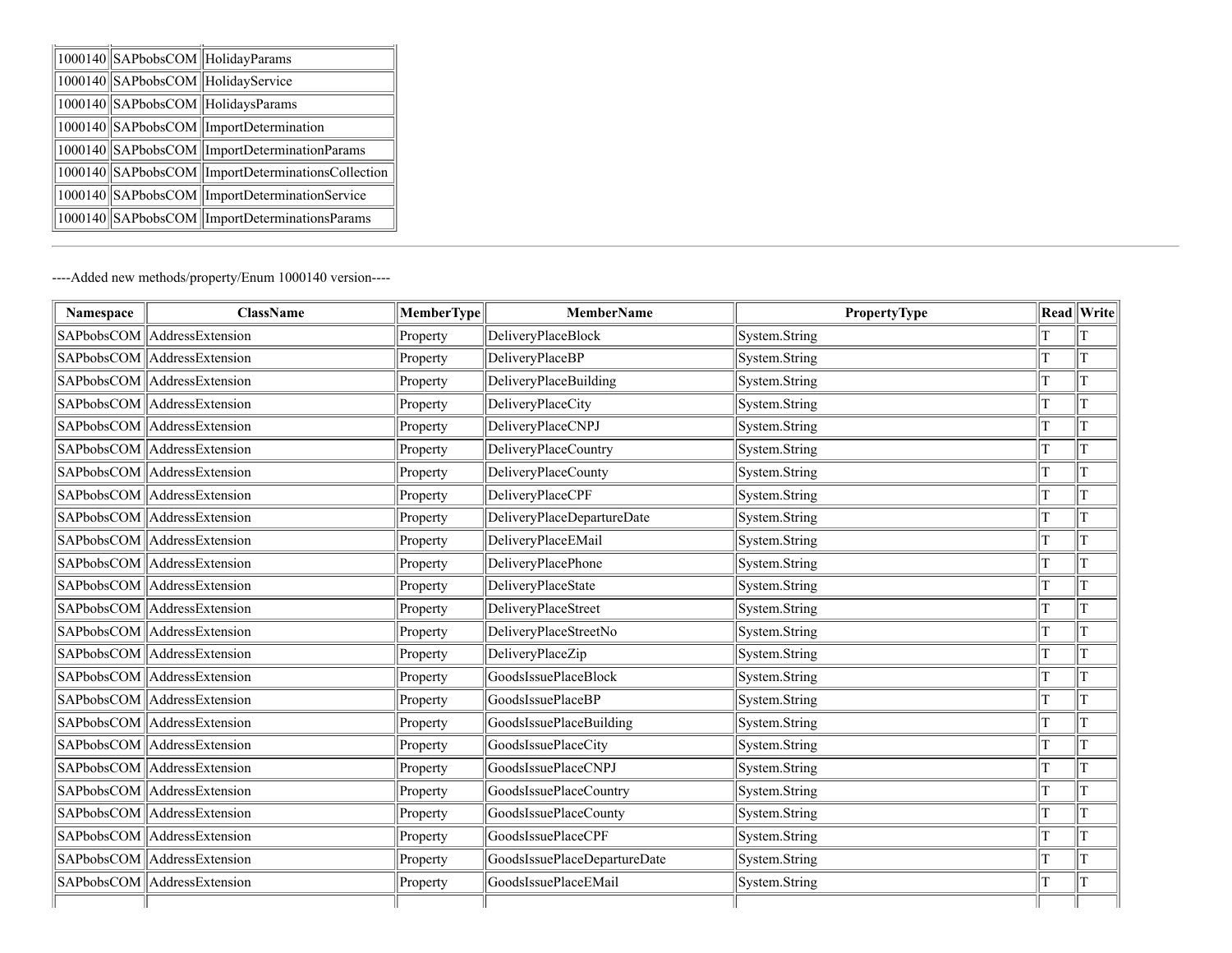| SAPbobsCOM AddressExtension                | Property | GoodsIssuePlacePhone               | System.String | $\parallel$ T |
|--------------------------------------------|----------|------------------------------------|---------------|---------------|
| SAPbobsCOM AddressExtension                | Property | GoodsIssuePlaceState               | System.String | lΤ            |
| SAPbobsCOM AddressExtension                | Property | GoodsIssuePlaceStreet              | System.String | Iт            |
| SAPbobsCOM AddressExtension                | Property | GoodsIssuePlaceStreetNo            | System.String | IТ            |
| SAPbobsCOM AddressExtension                | Property | GoodsIssuePlaceZip                 | System.String | lT            |
| SAPbobsCOM   AddressFormat                 | Method   | FromXMLFile                        |               |               |
| SAPbobsCOM AddressFormat                   | Method   | FromXMLString                      |               |               |
| SAPbobsCOM   AddressFormat                 | Method   | GetXMLSchema                       |               |               |
| SAPbobsCOM AddressFormat                   | Method   | ToXMLFile                          |               |               |
| SAPbobsCOM AddressFormat                   | Method   | ToXMLString                        |               |               |
| SAPbobsCOM AddressFormat                   | Property | Code                               | System.Int32  | F             |
| SAPbobsCOM   AddressFormat                 | Property | Format                             | System.String | lΤ            |
| SAPbobsCOM AddressFormat                   | Property | Name                               | System.String | IТ            |
| SAPbobsCOM AddressFormat                   | TypeInfo | AddressFormatClass                 |               |               |
| SAPbobsCOM AddressFormatParams             | Method   | FromXMLFile                        |               |               |
| SAPbobsCOM AddressFormatParams             | Method   | FromXMLString                      |               |               |
| SAPbobsCOM AddressFormatParams             | Method   | GetXMLSchema                       |               |               |
| SAPbobsCOM AddressFormatParams             | Method   | ToXMLFile                          |               |               |
| SAPbobsCOM AddressFormatParams             | Method   | ToXMLString                        |               |               |
| SAPbobsCOM AddressFormatParams             | Property | Code                               | System.Int32  | lΤ            |
| SAPbobsCOM AddressFormatParams             | Property | Name                               | System.String | lF            |
| SAPbobsCOM AddressFormatParams             | TypeInfo | AddressFormatParamsClass           |               |               |
| SAPbobsCOM AddressFormatParamsCollection   | Method   | Add                                |               |               |
| SAPbobsCOM   AddressFormatParamsCollection | Method   | GetEnumerator                      |               |               |
| SAPbobsCOM AddressFormatParamsCollection   | Method   | GetXMLSchema                       |               |               |
| SAPbobsCOM   AddressFormatParamsCollection | Method   | Item                               |               |               |
| SAPbobsCOM AddressFormatParamsCollection   | Method   | ToXMLFile                          |               |               |
| SAPbobsCOM AddressFormatParamsCollection   | Method   | ToXMLString                        |               |               |
| SAPbobsCOM AddressFormatParamsCollection   | Property | Count                              | System.Int32  | F             |
| SAPbobsCOM AddressFormatParamsCollection   | TypeInfo | AddressFormatParamsCollectionClass |               |               |
| SAPbobsCOM   AddressParams                 | Method   | FromXMLFile                        |               |               |
| SAPbobsCOM AddressParams                   | Method   | FromXMLString                      |               |               |
| SAPbobsCOM AddressParams                   | Method   | GetXMLSchema                       |               |               |
| SAPbobsCOM AddressParams                   | Method   | ToXMLFile                          |               |               |
| SAPbobsCOM AddressParams                   | Method   | ToXMLString                        |               |               |
| SAPbobsCOM AddressParams                   | Property | Address2                           | System.String | T             |
|                                            |          |                                    |               |               |
| SAPbobsCOM AddressParams                   | Property | Address3                           | System.String | T             |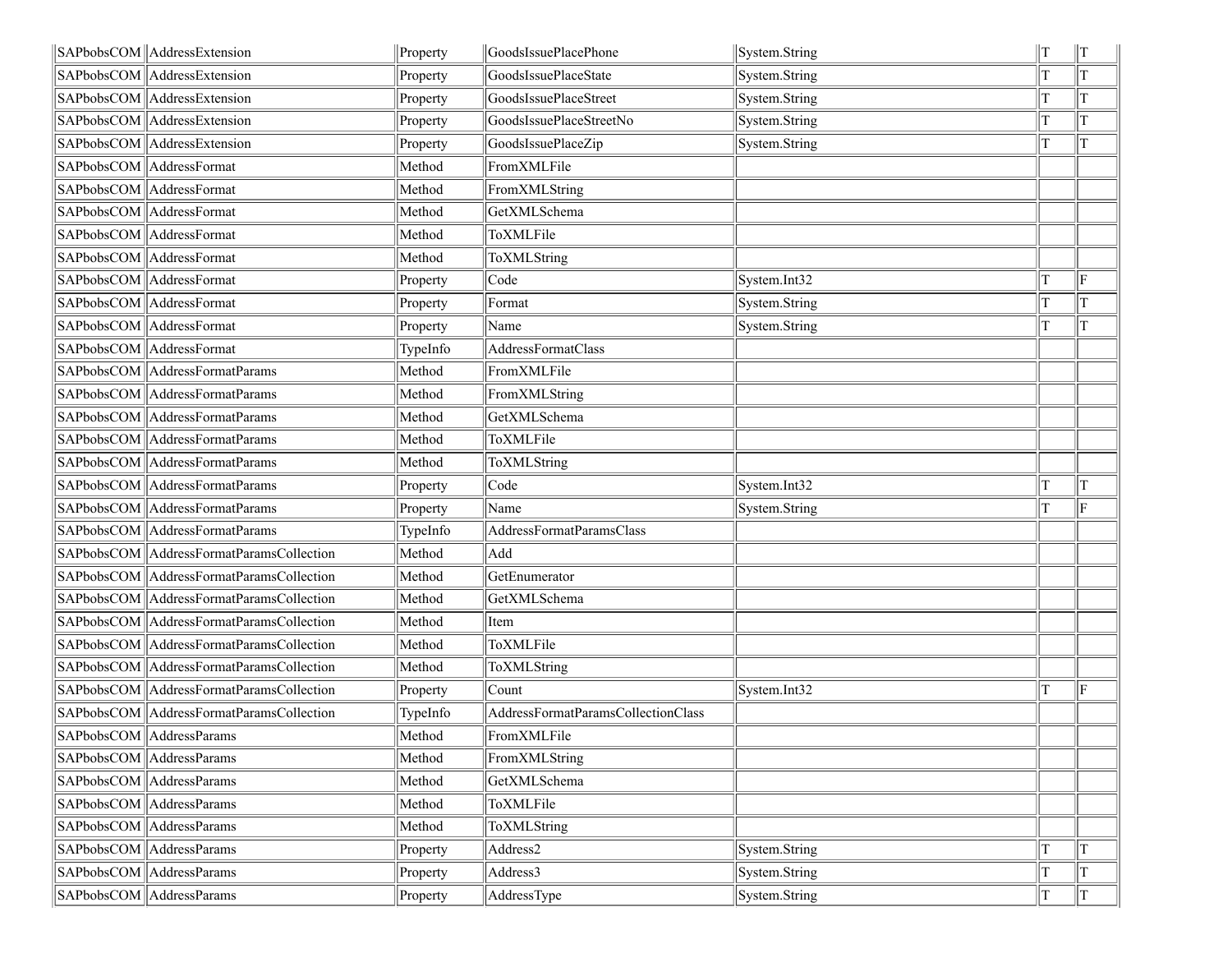|                    | SAPbobsCOM AddressParams                  | Property | Block                         | System.String          | T  | T             |
|--------------------|-------------------------------------------|----------|-------------------------------|------------------------|----|---------------|
|                    | SAPbobsCOM AddressParams                  | Property | Building                      | System.String          |    | T             |
|                    | SAPbobsCOM AddressParams                  | Property | City                          | System.String          |    | lΤ            |
|                    | SAPbobsCOM AddressParams                  | Property | Country                       | System.String          |    | lΤ            |
|                    | SAPbobsCOM AddressParams                  | Property | County                        | System.String          |    | IТ            |
|                    | SAPbobsCOM AddressParams                  | Property | GlobalLocationNumber          | System.String          |    | T             |
|                    | SAPbobsCOM AddressParams                  | Property | State                         | System.String          |    | lΤ            |
|                    | SAPbobsCOM AddressParams                  | Property | <b>Street</b>                 | System.String          |    | ΙT            |
|                    | SAPbobsCOM AddressParams                  | Property | StreetNo                      | System.String          |    | lΤ            |
|                    | SAPbobsCOM AddressParams                  | Property | UserFields                    | SAPbobsCOM.Fields      |    | F             |
|                    | SAPbobsCOM AddressParams                  | Property | ZipCode                       | System.String          |    | T             |
|                    | SAPbobsCOM AddressParams                  | TypeInfo | AddressParamsClass            |                        |    |               |
|                    | SAPbobsCOM AddressReturnParams            | Method   | FromXMLFile                   |                        |    |               |
|                    | SAPbobsCOM AddressReturnParams            | Method   | FromXMLString                 |                        |    |               |
|                    | SAPbobsCOM AddressReturnParams            | Method   | GetXMLSchema                  |                        |    |               |
|                    | SAPbobsCOM AddressReturnParams            | Method   | ToXMLFile                     |                        |    |               |
|                    | SAPbobsCOM   AddressReturnParams          | Method   | ToXMLString                   |                        |    |               |
|                    | SAPbobsCOM AddressReturnParams            | Property | FullAddress                   | System.String          |    | ΙF            |
|                    | SAPbobsCOM   AddressReturnParams          | TypeInfo | AddressReturnParamsClass      |                        |    |               |
|                    | SAPbobsCOM AddressService                 | Method   | GetAddressFormat              |                        |    |               |
|                    | SAPbobsCOM AddressService                 | Method   | GetDataInterface              |                        |    |               |
|                    | SAPbobsCOM AddressService                 | Method   | GetDataInterfaceFromXMLFile   |                        |    |               |
|                    | SAPbobsCOM AddressService                 | Method   | GetDataInterfaceFromXMLString |                        |    |               |
|                    | SAPbobsCOM AddressService                 | Method   | GetFullAddress                |                        |    |               |
|                    | SAPbobsCOM AddressService                 | TypeInfo | AddressServiceClass           |                        |    |               |
|                    | SAPbobsCOM   AddressServiceDataInterfaces | TypeInfo | AddressServiceDataInterfaces  |                        |    |               |
|                    | SAPbobsCOM BoWeekEnum                     | TypeInfo | BoWeekEnum                    |                        |    |               |
|                    | SAPbobsCOM  BoWeekNoRuleEnum              | TypeInfo | BoWeekNoRuleEnum              |                        |    |               |
|                    | SAPbobsCOM BusinessPartners               | Property | LegalText                     | System.String          |    | T             |
| SAPbobsCOM Company |                                           | Method   | <b>GetLastErrorContext</b>    |                        |    |               |
|                    | SAPbobsCOM Document_Lines                 | Property | CESTCode                      | System.Int32           | T. | $\parallel$ T |
|                    | SAPbobsCOM Document Lines                 | Property | CNJPOfManufacturer            | System.String          |    | lT            |
|                    | SAPbobsCOM Document Lines                 | Property | CtrSealQty                    | System.Double          |    | ΙT            |
|                    | SAPbobsCOM Document Lines                 | Property | IndicatorForRelevantScale     | SAPbobsCOM.BoYesNoEnum |    | ΙT            |
|                    | SAPbobsCOM Document Lines                 | Property | NVECode                       | System.String          |    | T             |
|                    | SAPbobsCOM Document Lines                 | Property | PoItemNum                     | System.Int32           |    | ΙT            |
|                    | SAPbobsCOM Document Lines                 | Property | PoNum                         | System.String          |    | lΤ            |
|                    | SAPbobsCOM Document Lines                 | Property | UFFiscalBenefitCode           | System.String          | T  | IТ            |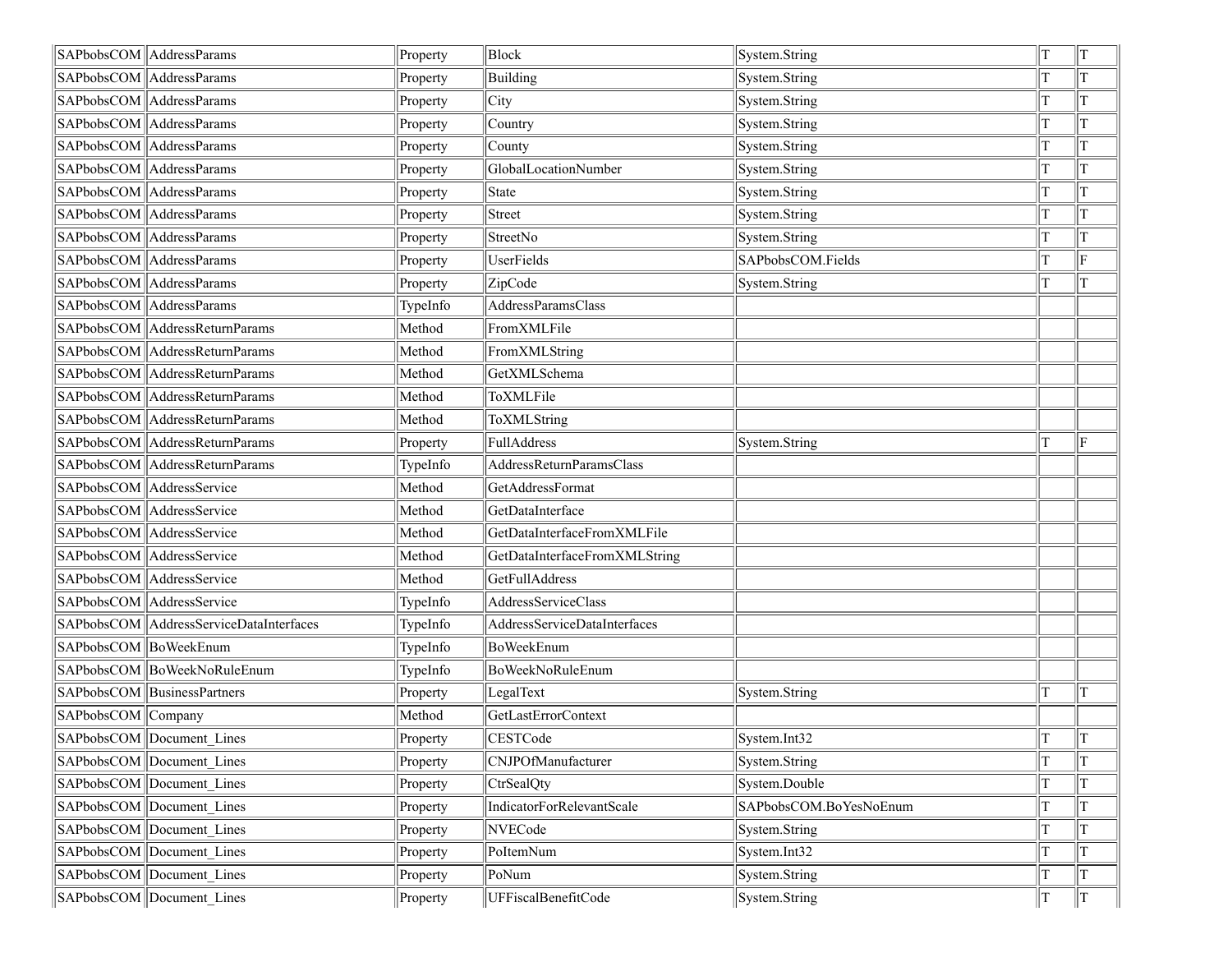|                      | SAPbobsCOM Document Lines            | Property | UnencumberedReason                | System.Int32                                | T | T              |
|----------------------|--------------------------------------|----------|-----------------------------------|---------------------------------------------|---|----------------|
| SAPbobsCOM Documents |                                      | Property | CustOffice                        | System.String                               |   | lΤ             |
| SAPbobsCOM Documents |                                      | Property | FatherCard                        | System.String                               |   | T              |
| SAPbobsCOM Documents |                                      | Property | FatherType                        | SAPbobsCOM.BoFatherCardTypes                |   | T              |
| SAPbobsCOM Documents |                                      | Property | FCI                               | System.String                               |   | T              |
| SAPbobsCOM Documents |                                      | Property | ShipPlace                         | System.String                               |   | T              |
| SAPbobsCOM Documents |                                      | Property | ShipState                         | System.String                               |   | T              |
|                      | SAPbobsCOM EcmActionLog              | Property | ExportFile                        | System.String                               |   | F              |
|                      | SAPbobsCOM EDFEntryLog               | Property | ExportFile                        | System.String                               |   | lΤ             |
|                      | SAPbobsCOM ElectronicProtocol        | Property | <b>EBooksInvoiceType</b>          | System.String                               |   | lΤ             |
|                      | SAPbobsCOM ElectronicProtocol        | Property | EBooksInvoiceTypeofNegative       | System.String                               |   | lΤ             |
|                      | SAPbobsCOM ElectronicProtocol        | Property | <b>EBooksMARK</b>                 | System.String                               |   | ΙF             |
|                      | SAPbobsCOM ElectronicProtocol        | Property | EBooksMARKofNegative              | System.String                               |   | F              |
|                      | SAPbobsCOM ElectronicProtocol        | Property | EBooksRelevant                    | SAPbobsCOM.BoYesNoEnum                      |   | T              |
|                      | SAPbobsCOM ElectronicProtocols       | Property | EBooksInvoiceType                 | System.String                               |   | T              |
|                      | SAPbobsCOM ElectronicProtocols       | Property | EBooksInvoiceTypeofNegative       | System.String                               |   | T              |
|                      | SAPbobsCOM ElectronicProtocols       | Property | <b>EBooksMARK</b>                 | System.String                               |   | F              |
|                      | SAPbobsCOM ElectronicProtocols       | Property | EBooksMARKofNegative              | System.String                               |   | ΙF             |
|                      | SAPbobsCOM ElectronicProtocols       | Property | EBooksRelevant                    | SAPbobsCOM.BoYesNoEnum                      |   | IТ             |
|                      | SAPbobsCOM EmployeesInfo             | Property | AuthorizationForRetrieveFromSEFAZ | SAPbobsCOM.BoYesNoEnum                      |   | lT             |
|                      | SAPbobsCOM ExportDetermination       | Method   | FromXMLFile                       |                                             |   |                |
|                      | SAPbobsCOM ExportDetermination       | Method   | FromXMLString                     |                                             |   |                |
|                      | SAPbobsCOM ExportDetermination       | Method   | GetXMLSchema                      |                                             |   |                |
|                      | SAPbobsCOM ExportDetermination       | Method   | ToXMLFile                         |                                             |   |                |
|                      | SAPbobsCOM ExportDetermination       | Method   | ToXMLString                       |                                             |   |                |
|                      | SAPbobsCOM ExportDetermination       | Property | AbsEntry                          | System.Int32                                |   | F              |
|                      | SAPbobsCOM ExportDetermination       | Property | <b>BusinessPartner</b>            | System.String                               |   | ΙT             |
|                      | SAPbobsCOM ExportDetermination       | Property | Code                              | SAPbobsCOM.ElectronicDocProtocolCodeStrEnum |   | lΤ             |
|                      | SAPbobsCOM ExportDetermination       | Property | Country                           | System.String                               |   | lΤ             |
|                      | SAPbobsCOM ExportDetermination       | Property | DocumentType                      | System.String                               |   | T              |
|                      | SAPbobsCOM ExportDetermination       | Property | ExportFormat                      | System.Int32                                | T | $\overline{T}$ |
|                      | SAPbobsCOM ExportDetermination       | Property | PathFileName                      | System.String                               |   | lΤ             |
|                      | SAPbobsCOM ExportDetermination       | Property | Priority                          | System.Int32                                |   | T              |
|                      | SAPbobsCOM ExportDetermination       | Property | Series                            | System.Int32                                |   | IТ             |
|                      | SAPbobsCOM ExportDetermination       | TypeInfo | ExportDeterminationClass          |                                             |   |                |
|                      | SAPbobsCOM ExportDeterminationParams | Method   | FromXMLFile                       |                                             |   |                |
|                      | SAPbobsCOM ExportDeterminationParams | Method   | FromXMLString                     |                                             |   |                |
|                      |                                      |          |                                   |                                             |   |                |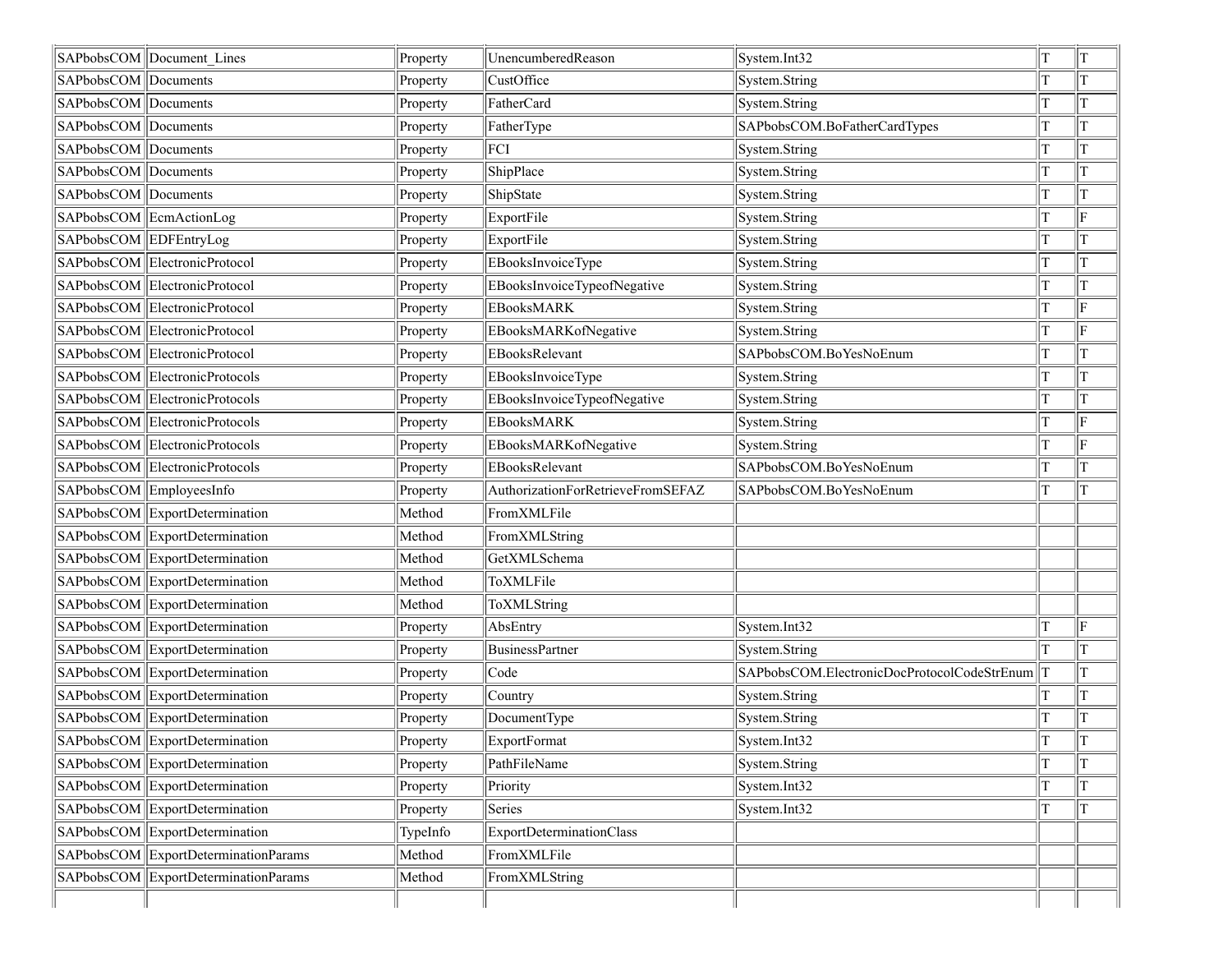| SAPbobsCOM ExportDeterminationParams                | Method   | GetXMLSchema                             |                                             |    |
|-----------------------------------------------------|----------|------------------------------------------|---------------------------------------------|----|
| SAPbobsCOM ExportDeterminationParams                | Method   | ToXMLFile                                |                                             |    |
| SAPbobsCOM ExportDeterminationParams                | Method   | ToXMLString                              |                                             |    |
| SAPbobsCOM ExportDeterminationParams                | Property | AbsEntry                                 | System.Int32                                | T  |
| SAPbobsCOM ExportDeterminationParams                | Property | <b>BusinessPartner</b>                   | System.String                               | lΤ |
| SAPbobsCOM ExportDeterminationParams                | Property | Code                                     | SAPbobsCOM.ElectronicDocProtocolCodeStrEnum | T  |
| SAPbobsCOM ExportDeterminationParams                | Property | Country                                  | System.String                               | lΤ |
| SAPbobsCOM ExportDeterminationParams                | Property | DocumentType                             | System.String                               | IТ |
| SAPbobsCOM ExportDeterminationParams                | Property | Series                                   | System.Int32                                | lT |
| SAPbobsCOM ExportDeterminationParams                | TypeInfo | ExportDeterminationParamsClass           |                                             |    |
| SAPbobsCOM ExportDeterminationsCollection           | Method   | Add                                      |                                             |    |
| SAPbobsCOM ExportDeterminationsCollection           | Method   | GetEnumerator                            |                                             |    |
| SAPbobsCOM ExportDeterminationsCollection           | Method   | GetXMLSchema                             |                                             |    |
| SAPbobsCOM ExportDeterminationsCollection           | Method   | Item                                     |                                             |    |
| SAPbobsCOM ExportDeterminationsCollection           | Method   | ToXMLFile                                |                                             |    |
| SAPbobsCOM ExportDeterminationsCollection           | Method   | ToXMLString                              |                                             |    |
| SAPbobsCOM ExportDeterminationsCollection           | Property | Count                                    | System.Int32                                | ΙF |
| SAPbobsCOM ExportDeterminationsCollection           | TypeInfo | ExportDeterminationsCollectionClass      |                                             |    |
| SAPbobsCOM ExportDeterminationService               | Method   | AddDetermination                         |                                             |    |
| SAPbobsCOM ExportDeterminationService               | Method   | DeleteDetermination                      |                                             |    |
| SAPbobsCOM ExportDeterminationService               | Method   | GetDataInterface                         |                                             |    |
| SAPbobsCOM ExportDeterminationService               | Method   | GetDataInterfaceFromXMLFile              |                                             |    |
| SAPbobsCOM ExportDeterminationService               | Method   | GetDataInterfaceFromXMLString            |                                             |    |
| SAPbobsCOM ExportDeterminationService               | Method   | GetDetermination                         |                                             |    |
| SAPbobsCOM ExportDeterminationService               | Method   | GetDeterminations                        |                                             |    |
| SAPbobsCOM ExportDeterminationService               | Method   | UpdateDetermination                      |                                             |    |
| SAPbobsCOM ExportDeterminationService               | TypeInfo | ExportDeterminationServiceClass          |                                             |    |
| SAPbobsCOM ExportDeterminationServiceDataInterfaces | TypeInfo | ExportDeterminationServiceDataInterfaces |                                             |    |
| SAPbobsCOM ExportDeterminationsParams               | Method   | FromXMLFile                              |                                             |    |
| SAPbobsCOM ExportDeterminationsParams               | Method   | FromXMLString                            |                                             |    |
| SAPbobsCOM ExportDeterminationsParams               | Method   | GetXMLSchema                             |                                             |    |
| SAPbobsCOM ExportDeterminationsParams               | Method   | ToXMLFile                                |                                             |    |
| SAPbobsCOM ExportDeterminationsParams               | Method   | ToXMLString                              |                                             |    |
| SAPbobsCOM ExportDeterminationsParams               | Property | Code                                     | SAPbobsCOM.ElectronicDocProtocolCodeStrEnum | lΤ |
| SAPbobsCOM ExportDeterminationsParams               | TypeInfo | ExportDeterminationsParamsClass          |                                             |    |
| SAPbobsCOM ExportProcesses                          | Property | AdditionalItemSequentialNumber           | System.Int32                                | lT |
| SAPbobsCOM ExportProcesses                          | Property | DrawbackSuspensionRegime                 | System.String                               | lΤ |
| SAPbobsCOM ExportProcesses                          | Property | NatureOfExport                           | System.String                               | T  |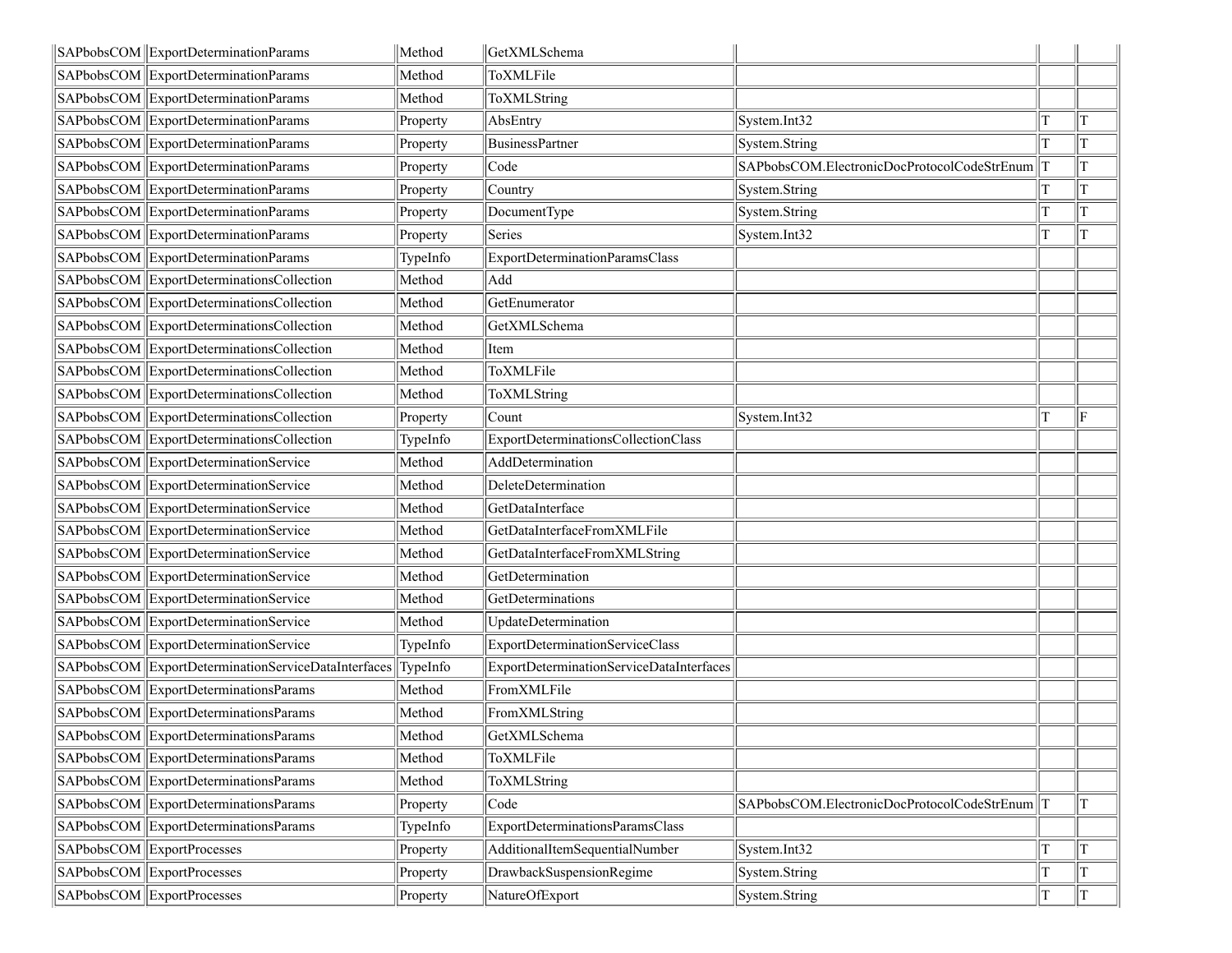|                         | SAPbobsCOM ExportProcesses | Property | QuantityOfExportedItems | System.Double               | T | T             |
|-------------------------|----------------------------|----------|-------------------------|-----------------------------|---|---------------|
| SAPbobsCOM Holiday      |                            | Method   | FromXMLFile             |                             |   |               |
| SAPbobsCOM Holiday      |                            | Method   | FromXMLString           |                             |   |               |
| SAPbobsCOM Holiday      |                            | Method   | GetXMLSchema            |                             |   |               |
| SAPbobsCOM Holiday      |                            | Method   | ToXMLFile               |                             |   |               |
| SAPbobsCOM Holiday      |                            | Method   | ToXMLString             |                             |   |               |
| SAPbobsCOM Holiday      |                            | Property | HolidayCode             | System.String               | Т | T             |
| SAPbobsCOM Holiday      |                            | Property | HolidayDates            | SAPbobsCOM.HolidayDates     |   | $\parallel$ F |
| SAPbobsCOM Holiday      |                            | Property | SetWeekendsAsWorkDays   | System.String               | Т | lΤ            |
| SAPbobsCOM Holiday      |                            | Property | ValidForOneYearOnly     | SAPbobsCOM.BoYesNoEnum      |   | T             |
| SAPbobsCOM Holiday      |                            | Property | WeekendFrom             | SAPbobsCOM.BoWeekEnum       | Т | T             |
| SAPbobsCOM Holiday      |                            | Property | WeekendTO               | SAPbobsCOM.BoWeekEnum       | т | T             |
| SAPbobsCOM Holiday      |                            | Property | WeekNoRule              | SAPbobsCOM.BoWeekNoRuleEnum |   | T             |
| SAPbobsCOM Holiday      |                            | TypeInfo | HolidayClass            |                             |   |               |
| SAPbobsCOM HolidayDate  |                            | Method   | FromXMLFile             |                             |   |               |
| SAPbobsCOM HolidayDate  |                            | Method   | FromXMLString           |                             |   |               |
| SAPbobsCOM HolidayDate  |                            | Method   | GetXMLSchema            |                             |   |               |
| SAPbobsCOM HolidayDate  |                            | Method   | ToXMLFile               |                             |   |               |
| SAPbobsCOM HolidayDate  |                            | Method   | ToXMLString             |                             |   |               |
| SAPbobsCOM HolidayDate  |                            | Property | EndDate                 | System.DateTime             |   | $\mathbf T$   |
| SAPbobsCOM HolidayDate  |                            | Property | HolidayCode             | System.String               |   | T             |
| SAPbobsCOM HolidayDate  |                            | Property | Remarks                 | System.String               |   | T             |
| SAPbobsCOM HolidayDate  |                            | Property | StartDate               | System.DateTime             | T | IТ            |
| SAPbobsCOM HolidayDate  |                            | TypeInfo | HolidayDateClass        |                             |   |               |
| SAPbobsCOM HolidayDates |                            | Method   | Add                     |                             |   |               |
|                         | SAPbobsCOM HolidayDates    | Method   | GetEnumerator           |                             |   |               |
| SAPbobsCOM HolidayDates |                            | Method   | GetXMLSchema            |                             |   |               |
| SAPbobsCOM HolidayDates |                            | Method   | Item                    |                             |   |               |
| SAPbobsCOM HolidayDates |                            | Method   | ToXMLFile               |                             |   |               |
| SAPbobsCOM HolidayDates |                            | Method   | ToXMLString             |                             |   |               |
| SAPbobsCOM HolidayDates |                            | Property | Count                   | System.Int32                | T | lle           |
| SAPbobsCOM HolidayDates |                            | TypeInfo | HolidayDatesClass       |                             |   |               |
|                         | SAPbobsCOM   HolidayParams | Method   | FromXMLFile             |                             |   |               |
|                         | SAPbobsCOM HolidayParams   | Method   | FromXMLString           |                             |   |               |
|                         | SAPbobsCOM HolidayParams   | Method   | GetXMLSchema            |                             |   |               |
|                         | SAPbobsCOM HolidayParams   | Method   | ToXMLFile               |                             |   |               |
|                         | SAPbobsCOM HolidayParams   | Method   | ToXMLString             |                             |   |               |
|                         | SAPbobsCOM HolidayParams   | Property | HolidayCode             | System.String               | T | T             |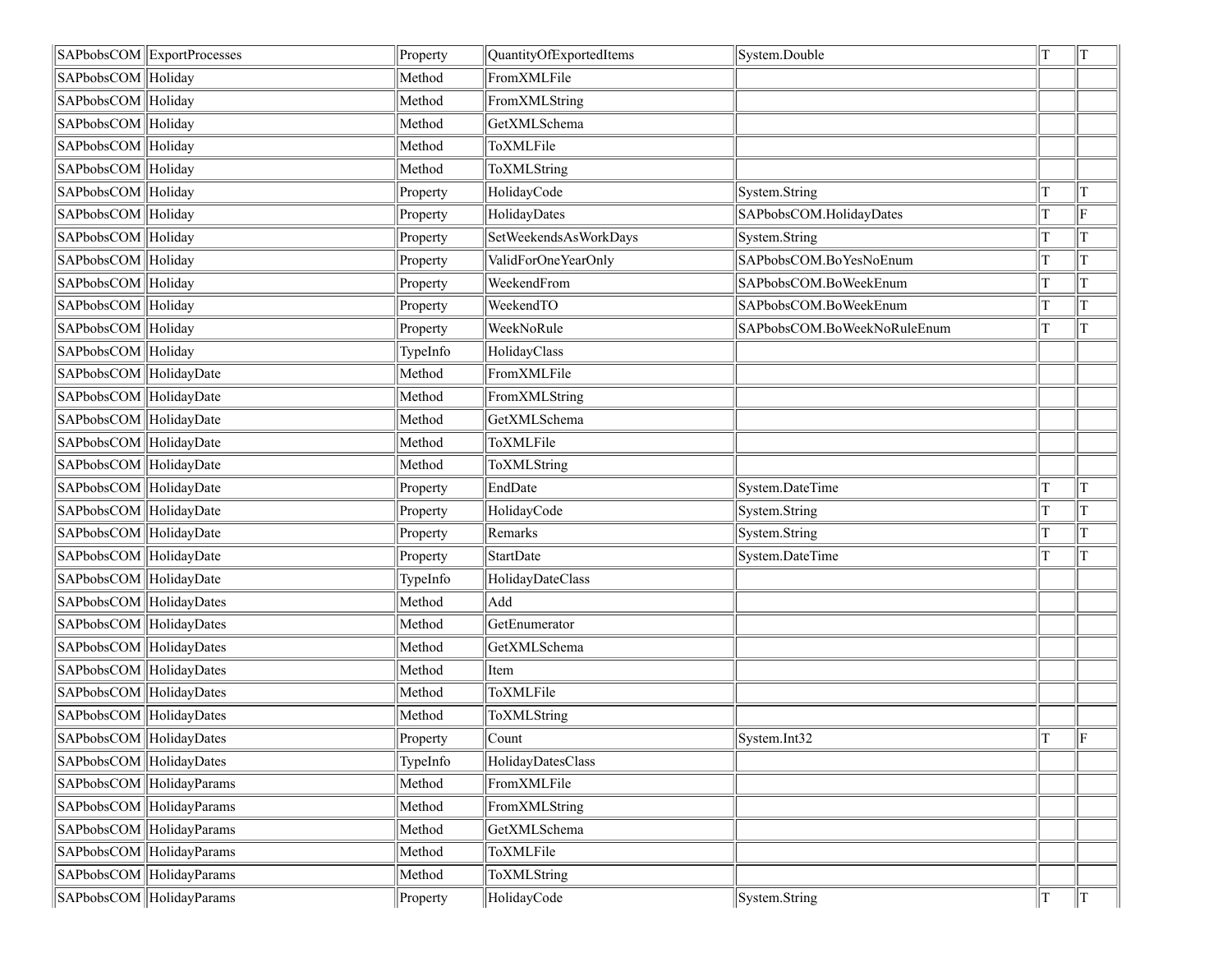| SAPbobsCOM HolidayParams                | TypeInfo | HolidayParamsClass               |                                                 |             |    |
|-----------------------------------------|----------|----------------------------------|-------------------------------------------------|-------------|----|
| SAPbobsCOM HolidayService               | Method   | AddHoliday                       |                                                 |             |    |
| SAPbobsCOM HolidayService               | Method   | DeleteHoliday                    |                                                 |             |    |
| SAPbobsCOM HolidayService               | Method   | GetDataInterface                 |                                                 |             |    |
| SAPbobsCOM HolidayService               | Method   | GetDataInterfaceFromXMLFile      |                                                 |             |    |
| SAPbobsCOM HolidayService               | Method   | GetDataInterfaceFromXMLString    |                                                 |             |    |
| SAPbobsCOM HolidayService               | Method   | GetHoliday                       |                                                 |             |    |
| SAPbobsCOM HolidayService               | Method   | GetHolidayList                   |                                                 |             |    |
| SAPbobsCOM HolidayService               | Method   | UpdateHoliday                    |                                                 |             |    |
| SAPbobsCOM HolidayService               | TypeInfo | HolidayServiceClass              |                                                 |             |    |
| SAPbobsCOM HolidayServiceDataInterfaces | TypeInfo | HolidayServiceDataInterfaces     |                                                 |             |    |
| SAPbobsCOM HolidaysParams               | Method   | Add                              |                                                 |             |    |
| SAPbobsCOM HolidaysParams               | Method   | GetEnumerator                    |                                                 |             |    |
| SAPbobsCOM HolidaysParams               | Method   | GetXMLSchema                     |                                                 |             |    |
| SAPbobsCOM HolidaysParams               | Method   | Item                             |                                                 |             |    |
| SAPbobsCOM HolidaysParams               | Method   | ToXMLFile                        |                                                 |             |    |
| SAPbobsCOM HolidaysParams               | Method   | ToXMLString                      |                                                 |             |    |
| SAPbobsCOM HolidaysParams               | Property | Count                            | System.Int32                                    | T           | ΙF |
| SAPbobsCOM HolidaysParams               | TypeInfo | HolidaysParamsClass              |                                                 |             |    |
| SAPbobsCOM HouseBankAccounts            | Property | NoValidationForStartingEndingBal | SAPbobsCOM.BoYesNoEnum                          | T           | T  |
| SAPbobsCOM   ImportDetermination        | Method   | FromXMLFile                      |                                                 |             |    |
| SAPbobsCOM   ImportDetermination        | Method   | FromXMLString                    |                                                 |             |    |
| SAPbobsCOM ImportDetermination          | Method   | GetXMLSchema                     |                                                 |             |    |
| SAPbobsCOM ImportDetermination          | Method   | ToXMLFile                        |                                                 |             |    |
| SAPbobsCOM ImportDetermination          | Method   | ToXMLString                      |                                                 |             |    |
| SAPbobsCOM ImportDetermination          | Property | AbsEntry                         | System.Int32                                    | T           | ΙF |
| SAPbobsCOM ImportDetermination          | Property | Code                             | SAPbobsCOM.ElectronicDocProtocolCodeStrEnum   T |             | T  |
| SAPbobsCOM   ImportDetermination        | Property | DefaultDigitalSeries             | System.Int32                                    |             |    |
| SAPbobsCOM ImportDetermination          | Property | FieldType                        | SAPbobsCOM.ImportFieldTypeEnum                  | T           | T  |
| SAPbobsCOM   ImportDetermination        | Property | FieldTypeXPath                   | System.String                                   |             |    |
| SAPbobsCOM   ImportDetermination        | Property | ImportFormat                     | System.Int32                                    | $\mathbf T$ | T  |
| SAPbobsCOM ImportDetermination          | Property | LineNumber                       | System.Int32                                    | T           |    |
| SAPbobsCOM ImportDetermination          | Property | ObjectType                       | System.String                                   |             |    |
| SAPbobsCOM ImportDetermination          | Property | ObjectTypeXPath                  | System.String                                   | T           |    |
| SAPbobsCOM ImportDetermination          | TypeInfo | ImportDeterminationClass         |                                                 |             |    |
| SAPbobsCOM ImportDeterminationParams    | Method   | FromXMLFile                      |                                                 |             |    |
| SAPbobsCOM   ImportDeterminationParams  | Method   | FromXMLString                    |                                                 |             |    |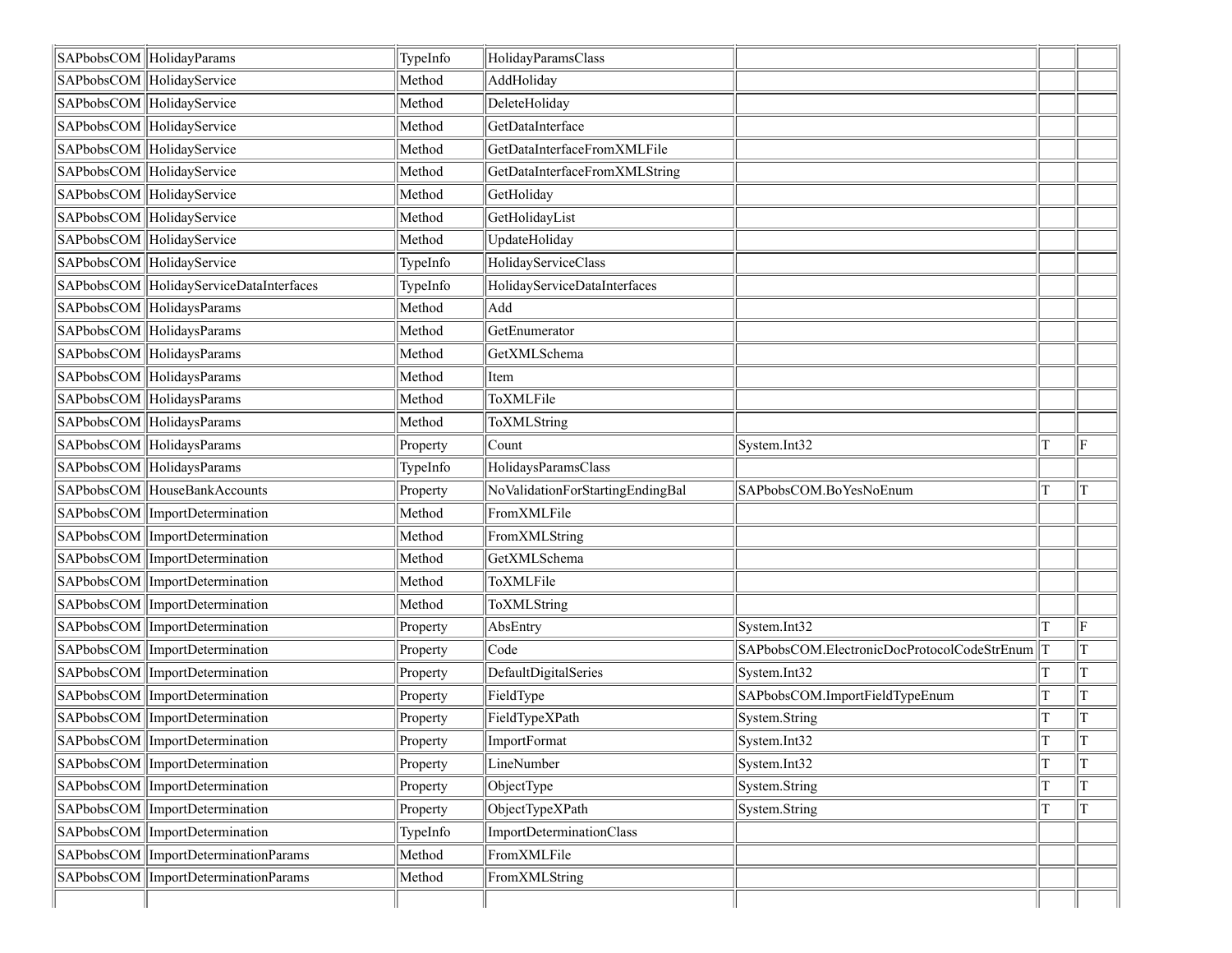|                  | SAPbobsCOM   ImportDeterminationParams               | Method   | GetXMLSchema                             |                                                        |       |
|------------------|------------------------------------------------------|----------|------------------------------------------|--------------------------------------------------------|-------|
|                  | SAPbobsCOM   ImportDeterminationParams               | Method   | ToXMLFile                                |                                                        |       |
|                  | SAPbobsCOM   ImportDeterminationParams               | Method   | ToXMLString                              |                                                        |       |
|                  | SAPbobsCOM   ImportDeterminationParams               | Property | AbsEntry                                 | System.Int32                                           | T     |
|                  | SAPbobsCOM   ImportDeterminationParams               | Property | Code                                     | SAPbobsCOM.ElectronicDocProtocolCodeStrEnum            | T     |
|                  | SAPbobsCOM   ImportDeterminationParams               | Property | ObjectType                               | System.String                                          | IТ    |
|                  | SAPbobsCOM   ImportDeterminationParams               | TypeInfo | ImportDeterminationParamsClass           |                                                        |       |
|                  | SAPbobsCOM ImportDeterminationsCollection            | Method   | Add                                      |                                                        |       |
|                  | SAPbobsCOM ImportDeterminationsCollection            | Method   | GetEnumerator                            |                                                        |       |
|                  | SAPbobsCOM   ImportDeterminationsCollection          | Method   | GetXMLSchema                             |                                                        |       |
|                  | SAPbobsCOM  ImportDeterminationsCollection           | Method   | Item                                     |                                                        |       |
|                  | SAPbobsCOM   ImportDeterminationsCollection          | Method   | ToXMLFile                                |                                                        |       |
|                  | SAPbobsCOM ImportDeterminationsCollection            | Method   | ToXMLString                              |                                                        |       |
|                  | SAPbobsCOM   ImportDeterminationsCollection          | Property | Count                                    | System.Int32                                           | ΙF    |
|                  | SAPbobsCOM ImportDeterminationsCollection            | TypeInfo | ImportDeterminationsCollectionClass      |                                                        |       |
|                  | SAPbobsCOM ImportDeterminationService                | Method   | AddDetermination                         |                                                        |       |
|                  | SAPbobsCOM ImportDeterminationService                | Method   | DeleteDetermination                      |                                                        |       |
|                  | SAPbobsCOM   ImportDeterminationService              | Method   | GetDataInterface                         |                                                        |       |
|                  | SAPbobsCOM   ImportDeterminationService              | Method   | GetDataInterfaceFromXMLFile              |                                                        |       |
|                  | SAPbobsCOM   ImportDeterminationService              | Method   | GetDataInterfaceFromXMLString            |                                                        |       |
|                  | SAPbobsCOM   ImportDeterminationService              | Method   | GetDetermination                         |                                                        |       |
|                  | SAPbobsCOM   ImportDeterminationService              | Method   | GetDeterminations                        |                                                        |       |
|                  | SAPbobsCOM   ImportDeterminationService              | Method   | UpdateDetermination                      |                                                        |       |
|                  | SAPbobsCOM ImportDeterminationService                | TypeInfo | ImportDeterminationServiceClass          |                                                        |       |
|                  | SAPbobsCOM  ImportDeterminationServiceDataInterfaces | TypeInfo | ImportDeterminationServiceDataInterfaces |                                                        |       |
|                  | SAPbobsCOM   ImportDeterminationsParams              | Method   | FromXMLFile                              |                                                        |       |
|                  | SAPbobsCOM   ImportDeterminationsParams              | Method   | FromXMLString                            |                                                        |       |
|                  | SAPbobsCOM   ImportDeterminationsParams              | Method   | GetXMLSchema                             |                                                        |       |
|                  | SAPbobsCOM ImportDeterminationsParams                | Method   | ToXMLFile                                |                                                        |       |
|                  | SAPbobsCOM   ImportDeterminationsParams              | Method   | ToXMLString                              |                                                        |       |
|                  | SAPbobsCOM   ImportDeterminationsParams              | Property | Code                                     | $ $ SAPbobsCOM.ElectronicDocProtocolCodeStrEnum $  $ T | $\ T$ |
|                  | SAPbobsCOM   ImportDeterminationsParams              | TypeInfo | ImportDeterminationsParamsClass          |                                                        |       |
|                  | SAPbobsCOM ImportFieldTypeEnum                       | TypeInfo | ImportFieldTypeEnum                      |                                                        |       |
|                  | SAPbobsCOM ImportProcesses                           | Property | AdditionalFreightToNavyAuthority         | System.Double                                          | lΤ    |
|                  | SAPbobsCOM ImportProcesses                           | Property | AdditionalItemSequentialNumber           | System.Int32                                           | IТ    |
|                  | SAPbobsCOM ImportProcesses                           | Property | DrawbackSuspensionRegime                 | System.String                                          | ΙT    |
|                  | SAPbobsCOM ImportProcesses                           | Property | TypeOfImport                             | System.String                                          | T     |
| SAPbobsCOM Items |                                                      | Property | CESTCode                                 | System.Int32                                           | T     |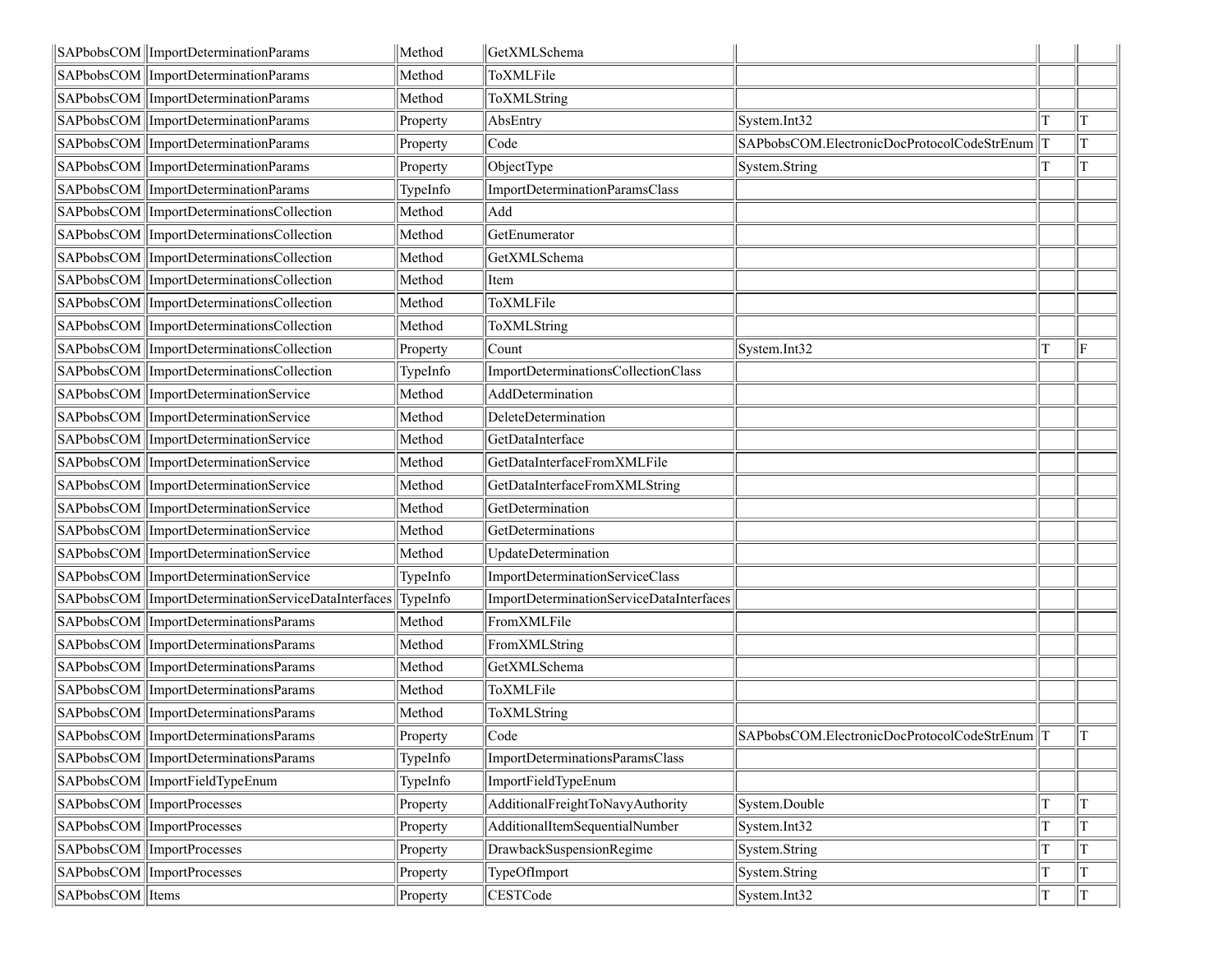| SAPbobsCOM Items          |                                 | Property | CtrSealQty                     | System.Double                  | T           | $\mathbf T$ |
|---------------------------|---------------------------------|----------|--------------------------------|--------------------------------|-------------|-------------|
| SAPbobsCOM Items          |                                 | Property | LegalText                      | System.String                  | T           | T           |
| SAPbobsCOM   Items        |                                 | Property | <b>NVECode</b>                 | System.String                  |             | T           |
|                           | SAPbobsCOM ItemWarehouseInfo    | Property | CNJPOfManufacturer             | System.String                  | T           | T           |
|                           | SAPbobsCOM ItemWarehouseInfo    | Property | IndicatorForRelevantScale      | SAPbobsCOM.BoYesNoEnum         |             | T           |
|                           | SAPbobsCOM JournalEntries Lines | Property | ExpensesClassificationCategory | System.Int32                   | T           | T           |
|                           | SAPbobsCOM JournalEntries Lines | Property | ExpensesClassificationType     | System.Int32                   | T           | T           |
|                           | SAPbobsCOM JournalEntries Lines | Property | IncomeClassificationCategory   | System.Int32                   | T           | T           |
|                           | SAPbobsCOM JournalEntries Lines | Property | IncomeClassificationType       | System.Int32                   | T           | T           |
|                           | SAPbobsCOM JournalEntries Lines | Property | VatClassificationCategory      | System.Int32                   | T           | T           |
|                           | SAPbobsCOM JournalEntries Lines | Property | VatClassificationType          | System.Int32                   | T           | T           |
|                           | SAPbobsCOM JournalEntries Lines | Property | VATExemptionCause              | System.Int32                   | T           | T           |
| SAPbobsCOM JournalEntries |                                 | Property | <b>ElectronicProtocols</b>     | SAPbobsCOM.ElectronicProtocols |             | $\mathbf F$ |
|                           | SAPbobsCOM NotaFiscalUsage      | Property | Adjustment                     | SAPbobsCOM.BoYesNoEnum         | T           | T           |
| SAPbobsCOM SBObob         |                                 | Method   | GetLicenseStatus               |                                |             |             |
| SAPbobsCOM Series         |                                 | Property | InvoiceType                    | System.Int32                   | T           | T           |
| SAPbobsCOM Series         |                                 | Property | InvoiceTypeOfNegativeInvoice   | System.Int32                   | T           | T           |
| SAPbobsCOM UserQueries    |                                 | Property | EnableMenuEntry                | SAPbobsCOM.BoYesNoEnum         | T           | T           |
| SAPbobsCOM UserQueries    |                                 | Property | MenuCaption                    | System.String                  |             | T           |
| SAPbobsCOM  UserQueries   |                                 | Property | MenuPosition                   | System.Int32                   | T           | T           |
| SAPbobsCOM UserQueries    |                                 | Property | MenuUniqueID                   | System.String                  |             | T           |
| SAPbobsCOM UserQueries    |                                 | Property | ParentMenuID                   | System.Int32                   | T           | T           |
|                           | SAPbobsCOM WithholdingTaxCodes  | Property | APCessInterimAccount           | System.String                  |             | T           |
|                           | SAPbobsCOM WithholdingTaxCodes  | Property | APHSCInterimAccount            | System.String                  | T           | T           |
|                           | SAPbobsCOM WithholdingTaxCodes  | Property | APSurchargeInterimAccount      | System.String                  | T           | T           |
|                           | SAPbobsCOM WithholdingTaxCodes  | Property | <b>APTCSInterimAccount</b>     | System.String                  | T           | T           |
|                           | SAPbobsCOM WithholdingTaxCodes  | Property | ARCessInterimAccount           | System.String                  | T           | T           |
|                           | SAPbobsCOM WithholdingTaxCodes  | Property | ARHSCInterimAccount            | System.String                  | T           | T           |
|                           | SAPbobsCOM WithholdingTaxCodes  | Property | ARSurchargeInterimAccount      | System.String                  | T           | T           |
|                           | SAPbobsCOM WithholdingTaxCodes  | Property | <b>ARTCSInterimAccount</b>     | System.String                  | $\mathbf T$ | T           |

----Changes in exsisting methods/property/Enum 1000140 version----

No change found

**Version Namespace ClassName MemberType MemberName PropertyType Read Write**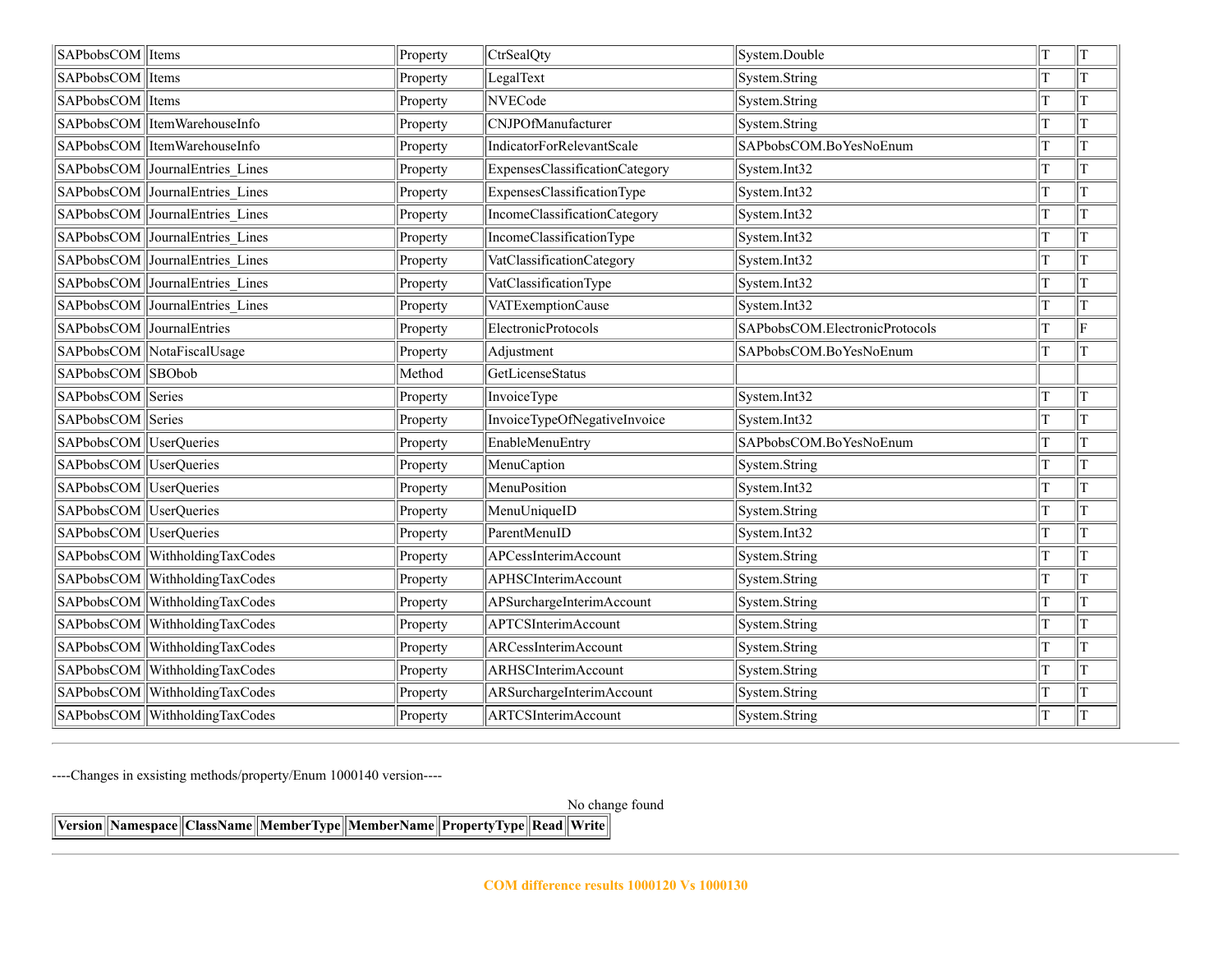----Removed class in 1000130 version----

#### No Change found

## **Namespace ClassName MemberType MemberName PropertyType Read Write**

----Added new class 1000130 version----

| <b>Version</b> | Namespace             | <b>ClassName</b>                                         |
|----------------|-----------------------|----------------------------------------------------------|
|                |                       | 1000130 SAPbobsCOM BPVatExemptions                       |
|                |                       | 1000130 SAPbobsCOM BPVatExemptionsLine                   |
| 1000130        | SAPbobsCOM            | BPVatExemptionsLines                                     |
| 1000130        | SAPbobsCOM            | <b>BPVatExemptionsParams</b>                             |
| 1000130        | SAPbobsCOM            | BPVatExemptionsParamsCollection                          |
| 1000130        |                       | SAPbobsCOM   BPVatExemptionsService                      |
| 1000130        |                       | SAPbobsCOM EBooks Doc Details                            |
| 1000130        | SAPbobsCOM EDFMapping |                                                          |
|                |                       | 1000130 SAPbobsCOM EDFMappingInputParams                 |
|                |                       | 1000130 SAPbobsCOM IdentificationCode                    |
|                |                       | 1000130 SAPbobsCOM   IdentificationCodeParams            |
| 1000130        |                       | SAPbobsCOM  IdentificationCodes                          |
| 1000130        |                       | SAPbobsCOM   IdentificationCodeService                   |
| 1000130        |                       | SAPbobsCOM   InventoryCountingDocumentReference          |
| 1000130        |                       | SAPbobsCOM  InventoryCountingDocumentReferences          |
| 1000130        |                       | SAPbobsCOM   InventoryPostingDocumentReference           |
|                |                       | 1000130 SAPbobsCOM   InventoryPostingDocumentReferences  |
|                |                       | 1000130 SAPbobsCOM MaterialRevaluationDocumentReferences |
|                |                       | 1000130 SAPbobsCOM Payments_DocumentReferences           |

----Added new methods/property/Enum 1000130 version----

| Namespace | <b>ClassName</b>                       | $ \mathbf{MemberType} \ $ | <b>MemberName</b>  | <b>PropertyType</b>    | $\ $ Read $\ $ Write $\ $ |
|-----------|----------------------------------------|---------------------------|--------------------|------------------------|---------------------------|
|           | SAPbobsCOM Attachments2 Lines          | Property                  | CopyToTargetDoc    | SAPbobsCOM.BoYesNoEnum |                           |
|           | SAPbobsCOM BatchNumbers                | Property                  | ItemCode           | System.String          |                           |
|           | SAPbobsCOM BatchNumbers                | Property                  | SystemSerialNumber | System.Int32           |                           |
|           | $\ \$ SAPbobsCOM $\ \$ BPVatExemptions | Method                    | FromXMLFile        |                        |                           |
|           | SAPbobsCOM BPVatExemptions             | 'Method                   | FromXMLString      |                        |                           |
|           |                                        |                           |                    |                        |                           |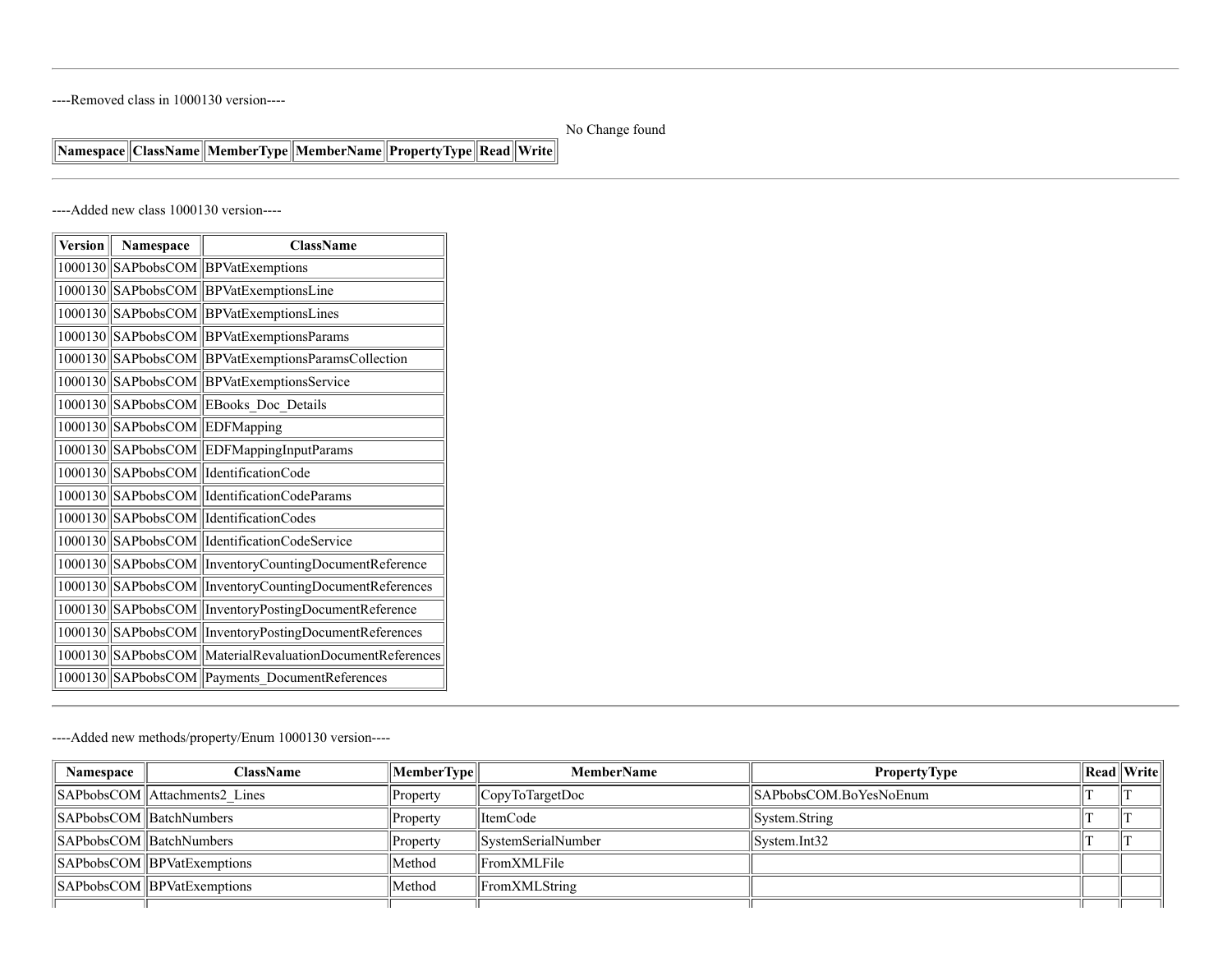| SAPbobsCOM   BPVatExemptions      | Method   | GetXMLSchema              |                                 |             |
|-----------------------------------|----------|---------------------------|---------------------------------|-------------|
| SAPbobsCOM BPVatExemptions        | Method   | ToXMLFile                 |                                 |             |
| SAPbobsCOM BPVatExemptions        | Method   | ToXMLString               |                                 |             |
| SAPbobsCOM BPVatExemptions        | Property | AbsoluteEntry             | System.Int32                    | ΙF          |
| SAPbobsCOM BPVatExemptions        | Property | <b>BPCode</b>             | System.String                   | T           |
| SAPbobsCOM BPVatExemptions        | Property | BPVatExemptionsLines      | SAPbobsCOM.BPVatExemptionsLines | F           |
| SAPbobsCOM   BPVatExemptions      | Property | Remarks                   | System.String                   | T           |
| SAPbobsCOM BPVatExemptions        | TypeInfo | BPVatExemptionsClass      |                                 |             |
| SAPbobsCOM BPVatExemptionsLine    | Method   | FromXMLFile               |                                 |             |
| SAPbobsCOM BPVatExemptionsLine    | Method   | FromXMLString             |                                 |             |
| SAPbobsCOM BPVatExemptionsLine    | Method   | GetXMLSchema              |                                 |             |
| SAPbobsCOM   BPVatExemptionsLine  | Method   | ToXMLFile                 |                                 |             |
| SAPbobsCOM BPVatExemptionsLine    | Method   | ToXMLString               |                                 |             |
| SAPbobsCOM BPVatExemptionsLine    | Property | AbsoluteEntry             | System.Int32                    | F           |
| SAPbobsCOM BPVatExemptionsLine    | Property | ApplyAllItems             | SAPbobsCOM.BoYesNoEnum          | T           |
| SAPbobsCOM BPVatExemptionsLine    | Property | <b>AuthoritiesName</b>    | System.String                   | $\mathbf T$ |
| SAPbobsCOM BPVatExemptionsLine    | Property | ExemptionDocNum           | System.String                   | T           |
| SAPbobsCOM BPVatExemptionsLine    | Property | ExemptionType             | System.Int32                    | T           |
| SAPbobsCOM BPVatExemptionsLine    | Property | IssueDate                 | System.DateTime                 | T           |
| SAPbobsCOM   BPVatExemptionsLine  | Property | IssueTime                 | System.DateTime                 | T           |
| SAPbobsCOM  BPVatExemptionsLine   | Property | ItemCode                  | System.String                   | T           |
| SAPbobsCOM BPVatExemptionsLine    | Property | ItemDescription           | System.String                   | F           |
| SAPbobsCOM   BPVatExemptionsLine  | Property | LineNumber                | System.Int32                    | lF.         |
| SAPbobsCOM BPVatExemptionsLine    | Property | TaxCode                   | System.String                   | T           |
| SAPbobsCOM   BPVatExemptionsLine  | Property | ValidFrom                 | System.DateTime                 | T           |
| SAPbobsCOM BPVatExemptionsLine    | Property | ValidTo                   | System.DateTime                 | T           |
| SAPbobsCOM BPVatExemptionsLine    | Property | VATRate                   | System.Double                   | T           |
| SAPbobsCOM BPVatExemptionsLine    | Property | VisualOrder               | System.Int32                    | lF.         |
| SAPbobsCOM BPVatExemptionsLine    | TypeInfo | BPVatExemptionsLineClass  |                                 |             |
| SAPbobsCOM BPVatExemptionsLines   | Method   | Add                       |                                 |             |
| SAPbobsCOM   BPVatExemptionsLines | Method   | GetEnumerator             |                                 |             |
| SAPbobsCOM   BPVatExemptionsLines | Method   | GetXMLSchema              |                                 |             |
| SAPbobsCOM BPVatExemptionsLines   | Method   | Item                      |                                 |             |
| SAPbobsCOM  BPVatExemptionsLines  | Method   | Remove                    |                                 |             |
| SAPbobsCOM BPVatExemptionsLines   | Method   | ToXMLFile                 |                                 |             |
| SAPbobsCOM BPVatExemptionsLines   | Method   | ToXMLString               |                                 |             |
| SAPbobsCOM BPVatExemptionsLines   | Property | Count                     | System.Int32                    | lF.         |
| SAPbobsCOM   BPVatExemptionsLines | TypeInfo | BPVatExemptionsLinesClass |                                 |             |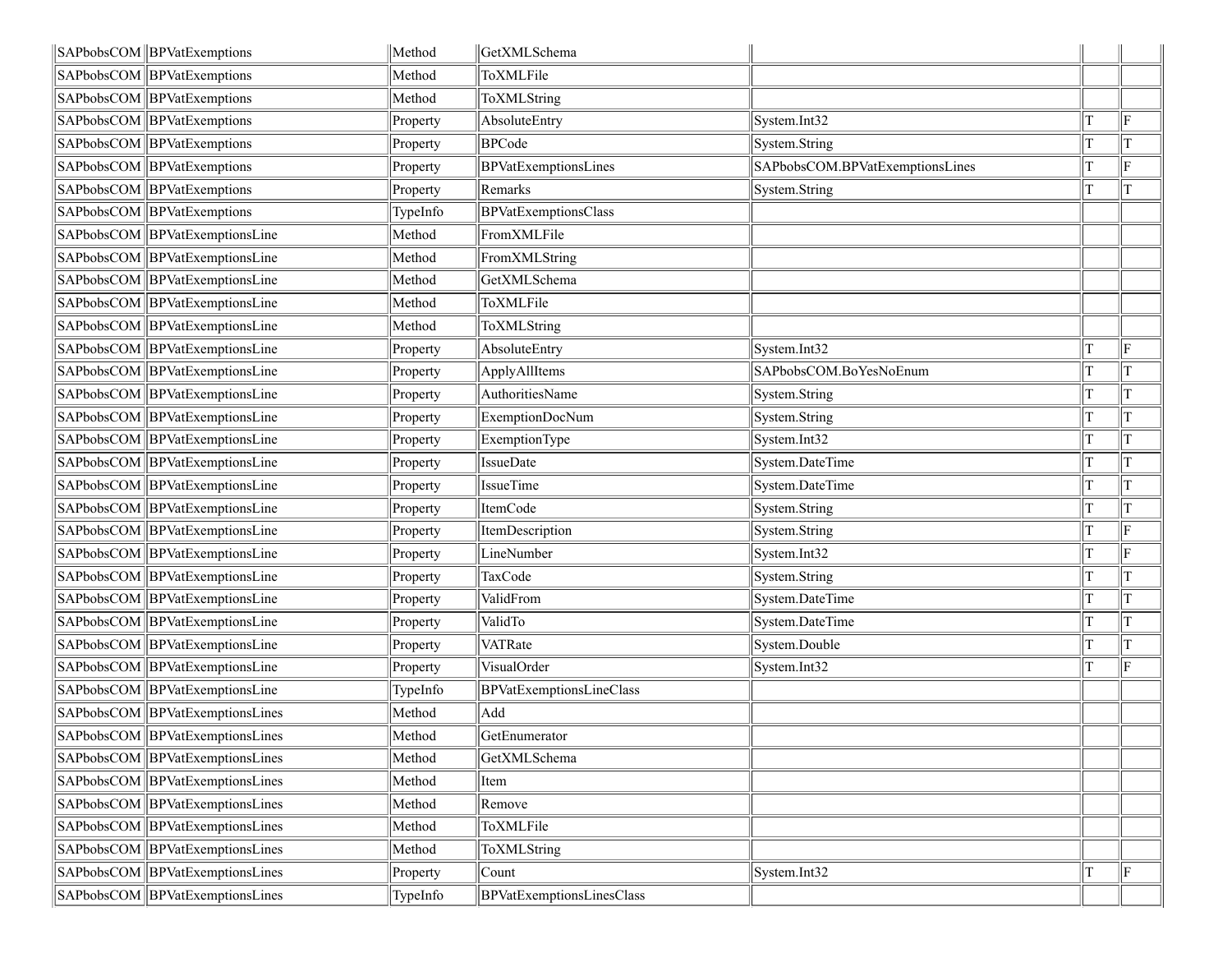|                       | SAPbobsCOM   BPVatExemptionsParams              | Method   | FromXMLFile                                |                        |    |              |
|-----------------------|-------------------------------------------------|----------|--------------------------------------------|------------------------|----|--------------|
|                       | SAPbobsCOM  BPVatExemptionsParams               | Method   | FromXMLString                              |                        |    |              |
|                       | SAPbobsCOM   BPVatExemptionsParams              | Method   | GetXMLSchema                               |                        |    |              |
|                       | SAPbobsCOM   BPVatExemptionsParams              | Method   | ToXMLFile                                  |                        |    |              |
|                       | SAPbobsCOM BPVatExemptionsParams                | Method   | ToXMLString                                |                        |    |              |
|                       | SAPbobsCOM BPVatExemptionsParams                | Property | AbsoluteEntry                              | System.Int32           | T  | T            |
|                       | SAPbobsCOM   BPVatExemptionsParams              | Property | <b>BPCode</b>                              | System.String          | T  | lF.          |
|                       | SAPbobsCOM BPVatExemptionsParams                | TypeInfo | <b>BPVatExemptionsParamsClass</b>          |                        |    |              |
|                       | SAPbobsCOM BPVatExemptionsParamsCollection      | Method   | Add                                        |                        |    |              |
|                       | SAPbobsCOM BPVatExemptionsParamsCollection      | Method   | GetEnumerator                              |                        |    |              |
|                       | SAPbobsCOM BPVatExemptionsParamsCollection      | Method   | GetXMLSchema                               |                        |    |              |
|                       | SAPbobsCOM  BPVatExemptionsParamsCollection     | Method   | Item                                       |                        |    |              |
|                       | SAPbobsCOM BPVatExemptionsParamsCollection      | Method   | ToXMLFile                                  |                        |    |              |
|                       | SAPbobsCOM BPVatExemptionsParamsCollection      | Method   | ToXMLString                                |                        |    |              |
|                       | SAPbobsCOM  BPVatExemptionsParamsCollection     | Property | Count                                      | System.Int32           | T  | lF.          |
|                       | SAPbobsCOM BPVatExemptionsParamsCollection      | TypeInfo | BPVatExemptionsParamsCollectionClass       |                        |    |              |
|                       | SAPbobsCOM BPVatExemptionsService               | Method   | Add                                        |                        |    |              |
|                       | SAPbobsCOM  BPVatExemptionsService              | Method   | Delete                                     |                        |    |              |
|                       | SAPbobsCOM BPVatExemptionsService               | Method   | Get                                        |                        |    |              |
|                       | SAPbobsCOM BPVatExemptionsService               | Method   | GetDataInterface                           |                        |    |              |
|                       | SAPbobsCOM BPVatExemptionsService               | Method   | GetDataInterfaceFromXMLFile                |                        |    |              |
|                       | SAPbobsCOM BPVatExemptionsService               | Method   | GetDataInterfaceFromXMLString              |                        |    |              |
|                       | SAPbobsCOM   BPVatExemptionsService             | Method   | GetList                                    |                        |    |              |
|                       | SAPbobsCOM BPVatExemptionsService               | Method   | Update                                     |                        |    |              |
|                       | SAPbobsCOM   BPVatExemptionsService             | TypeInfo | <b>BPVatExemptionsServiceClass</b>         |                        |    |              |
|                       | SAPbobsCOM BPVatExemptionsServiceDataInterfaces | TypeInfo | BPVatExemptionsServiceDataInterfaces       |                        |    |              |
|                       | SAPbobsCOM BusinessPartners                     | Property | EBooksVATExemptionCause                    | System.Int32           |    | T            |
|                       | SAPbobsCOM BusinessPartners                     | Property | EffectivePriceConsidersPriceBeforeDiscount | SAPbobsCOM.BoYesNoEnum |    | T            |
|                       | SAPbobsCOM BusinessPartners                     | Property | MainUsage                                  | System.Int32           | T  | T            |
|                       | SAPbobsCOM BusinessPartners                     | Property | OpenChecksBalance                          | System.Double          |    | F            |
| SAPbobsCOM CCDNumber  |                                                 | Property | BaseLineNumber                             | System.Int32           | lт | Iт           |
| SAPbobsCOM CCDNumber  |                                                 | Property | ChildNumber                                | System.Int32           | T  | <sup>T</sup> |
| SAPbobsCOM CCDNumber  |                                                 | Property | DocumentEntry                              | System.Int32           | T  | lF.          |
| SAPbobsCOM CCDNumbers |                                                 | Property | BaseLineNumber                             | System.Int32           | T  | T            |
| SAPbobsCOM CCDNumbers |                                                 | Property | ChildNumber                                | System.Int32           | T  | ΙT           |
| SAPbobsCOM CCDNumbers |                                                 | Property | DocumentEntry                              | System.Int32           | T  | lF.          |
|                       | SAPbobsCOM ChartOfAccounts                      | Property | ExpenseClassificationCategory              | System.Int32           | T  |              |
|                       | SAPbobsCOM ChartOfAccounts                      | Property | ExpenseClassificationType                  | System.Int32           | T  | lT.          |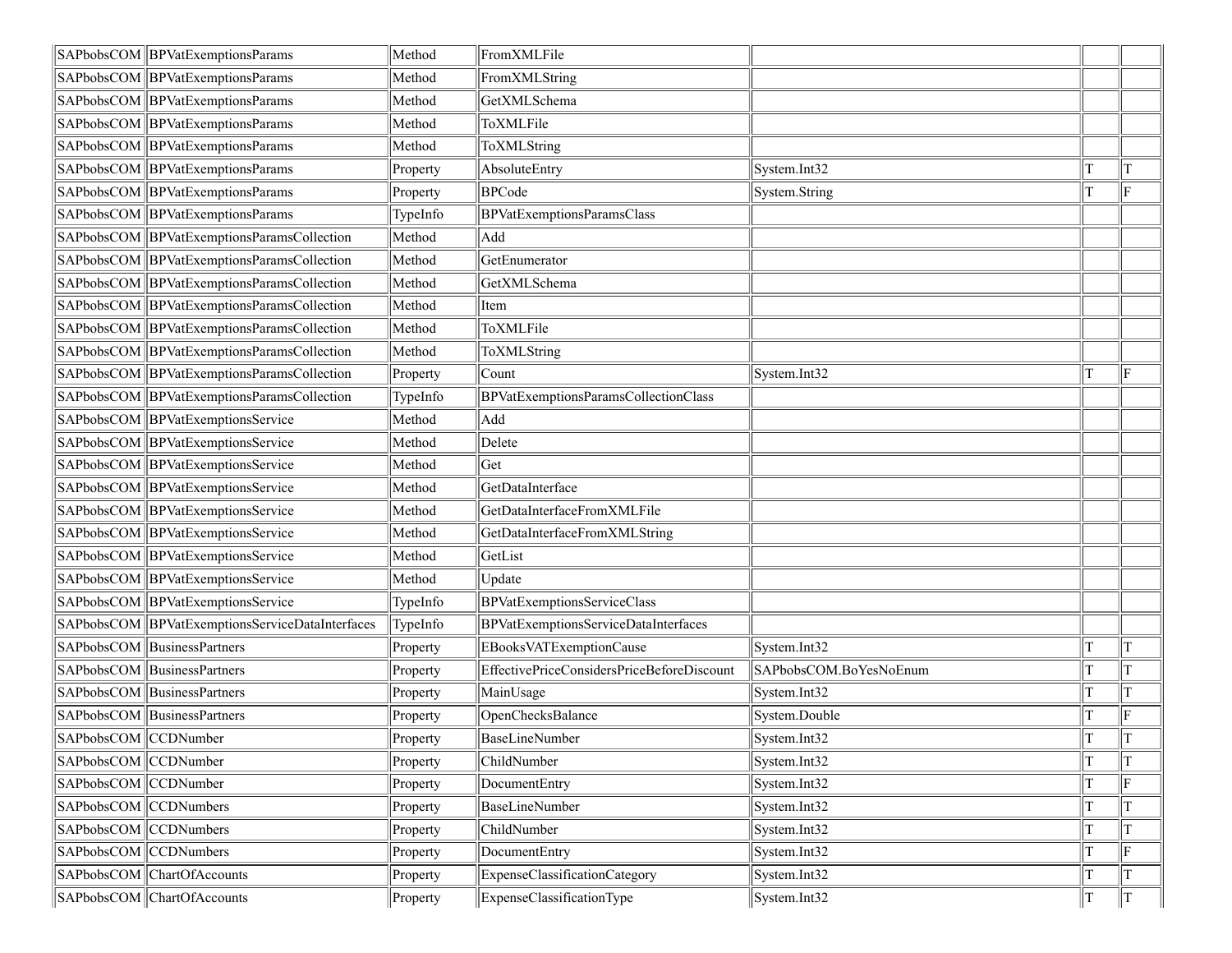|                       | SAPbobsCOM ChartOfAccounts                  | Property | IncomeClassificationCategory   | System.Int32                  | T | T  |
|-----------------------|---------------------------------------------|----------|--------------------------------|-------------------------------|---|----|
|                       | SAPbobsCOM ChartOfAccounts                  | Property | IncomeClassificationType       | System.Int32                  | T |    |
|                       | SAPbobsCOM Document LinesAdditionalExpenses | Property | <b>EBooksDetails</b>           | SAPbobsCOM.EBooks Doc Details | T | F  |
|                       | SAPbobsCOM Document Lines                   | Property | CommodityClassification        | System.Int32                  | T |    |
|                       | SAPbobsCOM Document Lines                   | Property | DestinationCountryForImport    | System.String                 | T |    |
|                       | SAPbobsCOM Document Lines                   | Property | DestinationRegionForImport     | System.Int32                  | T |    |
|                       | SAPbobsCOM Document Lines                   | Property | <b>EBooksDetails</b>           | SAPbobsCOM.EBooks Doc Details | т | F  |
|                       | SAPbobsCOM Document Lines                   | Property | NatureOfTransaction            | System.Int32                  | T |    |
|                       | SAPbobsCOM Document Lines                   | Property | OriginCountryForExport         | System.String                 |   |    |
|                       | SAPbobsCOM Document Lines                   | Property | OriginRegionForExport          | System.Int32                  | T |    |
|                       | SAPbobsCOM Document Lines                   | Property | StandardItemIdentification     | System.Int32                  | T |    |
|                       | SAPbobsCOM DocumentRemarksIncludeTypeEnum   | TypeInfo | DocumentRemarksIncludeTypeEnum |                               |   |    |
|                       | SAPbobsCOM DocumentsAdditionalExpenses      | Property | <b>EBooksDetails</b>           | SAPbobsCOM.EBooks Doc Details | T | ΙF |
| SAPbobsCOM Documents  |                                             | Property | <b>BaseEntry</b>               | System.Int32                  | т |    |
| SAPbobsCOM Documents  |                                             | Property | BaseType                       | System.Int32                  | T |    |
|                       | SAPbobsCOM EBooks Doc Details               | Property | ExpensesClassificationCategory | System.Int32                  |   |    |
|                       | SAPbobsCOM EBooks Doc Details               | Property | ExpensesClassificationType     | System.Int32                  | T |    |
|                       | SAPbobsCOM EBooks Doc Details               | Property | IncomeClassificationCategory   | System.Int32                  | T |    |
|                       | SAPbobsCOM EBooks Doc Details               | Property | IncomeClassificationType       | System.Int32                  | T |    |
|                       | SAPbobsCOM EBooks Doc Details               | Property | NetValueFC                     | System.Double                 | T | F  |
|                       | SAPbobsCOM EBooks Doc Details               | Property | NetValueLC                     | System.Double                 | т | F  |
|                       | SAPbobsCOM EBooks Doc Details               | Property | NetValueSC                     | System.Double                 | T | F  |
|                       | SAPbobsCOM EBooks Doc Details               | Property | VatCategory                    | System.Int32                  |   | F  |
|                       | SAPbobsCOM EBooks Doc Details               | Property | VatClassificationCategory      | System.Int32                  | T |    |
|                       | SAPbobsCOM EBooks Doc Details               | Property | VatClassificationType          | System.Int32                  |   |    |
|                       | SAPbobsCOM EBooks Doc Details               | Property | VATExemptionCause              | System.Int32                  | T |    |
|                       | SAPbobsCOM EBooks Doc Details               | Property | WithheldAmountFC               | System.Double                 | T | F  |
|                       | SAPbobsCOM EBooks Doc Details               | Property | WithheldAmountLC               | System.Double                 | T | ΙF |
|                       | SAPbobsCOM EBooks Doc Details               | Property | WithheldAmountSC               | System.Double                 | T | F  |
|                       | SAPbobsCOM EBooks Doc Details               | Property | WithheldPercentCategory        | System.Int32                  | T | F  |
|                       | SAPbobsCOM EBooks Doc Details               | TypeInfo | EBooks_Doc_DetailsClass        |                               |   |    |
|                       | SAPbobsCOM EDFEntryListInputParams          | Property | CancellationStatusSet          | System.String                 |   |    |
| SAPbobsCOM EDFMapping |                                             | Method   | FromXMLFile                    |                               |   |    |
| SAPbobsCOM EDFMapping |                                             | Method   | FromXMLString                  |                               |   |    |
| SAPbobsCOM EDFMapping |                                             | Method   | GetXMLSchema                   |                               |   |    |
| SAPbobsCOM EDFMapping |                                             | Method   | ToXMLFile                      |                               |   |    |
| SAPbobsCOM EDFMapping |                                             | Method   | ToXMLString                    |                               |   |    |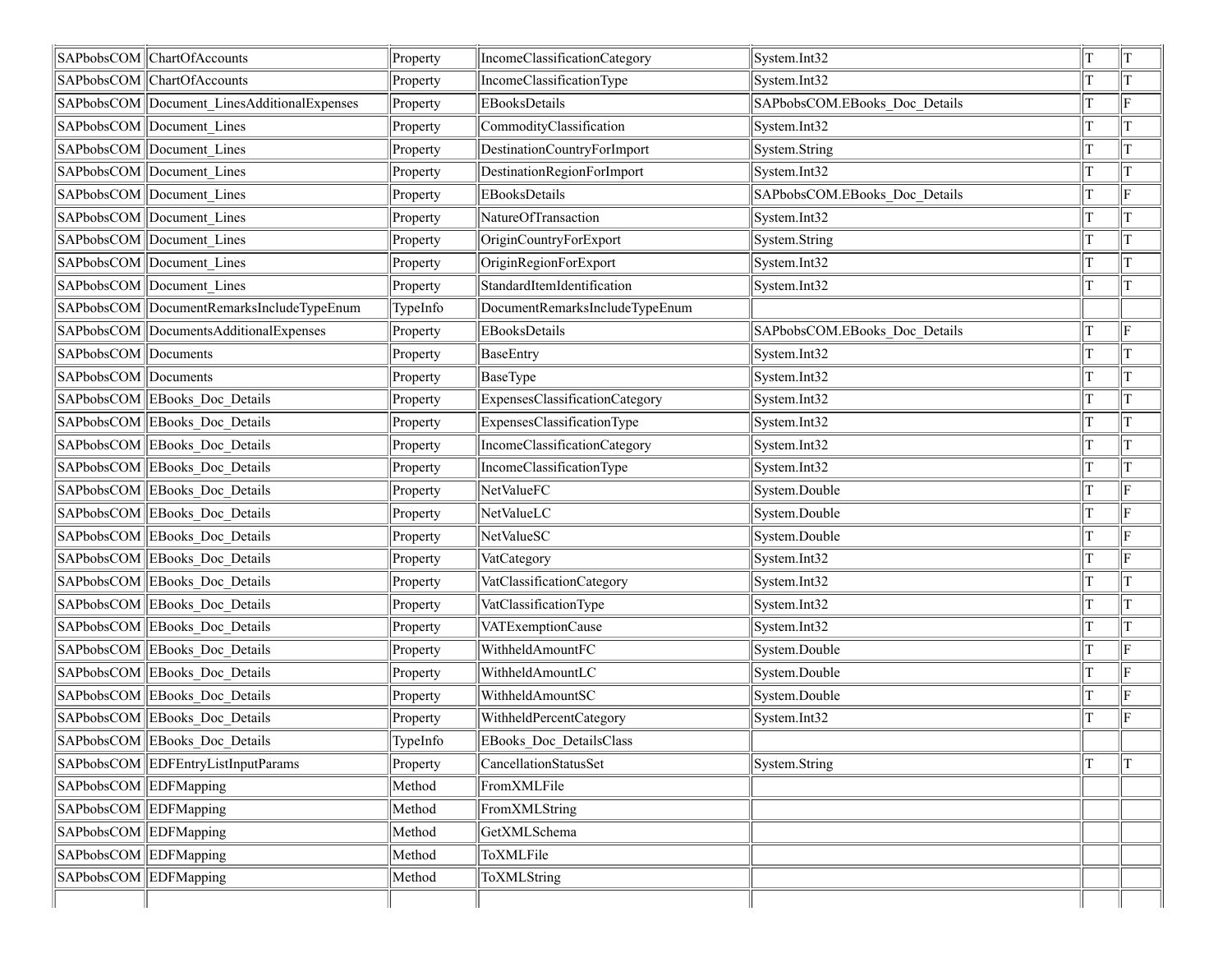| SAPbobsCOM EDFMapping |                                         | Property | FormatID                      | System.Int32                              | $\parallel$ F |
|-----------------------|-----------------------------------------|----------|-------------------------------|-------------------------------------------|---------------|
| SAPbobsCOM EDFMapping |                                         | Property | Hash                          | System.String                             | ΙF            |
| SAPbobsCOM EDFMapping |                                         | Property | Mapping                       | System.String                             | ΙF            |
| SAPbobsCOM EDFMapping |                                         | Property | Name                          | System.String                             | F             |
| SAPbobsCOM EDFMapping |                                         | TypeInfo | EDFMappingClass               |                                           |               |
|                       | SAPbobsCOM EDFMappingInputParams        | Method   | FromXMLFile                   |                                           |               |
|                       | SAPbobsCOM EDFMappingInputParams        | Method   | FromXMLString                 |                                           |               |
|                       | SAPbobsCOM EDFMappingInputParams        | Method   | GetXMLSchema                  |                                           |               |
|                       | SAPbobsCOM EDFMappingInputParams        | Method   | ToXMLFile                     |                                           |               |
|                       | SAPbobsCOM EDFMappingInputParams        | Method   | ToXMLString                   |                                           |               |
|                       | SAPbobsCOM EDFMappingInputParams        | Property | Hash                          | System.String                             | T             |
|                       | SAPbobsCOM EDFMappingInputParams        | TypeInfo | EDFMappingInputParamsClass    |                                           |               |
|                       | SAPbobsCOM ElectronicDocumentService    | Method   | GetMappingByHash              |                                           |               |
|                       | SAPbobsCOM ElectronicProtocol           | Property | EDocType                      | System.Int32                              | T             |
|                       | SAPbobsCOM ElectronicProtocols          | Property | EDocType                      | System.Int32                              | lΤ            |
|                       | SAPbobsCOM ExtendedAdminInfo            | Property | DocumentRemarksInclude        | SAPbobsCOM.DocumentRemarksIncludeTypeEnum | T             |
|                       | SAPbobsCOM   IdentificationCode         | Method   | FromXMLFile                   |                                           |               |
|                       | SAPbobsCOM   IdentificationCode         | Method   | FromXMLString                 |                                           |               |
|                       | SAPbobsCOM   IdentificationCode         | Method   | GetXMLSchema                  |                                           |               |
|                       | SAPbobsCOM   IdentificationCode         | Method   | ToXMLFile                     |                                           |               |
|                       | SAPbobsCOM   IdentificationCode         | Method   | ToXMLString                   |                                           |               |
|                       | SAPbobsCOM   IdentificationCode         | Property | AbsEntry                      | System.Int32                              | ΙF            |
|                       | SAPbobsCOM   IdentificationCode         | Property | Code                          | System.String                             | T             |
|                       | SAPbobsCOM   IdentificationCode         | Property | Codelist                      | SAPbobsCOM.IdentificationCodeTypeEnum     | T             |
|                       | SAPbobsCOM   IdentificationCode         | Property | Description                   | System.String                             | T             |
|                       | SAPbobsCOM  IdentificationCode          | Property | SchemaCode                    | System.String                             | T             |
|                       | SAPbobsCOM   IdentificationCode         | Property | SchemaDesc                    | System.String                             | T             |
|                       | SAPbobsCOM   IdentificationCode         | TypeInfo | IdentificationCodeClass       |                                           |               |
|                       | SAPbobsCOM   IdentificationCodeParams   | Method   | FromXMLFile                   |                                           |               |
|                       | SAPbobsCOM   IdentificationCodeParams   | Method   | FromXMLString                 |                                           |               |
|                       | SAPbobsCOM  IdentificationCodeParams    | Method   | GetXMLSchema                  |                                           |               |
|                       | SAPbobsCOM   Identification Code Params | Method   | ToXMLFile                     |                                           |               |
|                       | SAPbobsCOM   Identification Code Params | Method   | ToXMLString                   |                                           |               |
|                       | SAPbobsCOM  IdentificationCodeParams    | Property | AbsEntry                      | System.Int32                              | T             |
|                       | SAPbobsCOM   Identification Code Params | TypeInfo | IdentificationCodeParamsClass |                                           |               |
|                       | SAPbobsCOM  IdentificationCodes         | Method   | Add                           |                                           |               |
|                       | SAPbobsCOM   Identification Codes       | Method   | GetEnumerator                 |                                           |               |
|                       | SAPbobsCOM  IdentificationCodes         | Method   | GetXMLSchema                  |                                           |               |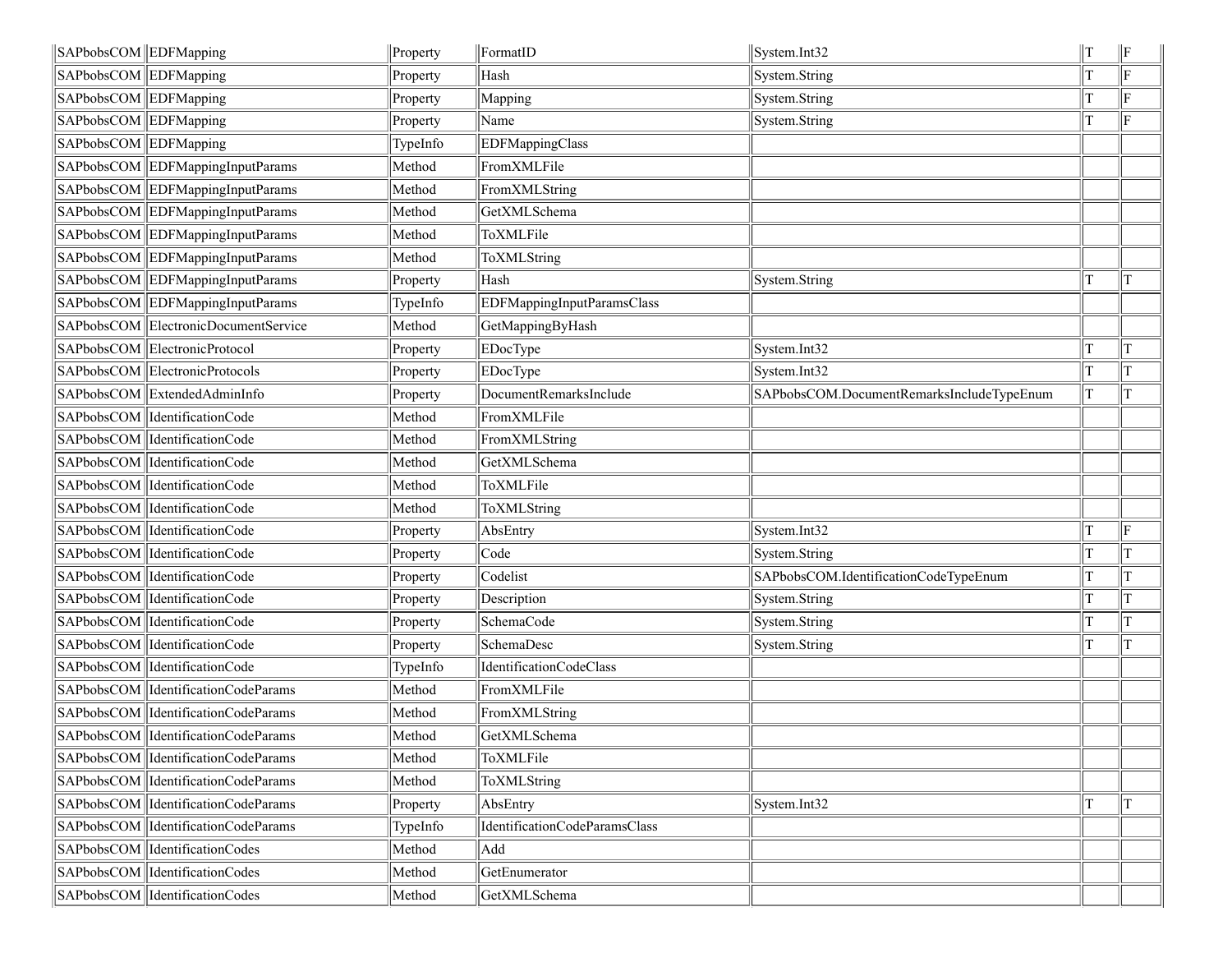| SAPbobsCOM  IdentificationCodes                     | Method           | Item                                    |                                                 |    |                        |
|-----------------------------------------------------|------------------|-----------------------------------------|-------------------------------------------------|----|------------------------|
| SAPbobsCOM  IdentificationCodes                     | Method           | ToXMLFile                               |                                                 |    |                        |
| SAPbobsCOM  IdentificationCodes                     | Method           | ToXMLString                             |                                                 |    |                        |
| SAPbobsCOM  IdentificationCodes                     | Property         | Count                                   | System.Int32                                    |    | lF                     |
| SAPbobsCOM   IdentificationCodes                    | TypeInfo         | IdentificationCodesClass                |                                                 |    |                        |
| SAPbobsCOM  IdentificationCodeService               | Method           | Add                                     |                                                 |    |                        |
| SAPbobsCOM   IdentificationCodeService              | Method           | GetByParams                             |                                                 |    |                        |
| SAPbobsCOM IdentificationCodeService                | Method           | GetDataInterface                        |                                                 |    |                        |
| SAPbobsCOM  IdentificationCodeService               | Method           | GetDataInterfaceFromXMLFile             |                                                 |    |                        |
| SAPbobsCOM  IdentificationCodeService               | Method           | GetDataInterfaceFromXMLString           |                                                 |    |                        |
| SAPbobsCOM  IdentificationCodeService               | Method           | GetList                                 |                                                 |    |                        |
| SAPbobsCOM  IdentificationCodeService               | Method           | Remove                                  |                                                 |    |                        |
| SAPbobsCOM  IdentificationCodeService               | Method           | Update                                  |                                                 |    |                        |
| SAPbobsCOM  IdentificationCodeService               | TypeInfo         | IdentificationCodeServiceClass          |                                                 |    |                        |
| SAPbobsCOM  IdentificationCodeServiceDataInterfaces | TypeInfo         | IdentificationCodeServiceDataInterfaces |                                                 |    |                        |
| SAPbobsCOM  IdentificationCodeTypeEnum              | TypeInfo         | IdentificationCodeTypeEnum              |                                                 |    |                        |
| SAPbobsCOM IntrastatConfiguration                   | Property         | TriangDeal                              | SAPbobsCOM.IntrastatConfigurationTriangDealEnum | Τ  | ΙT                     |
| SAPbobsCOM  IntrastatConfigurationTriangDealEnum    | TypeInfo         | IntrastatConfigurationTriangDealEnum    |                                                 |    |                        |
| SAPbobsCOM   Inventory Counting                     | Property         | DocumentReferences                      | SAPbobsCOM.InventoryCountingDocumentReferences  |    | ΙF                     |
| SAPbobsCOM InventoryCounting                        | Property         | YearEndDate                             | System.DateTime                                 |    | T                      |
| SAPbobsCOM  InventoryCountingDocumentReference      | Method           | FromXMLFile                             |                                                 |    |                        |
| SAPbobsCOM  InventoryCountingDocumentReference      | Method           | FromXMLString                           |                                                 |    |                        |
| SAPbobsCOM  InventoryCountingDocumentReference      | Method           | GetXMLSchema                            |                                                 |    |                        |
| SAPbobsCOM  InventoryCountingDocumentReference      | Method           | ToXMLFile                               |                                                 |    |                        |
| SAPbobsCOM  InventoryCountingDocumentReference      | Method           | ToXMLString                             |                                                 |    |                        |
| SAPbobsCOM InventoryCountingDocumentReference       | Property         | DocEntry                                | System.Int32                                    |    | ΙF                     |
|                                                     |                  |                                         |                                                 |    |                        |
| SAPbobsCOM InventoryCountingDocumentReference       | Property         | ExternalReferencedDocNumber             | System.String                                   | т  | ΙT                     |
| SAPbobsCOM  InventoryCountingDocumentReference      | Property         | IssueDate                               | System.DateTime                                 |    |                        |
| SAPbobsCOM InventoryCountingDocumentReference       | Property         | LineNumber                              | System.Int32                                    |    | lF                     |
| SAPbobsCOM  InventoryCountingDocumentReference      | Property         | ReferencedDocEntry                      | System.Int32                                    |    |                        |
| SAPbobsCOM  InventoryCountingDocumentReference      | $\vert$ Property | ReferencedDocNumber                     | System.Int32                                    | İΤ | $\parallel_{\text{F}}$ |
| SAPbobsCOM   InventoryCountingDocumentReference     | Property         | ReferencedObjectType                    | SAPbobsCOM.ReferencedObjectTypeEnum             |    |                        |
| SAPbobsCOM InventoryCountingDocumentReference       | Property         | Remark                                  | System.String                                   |    | lΤ                     |
| SAPbobsCOM   InventoryCountingDocumentReference     | TypeInfo         | InventoryCountingDocumentReferenceClass |                                                 |    |                        |
| SAPbobsCOM InventoryCountingDocumentReferences      | Method           | Add                                     |                                                 |    |                        |
| SAPbobsCOM InventoryCountingDocumentReferences      | Method           | GetEnumerator                           |                                                 |    |                        |
| SAPbobsCOM InventoryCountingDocumentReferences      | Method           | GetXMLSchema                            |                                                 |    |                        |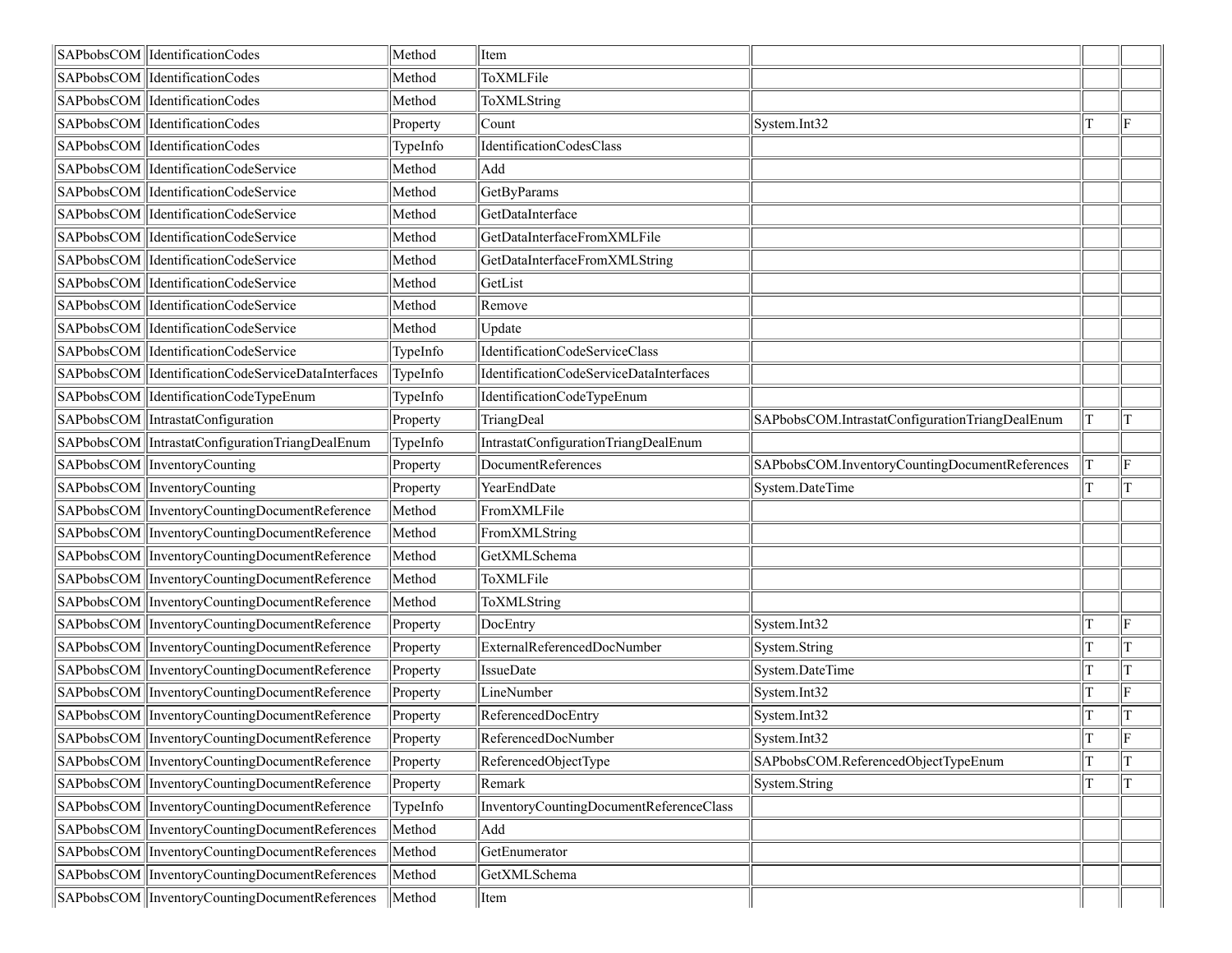|            | SAPbobsCOM  InventoryCountingDocumentReferences | Method   | Remove                                   |                                               |   |    |
|------------|-------------------------------------------------|----------|------------------------------------------|-----------------------------------------------|---|----|
|            | SAPbobsCOM  InventoryCountingDocumentReferences | Method   | ToXMLFile                                |                                               |   |    |
|            | SAPbobsCOM  InventoryCountingDocumentReferences | Method   | ToXMLString                              |                                               |   |    |
|            | SAPbobsCOM InventoryCountingDocumentReferences  | Property | Count                                    | System.Int32                                  | T | ∥F |
|            | SAPbobsCOM  InventoryCountingDocumentReferences | TypeInfo | InventoryCountingDocumentReferencesClass |                                               |   |    |
|            | SAPbobsCOM  InventoryOpeningBalanceCCDNumber    | Property | BaseLineNumber                           | System.Int32                                  | т | ΙT |
|            | SAPbobsCOM  InventoryOpeningBalanceCCDNumber    | Property | ChildNumber                              | System.Int32                                  |   | ΙT |
|            | SAPbobsCOM  InventoryOpeningBalanceCCDNumber    | Property | DocumentEntry                            | System.Int32                                  |   | lF |
|            | SAPbobsCOM   InventoryPostingCCDNumber          | Property | <b>BaseLineNumber</b>                    | System.Int32                                  |   |    |
|            | SAPbobsCOM  InventoryPostingCCDNumber           | Property | ChildNumber                              | System.Int32                                  |   | ΙT |
|            | SAPbobsCOM   InventoryPostingCCDNumber          | Property | DocumentEntry                            | System.Int32                                  |   | lF |
|            | SAPbobsCOM InventoryPosting                     | Property | DocumentReferences                       | SAPbobsCOM.InventoryPostingDocumentReferences | T | ∥F |
|            | SAPbobsCOM InventoryPosting                     | Property | YearEndDate                              | System.DateTime                               |   | T  |
|            | SAPbobsCOM InventoryPostingDocumentReference    | Method   | FromXMLFile                              |                                               |   |    |
|            | SAPbobsCOM  InventoryPostingDocumentReference   | Method   | FromXMLString                            |                                               |   |    |
|            | SAPbobsCOM  InventoryPostingDocumentReference   | Method   | GetXMLSchema                             |                                               |   |    |
|            | SAPbobsCOM  InventoryPostingDocumentReference   | Method   | ToXMLFile                                |                                               |   |    |
|            | SAPbobsCOM InventoryPostingDocumentReference    | Method   | ToXMLString                              |                                               |   |    |
|            | SAPbobsCOM  InventoryPostingDocumentReference   | Property | DocEntry                                 | System.Int32                                  |   | F  |
|            | SAPbobsCOM  InventoryPostingDocumentReference   | Property | ExternalReferencedDocNumber              | System.String                                 |   |    |
|            | SAPbobsCOM  InventoryPostingDocumentReference   | Property | <b>IssueDate</b>                         | System.DateTime                               | T | ΙT |
|            | SAPbobsCOM  InventoryPostingDocumentReference   | Property | LineNumber                               | System.Int32                                  | T | lF |
|            | SAPbobsCOM InventoryPostingDocumentReference    | Property | ReferencedDocEntry                       | System.Int32                                  | т | ΙT |
|            | SAPbobsCOM  InventoryPostingDocumentReference   | Property | ReferencedDocNumber                      | System.Int32                                  | T | lF |
|            | SAPbobsCOM  InventoryPostingDocumentReference   | Property | ReferencedObjectType                     | SAPbobsCOM.ReferencedObjectTypeEnum           |   |    |
|            | SAPbobsCOM  InventoryPostingDocumentReference   | Property | Remark                                   | System.String                                 | T | T  |
|            | SAPbobsCOM  InventoryPostingDocumentReference   | TypeInfo | InventoryPostingDocumentReferenceClass   |                                               |   |    |
|            | SAPbobsCOM InventoryPostingDocumentReferences   | Method   | Add                                      |                                               |   |    |
|            | SAPbobsCOM InventoryPostingDocumentReferences   | Method   | GetEnumerator                            |                                               |   |    |
|            | SAPbobsCOM  InventoryPostingDocumentReferences  | Method   | GetXMLSchema                             |                                               |   |    |
|            | SAPbobsCOM InventoryPostingDocumentReferences   | Method   | Item                                     |                                               |   |    |
|            | SAPbobsCOM  InventoryPostingDocumentReferences  | Method   | Remove                                   |                                               |   |    |
|            | SAPbobsCOM InventoryPostingDocumentReferences   | Method   | ToXMLFile                                |                                               |   |    |
|            | SAPbobsCOM  InventoryPostingDocumentReferences  | Method   | ToXMLString                              |                                               |   |    |
|            | SAPbobsCOM InventoryPostingDocumentReferences   | Property | Count                                    | System.Int32                                  |   | lF |
|            | SAPbobsCOM  InventoryPostingDocumentReferences  | TypeInfo | InventoryPostingDocumentReferencesClass  |                                               |   |    |
| SAPbobsCOM | LandedCost CostLine                             | Property | UserFields                               | SAPbobsCOM.Fields                             |   | ΙF |
|            |                                                 |          |                                          |                                               |   |    |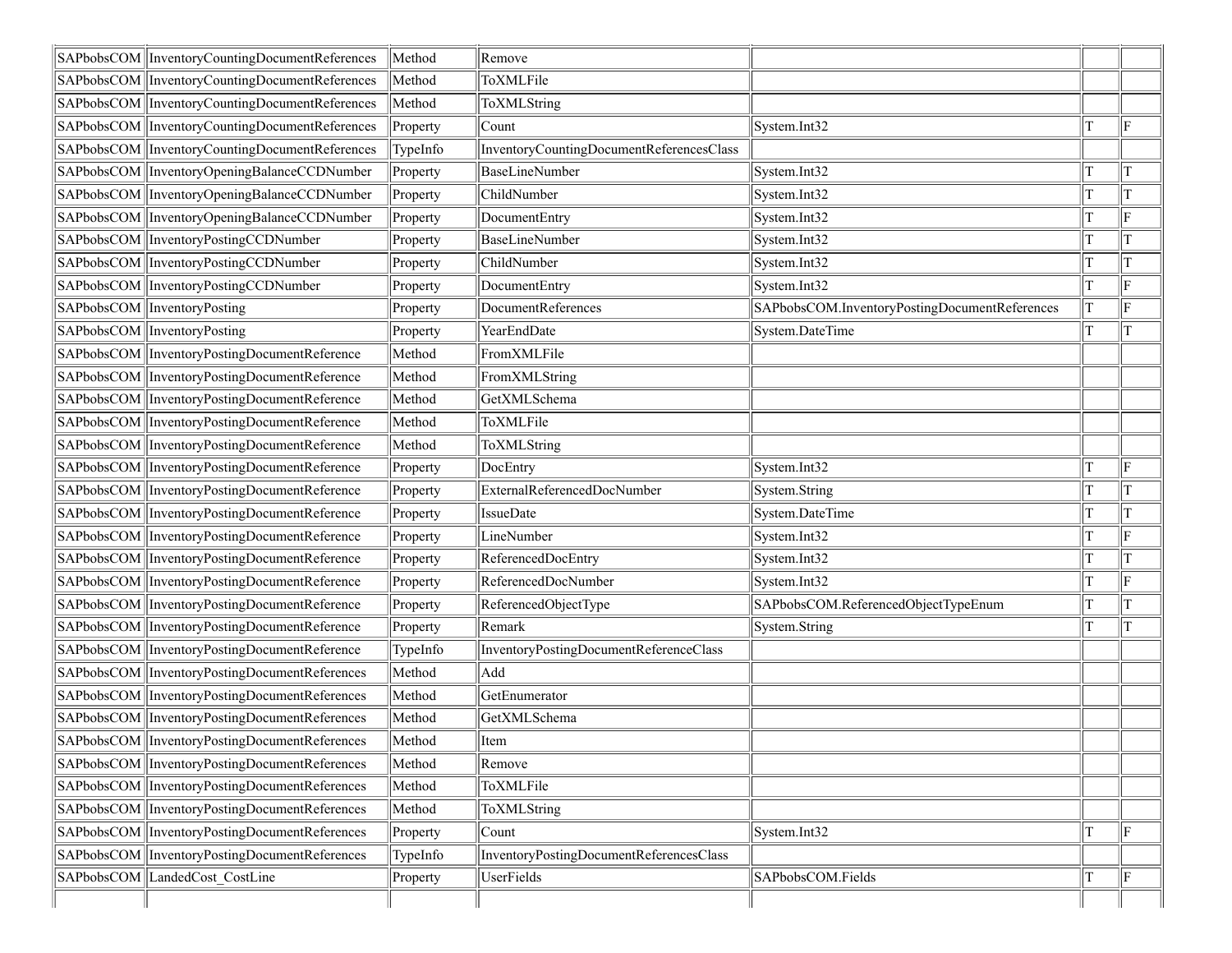|                         | SAPbobsCOM LandedCost ItemLine                                   | Property | UserFields                                 | SAPbobsCOM.Fields                                  | IТ | ∥F           |
|-------------------------|------------------------------------------------------------------|----------|--------------------------------------------|----------------------------------------------------|----|--------------|
| SAPbobsCOM LandedCost   |                                                                  | Property | UserFields                                 | SAPbobsCOM.Fields                                  |    | F            |
|                         | SAPbobsCOM   Material Revaluation                                | Property | DocumentReferences                         | SAPbobsCOM.MaterialRevaluationDocumentReferences T |    | lF.          |
|                         | SAPbobsCOM MaterialRevaluationDocumentReferences Method          |          | Add                                        |                                                    |    |              |
|                         | SAPbobsCOM   MaterialRevaluationDocumentReferences   Method      |          | Delete                                     |                                                    |    |              |
|                         | SAPbobsCOM MaterialRevaluationDocumentReferences Method          |          | SetCurrentLine                             |                                                    |    |              |
|                         | SAPbobsCOM MaterialRevaluationDocumentReferences Property        |          | Count                                      | System.Int32                                       | T  | ΙF           |
|                         | SAPbobsCOM MaterialRevaluationDocumentReferences Property        |          | DocEntry                                   | System.Int32                                       | T  | F            |
|                         | SAPbobsCOM   MaterialRevaluationDocumentReferences   Property    |          | ExternalReferencedDocNumber                | System.String                                      | T  | IТ           |
|                         | SAPbobsCOM MaterialRevaluationDocumentReferences Property        |          | IssueDate                                  | System.DateTime                                    |    | T            |
|                         | SAPbobsCOM   Material Revaluation Document References   Property |          | LineNumber                                 | System.Int32                                       | T  | lF.          |
|                         | SAPbobsCOM MaterialRevaluationDocumentReferences Property        |          | ReferencedDocEntry                         | System.Int32                                       |    | T            |
|                         | SAPbobsCOM MaterialRevaluationDocumentReferences Property        |          | ReferencedDocNumber                        | System.Int32                                       |    | ΙF           |
|                         | SAPbobsCOM MaterialRevaluationDocumentReferences Property        |          | ReferencedObjectType                       | SAPbobsCOM.ReferencedObjectTypeEnum                |    | T            |
|                         | SAPbobsCOM MaterialRevaluationDocumentReferences Property        |          | Remark                                     | System.String                                      | T  | lΤ           |
|                         | SAPbobsCOM MaterialRevaluationDocumentReferences TypeInfo        |          | MaterialRevaluationDocumentReferencesClass |                                                    |    |              |
|                         | SAPbobsCOM Payments_DocumentReferences                           | Method   | Add                                        |                                                    |    |              |
|                         | SAPbobsCOM Payments DocumentReferences                           | Method   | Delete                                     |                                                    |    |              |
|                         | SAPbobsCOM Payments_DocumentReferences                           | Method   | SetCurrentLine                             |                                                    |    |              |
|                         | SAPbobsCOM Payments_DocumentReferences                           | Property | Count                                      | System.Int32                                       |    | F            |
|                         | SAPbobsCOM Payments DocumentReferences                           | Property | DocEntry                                   | System.Int32                                       |    | $\mathbf{F}$ |
|                         | SAPbobsCOM Payments DocumentReferences                           | Property | ExternalReferencedDocNumber                | System.String                                      |    | T            |
|                         | SAPbobsCOM Payments_DocumentReferences                           | Property | <b>IssueDate</b>                           | System.DateTime                                    | T  | T            |
|                         | SAPbobsCOM Payments_DocumentReferences                           | Property | LineNumber                                 | System.Int32                                       | T  | F            |
|                         | SAPbobsCOM Payments DocumentReferences                           | Property | ReferencedDocEntry                         | System.Int32                                       | T  | lΤ           |
|                         | SAPbobsCOM Payments DocumentReferences                           | Property | ReferencedDocNumber                        | System.Int32                                       | T  | F            |
|                         | SAPbobsCOM Payments DocumentReferences                           | Property | ReferencedObjectType                       | SAPbobsCOM.ReferencedObjectTypeEnum                | T  | lΤ           |
|                         | SAPbobsCOM Payments_DocumentReferences                           | Property | Remark                                     | System.String                                      | T  | T            |
|                         | SAPbobsCOM Payments_DocumentReferences                           | TypeInfo | Payments DocumentReferencesClass           |                                                    |    |              |
| SAPbobsCOM Payments     |                                                                  | Property | DocumentReferences                         | SAPbobsCOM.Payments_DocumentReferences             |    | F            |
| SAPbobsCOM SalesPersons |                                                                  | Property | eMail                                      | System.String                                      | Iт | T            |
| SAPbobsCOM SalesPersons |                                                                  | Property | Fax                                        | System.String                                      |    | lΤ           |
| SAPbobsCOM SalesPersons |                                                                  | Property | Mobile                                     | System.String                                      | T  | ΙT           |
| SAPbobsCOM SalesPersons |                                                                  | Property | Telephone                                  | System.String                                      | T  | ΙT           |
|                         | SAPbobsCOM SalesTaxAuthorities                                   | Property | VATExemption                               | SAPbobsCOM.BoYesNoEnum                             | T  | lΤ           |
|                         | SAPbobsCOM SalesTaxAuthorities                                   | Property | VATExemptionBasePercent                    | System.Double                                      | T  | lT           |
|                         | SAPbobsCOM SalesTaxAuthorities                                   | Property | <b>VATExemptionPercent</b>                 | System.Double                                      | T  | lΤ           |
|                         | SAPbobsCOM SalesTaxCodes                                         | Property | VATExemption                               | SAPbobsCOM.BoYesNoEnum                             | T  | lΤ           |